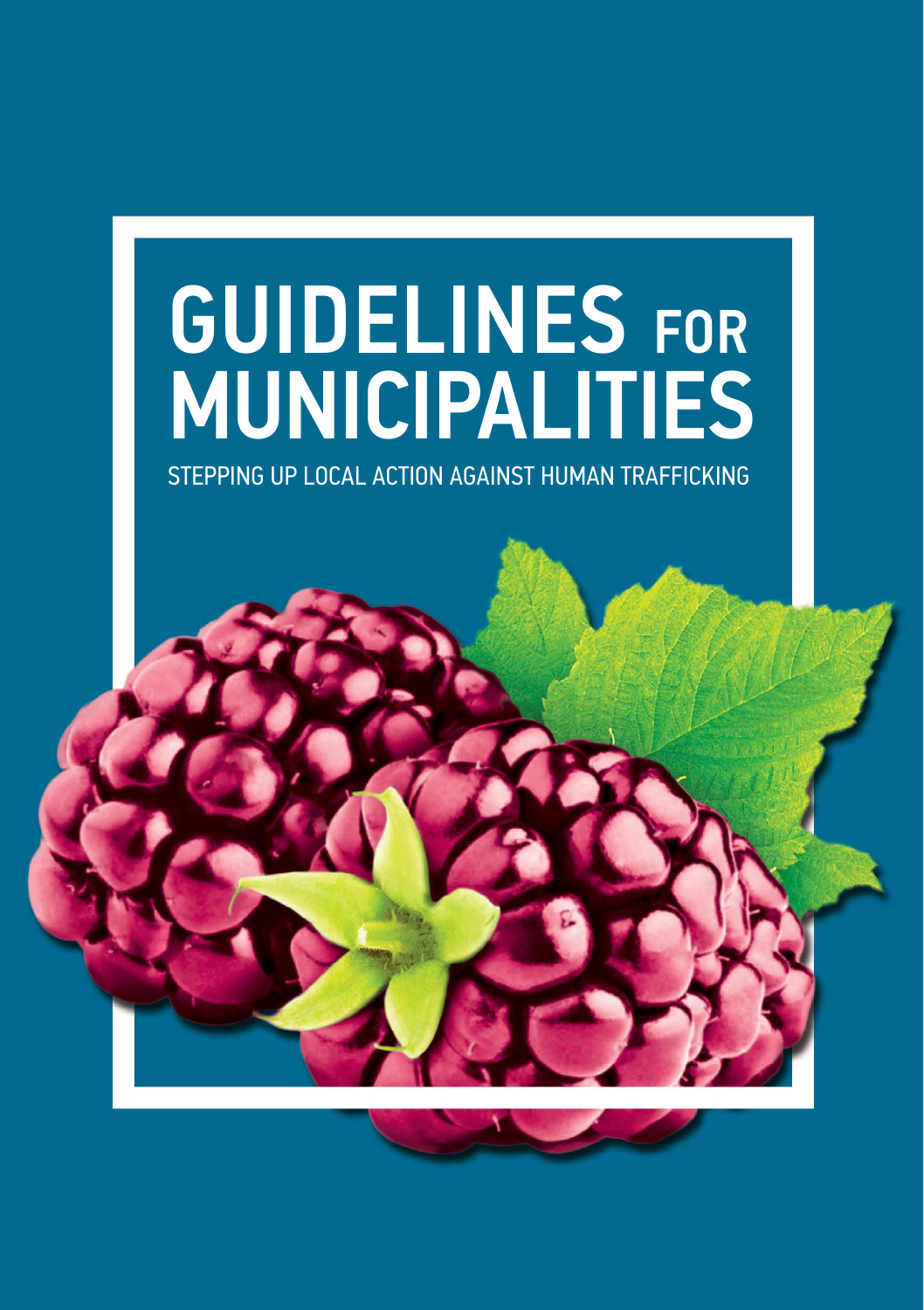## Acknowledgements Table of Contents

The Council of the Baltic Sea States (CBSS) and the Ministry of Interior of the Republic of Latvia would like to express gratitude to the project partners: the NGO "Living for Tomorrow" in Estonia, the Association of Local Authorities in Lithuania, the Ministry of Justice and Public Security in Norway, the Ministry of Interior in Poland, and the County Administrative Board of Stockholm in Sweden.

A special thank you to the national teams and their leaders involved in the STROM project implementation and to the members of CBSS Task Force against Trafficking in Human Beings (CBSS TF-THB\*) for their committed work on the finalisation of the guidelines:

Sofie Andersen\* (Denmark), Leemet Paulson\* & Sirle Blumberg (Estonia), Jari Kähkönen\* & Anniina Jokinen (Finland), Nicole Zündorf-Hinte\*, Jürgen Thomas\* & Philipp Schwertmann (Germany), Lāsma Stabiņa\* (Latvia), Reda Sirgedienė\* & Aleksandras Tiaškevičius (Lithuania), Jan Austad\* (Norway), Aneta Suda\* & Ewa Nowacka\* (Poland), Nikolay Kalashnikov\* & Natalia Zaibert (the Russian Federation) and Karin Bengtson\* & Endrit Mujaj (Sweden).

The guidelines have been produced with funding from the CBSS Project Facility Fund, the Swedish Institute and the Ministry of Interior of the Republic of Latvia.

## Introduction 4

| Chapter 1. Key principles and standards                 | 9  |
|---------------------------------------------------------|----|
| Chapter 2. Defining trafficking in human beings         | 12 |
| Chapter 3. Mapping the local trafficking situation      | 16 |
| Chapter 4. Identification of victims of trafficking     | 27 |
| Chapter 5. Assisting victims of trafficking             | 40 |
| Chapter 6. Prevention of trafficking at the local level | 52 |
| Summary of main action points                           | 60 |
| References                                              | 62 |

Guidelines for Municipalities Stepping up local action against human trafficking Written by: Anniina Jokinen, Liliana Sorrentino, Stana Buchowska, Vineta Polatside

#### Edited by: Anthony Jay Olsson

© THE COUNCIL OF THE BALTIC SEA STATES, DECEMBER 2015 © THE MINISTRY OF INTERIOR OF THE REPUBLIC OF LATVIA, DECEMBER 2015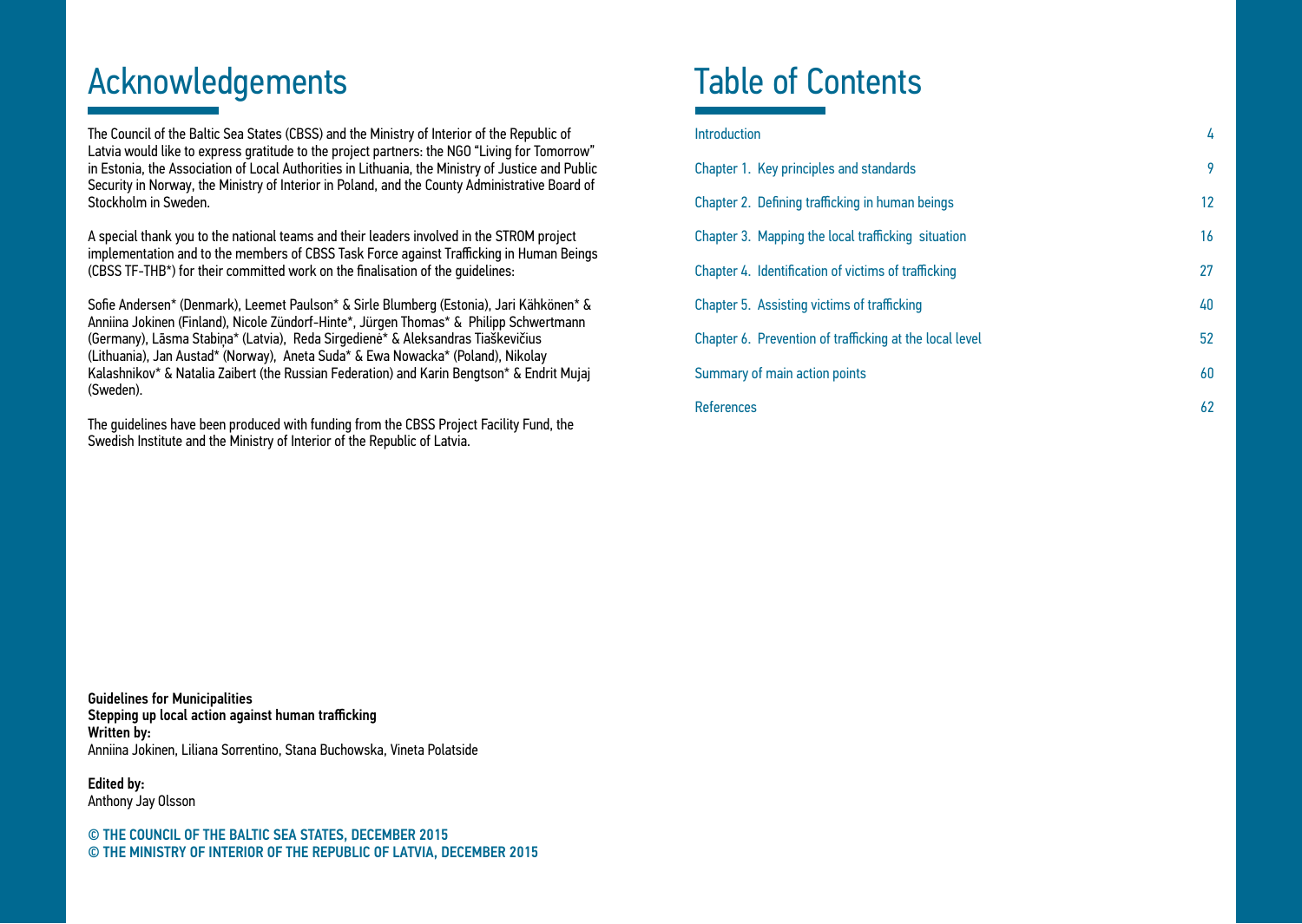# Introduction

Human trafficking is a complex phenomenon that is often driven or influenced by social economic, cultural and other factors. Poverty, oppression, lack of social or economic opportunities and dangers from conflict or instability causes a growing number of populations to want to migrate in search of better conditions and possibilities. States of the Baltic Sea Region are all affected by trafficking in one form or another. Every year women, men, girls and boys are trafficked to, through or from the CBSS Region for the purpose of exploitation. Furthermore, the region is subject to constant changes in the patterns of human trafficking and the forms of victimisation.

People are trafficked for sexual exploitation, but also for forced labour. A growing number of labour trafficking cases have been identified in the region, mainly in sectors such as agriculture, berry-picking, restaurant work as well as cleaning and construction. In addition, people are exploited in domestic servitude, in forced begging and criminal activity or for organ removal and other purposes, such as identity or benefit fraud.

The complex nature of human trafficking and its different forms has an impact on the understanding and awareness of the phenomenon, the identification of victims, assistance offered and on prevention of trafficking in general. These guidelines aim to highlight the key issues that local actors should consider when addressing trafficking in their line of work. The local response to human trafficking should be tailored to the specific situation, trends and groups at risk identified by the local actors.

## Background - STROM project

The Guidelines are the culmination of the project "STROM - Strengthening the Role of Municipalities in the Work against Trafficking in Human Beings in the Baltic Sea Region". The STROM Project is implemented jointly by the Ministry of Interior of the Republic of Latvia and the Council of the Baltic Sea States Secretariat Task Force against Trafficking in Human Beings (CBSS TF-THB) in close cooperation with the NGO "Living for Tomorrow" in Estonia, the Association of Local Authorities in Lithuania, the Ministry of Justice and Public Security in Norway, the Ministry of Interior in Poland, and the County Administrative Board of Stockholm in Sweden. The specific Guidelines for Municipalities were developed building on the main findings, conclusions and impact of the work undertaken in the STROM project.<sup>1</sup>

# Why we need guidelines?

Both internationally and within the Baltic Sea region, much of the work which has been undertaken in relation to human trafficking has involved criminal justice and security activities, including the introduction of new legislation, increased policing efforts, and providing training for law enforcement. In addition, work has been done to support NGOs offering services to victims and to improve cooperation between NGOs and authorities. However, while some of these activities can be seen as preventive in terms of presumed deterrent effects, there has been much less focus on local approaches to reduce the opportunities for traffickers to exploit people, identifying the groups at risk, mapping the extent of problem at the local level and assisting victims of human trafficking.<sup>2</sup>

Trafficking in human beings has very specific implications for local communities, cities and municipalities.3 Recruitment and exploitation take place in local streets and neighbourhoods. Women and men are sexually exploited on the street or in local bars, businesses and hotels. Victims of labour trafficking can be found among domestic workers in private homes, among cleaners cleaning public offices, schools and stores, in local restaurants, fast food outlets, agricultural farms, petrol stations or construction sites.<sup>4</sup>

Local authorities are often the first to come into contact with both victims and traffickers. However, local actors in most cases do not have a prominent place in the national and regional strategies against human trafficking. Also capacity, knowledge and resources of local actors in dealing with human trafficking cases differ greatly in the Baltic Sea region. Local actors have many instruments at their disposal that fit the specific circumstances in their localities but which are not often fully utilised. Any suggested measures can and should of course vary according to local context and trafficking situation.

The guidelines are evidence-based and focus on the main critical issues identified during the STROM project and the assessment study. The issues and topics related to human trafficking are quite complex and include many dimensions, therefore specific measures concerning child trafficking were excluded from the guidelines.<sup>5</sup> In general, the guidelines call for a mainstreamed gender-sensitive approach in their implementation, yet they do not give gender specific measures. The guidelines build on the utilization of existing structures as far as possible.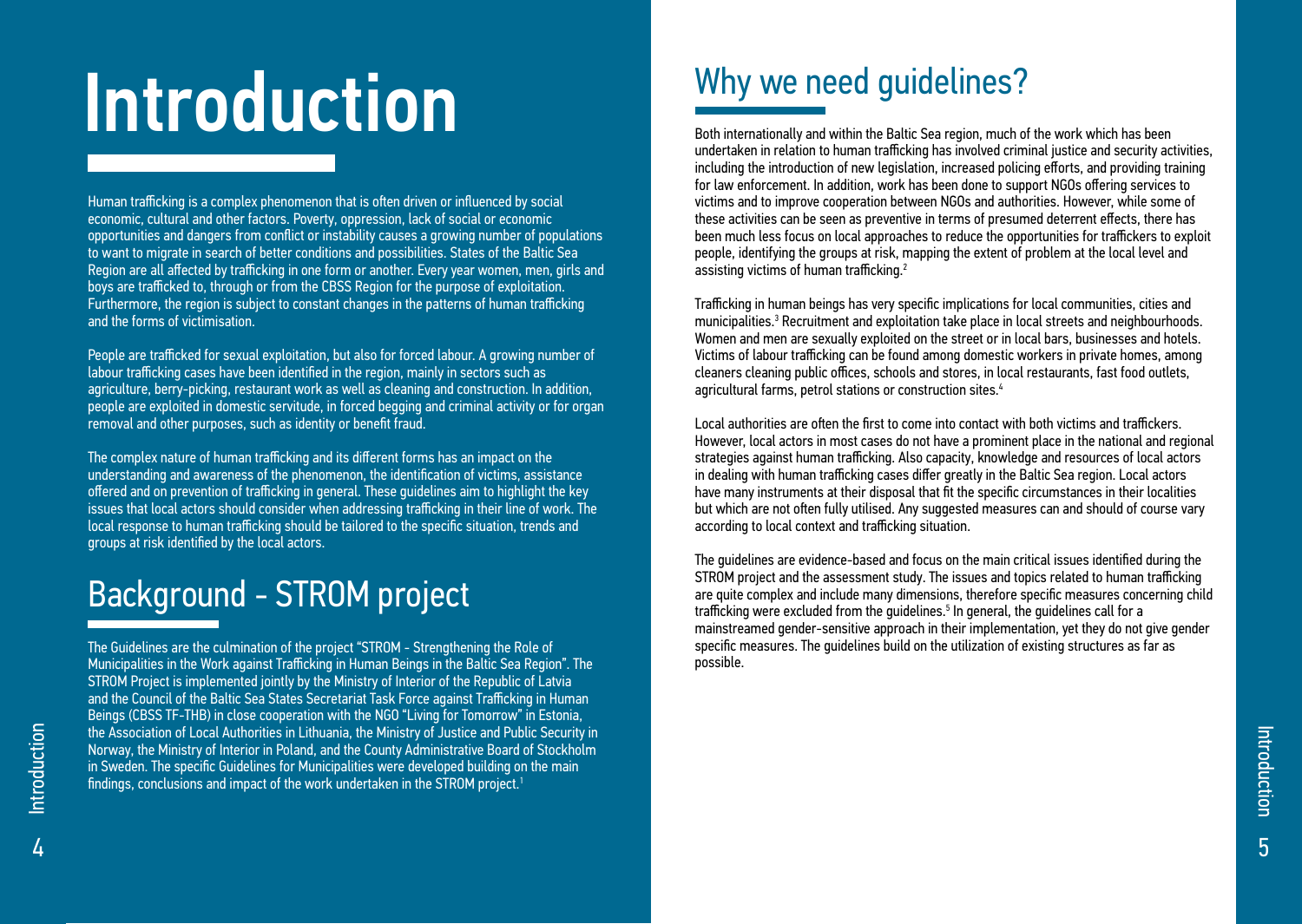# Aim of the guidelines

The general aim of these guidelines is to provide local actors with the knowledge and right tools to strengthen their role in the work against human trafficking and increase the effectiveness of the anti-trafficking actions by ensuring proper and timely victim identification, adequate and sustainable assistance and protection.

## The specific goals of the guidelines are to:

- promote victims' rights
- improve awareness of human trafficking among local actors
- highlight some of the promising practices that have been developed in the region and beyond where municipalities and/or local authorities play a prominent role in addressing trafficking and protecting victims
- involve local actors in combating human trafficking at the local level by addressing common challenges and providing specific action points to overcome the problems and to improve the counter trafficking measures

## Target group of the guidelines

The target group of the guidelines consists of a large variety of actors and stakeholders at the local level. The guidelines are foreseen to be most relevant for experts and practitioners working in big and medium size cities and/or municipalities where there is at least some level of awareness on human trafficking.

- Mayors, policy makers and decision-makers in the general city/municipality governance structures and administration, including public procurement officials
- Top management of sectoral branches, such as social and health services, and the individual employees working in these organisations
- Officials of municipal police and inspection authorities (labour, tax, rescue services and so forth)
- Representatives of NGOs, especially migrant rights groups, social service providers, anti-trafficking NGOs, and local migrant community organisations

# Role of municipalities

#### The main roles of municipalities in combating trafficking in human beings are:

• To conduct a mapping of the trafficking situation to get good knowledge of the problem at local level, to build a clear analysis of the issues and to formulate a plan to intervene.

• To detect populations at risk of being trafficked and take a proactive approach to prevent their exploitation and trafficking. Proximity of local actors to trafficked persons and to the places where the exploitation takes place gives them a greater opportunity to recognize the signs of human trafficking and identify victims.

• Local authorities can play a central role in addressing the immediate and longer term needs of the victims which include the provision of relevant services and helping victims to regain their independent lives.

• While local authorities in comparison with national/central authorities do not play a major role in prosecution of traffickers, local actors can be first to detect a situation of exploitation and have a role to play in assisting the police in disrupting criminal networks.

• To work on all aspects of counter trafficking in cooperation with partners from other public administrations, law enforcement, health care organisations, NGOs and private sector organisations.

• To ensure that local public officials involved in the identification and assistance to victims are aware of their respective roles and responsibilities and are using formal cooperation structures and MoUs where appropriate.

• To raise awareness of the problem of human trafficking by providing adequate training to local actors and by implementing awareness raising campaigns towards the general public or among vulnerable groups.

• To incorporate anti-trafficking activities in the wider crime prevention strategies and structures within the city/municipality.

• To establish and strengthen cooperation and partnerships with other local actors, authorities, civil society, private businesses, trade unions and private sector organisations to address and combat trafficking.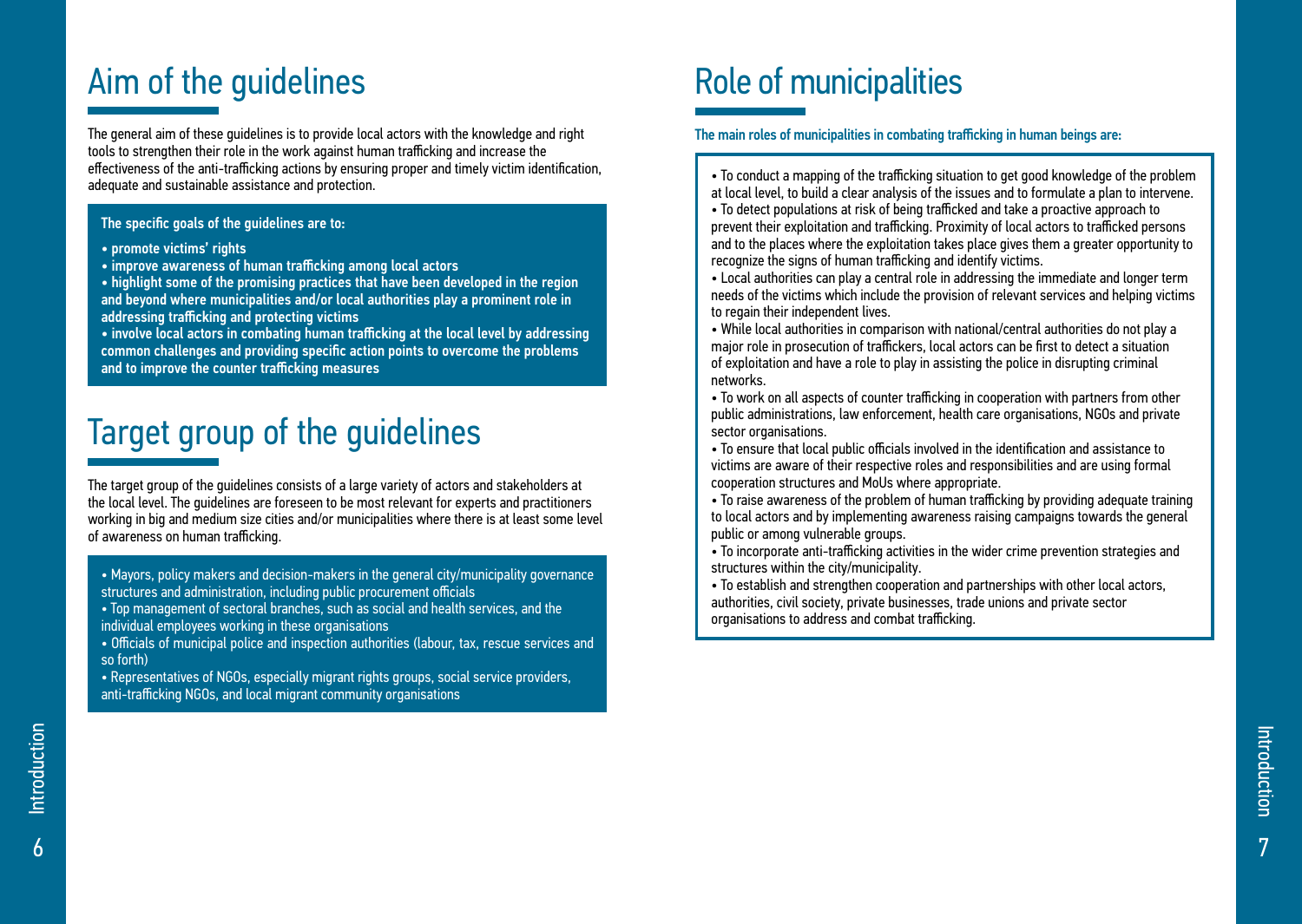## Structure of the guidelines

The first chapter of the guidelines illustrates the key principles and standards that apply in the design and implementation of all policies and interventions in addressing trafficking at the local level. There are four key principles which call for a human rights-based approach, unconditional and rights-based victim assistance, evidence-based prevention and multi-disciplinary cooperation.

Chapter 2 introduces what trafficking in human beings is and how it is regulated. In addition, example cases of different forms of trafficking are provided to illustrate the many forms of trafficking has taken in the Baltic Sea region.

Chapter 3 focuses on mapping out the local trafficking situation and highlights the various questions that municipalities should consider in order to identify local vulnerable groups and risky locations, and to chart the relevant actors and their resources in order to improve local response to trafficking. Knowing the local context and trends is very important when considering the next steps to be taken in identifying victims, providing assistance and preventing human trafficking.

Chapter 4 focuses on identification of victims of trafficking and introduces indicators of trafficking. A large variety of local actors can identify victims when they are given access to and training on how to use indicators of trafficking. It is important for local actors to react immediately and report suspicions further on to appropriate actors in order to ensure proper support and assistance to victims of trafficking and proper investigation of alleged offenders.

Chapter 5 outlines the key issues regarding victim assistance and the different forms of assistance. The chapter highlights the importance of making sure that the support offered meets the individual needs of the victims and that it is offered unconditionally, irrespective of the victims' willingness to cooperate with the authorities.

Finally, chapter 6 focuses on supporting municipalities in the Baltic Sea region in establishing and strengthening measures to prevent trafficking in human beings and related exploitation. The section puts forward a number of measures that municipalities can take in this regard. Many of the measures proposed could be integrated into local social, economic and crime prevention policies and programmes, such as those related to addressing social exclusion and marginalization, safe migration, integration of migrants, poverty, education, violence against women, and so forth. The provided action points emphasize the need to establish pro-active rather than reactive prevention strategies. Such pro-active policies are more cost effective and save resources in the end.

The summary table recaps the main action points for municipalities in order to strengthen their counter trafficking activities as regards mapping of the local situation, identification of victims, provision of assistance as well as prevention of human trafficking.

# 1. Key principles and standards

The international framework to address trafficking in human beings is rich and articulated. There are three fundamental instruments, which are particularly relevant in in the Baltic Sea region i.e. the UN Trafficking Protocol<sup>6</sup>, the Council of Europe Convention on Action against Trafficking in Human Beings<sup>7</sup> and the EU Anti-Trafficking Directive<sup>8</sup>. The guidelines draw upon international law to address trafficking in human beings (THB) to suggest a set of four key principles and standards that should inform the action of municipalities in the work against THB in the Baltic Sea region.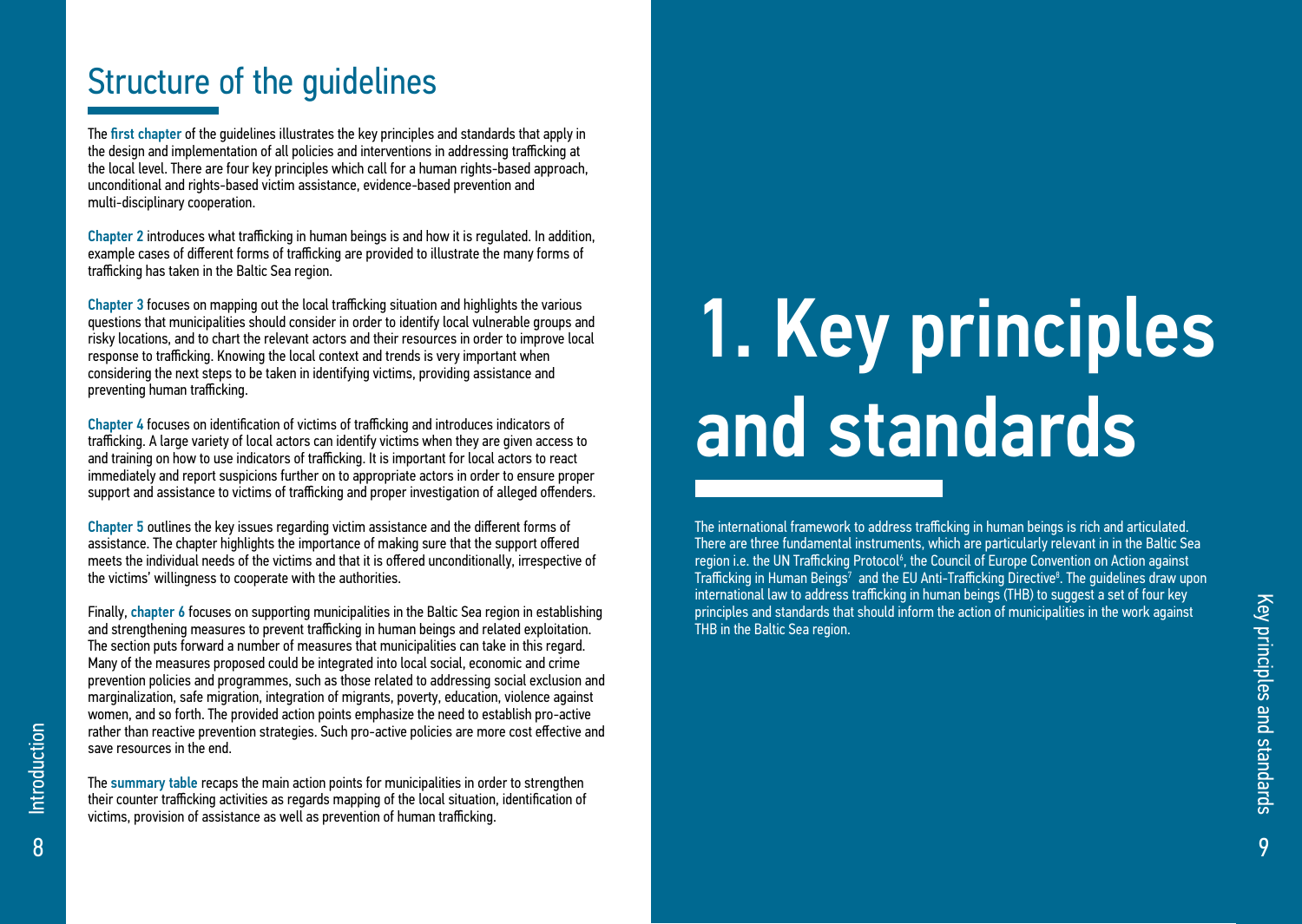# A human rights-based approach

A human rights-based approach should be integrated into all anti-trafficking interventions and guide the action of municipalities and their partners. Trafficking in human beings constitutes a gross violation of human rights, and an offence to the dignity and integrity of victims. It is both a consequence and a cause of human rights violations. Applying a human rights-based approach means that the rights of trafficked persons shall be at the center of all efforts to prevent and combat trafficking and to protect, assist and provide redress to victims. Such an approach shall be gender-sensitive and child-friendly as trafficking affects women, men and girls and boys who may be exploited for a variety of purposes; interventions (e.g. policies, programs, services) therefore should take into account the different needs and rights of women and men, girls and boys and avoid any unintended negative human rights impact (e.g. stigmatization).<sup>9</sup> Such human rights considerations should be integrated into the relevant policies and programs of municipalities, in particular those related to addressing social exclusion and marginalization, poverty, health, education, public order (e.g. measures related to begging or prostitution) and public procurement.

## Unconditional and rights-based victim assistance

Assistance provided to victims should be rights-based and unconditional, i.e. access to support, protection and assistance should not depend on victims' willingness or ability to cooperate with law enforcement authorities in investigations or criminal proceedings.<sup>10</sup>

The principle of unconditional assistance is explicitly set out in the Council of Europe Convention and in the EU Anti-Trafficking Directive at least for the duration of the reflection/ recovery period.<sup>11</sup>

# Evidence-based prevention

Policies, programmes or other interventions aimed at preventing trafficking in human beings should be based on solid empirical evidence and knowledge of the phenomenon and the way in which it manifests itself on the territory of the municipality. A good territorial analysis that maps out populations at risk, locations where risky situations (might) occur, causes of the phenomenon, needs of populations affected and availability of resources and competences should therefore inform the interventions.

Prevention policies at local level should take into account those issues that foster demand that leads to exploitation and trafficking, address factors increasing vulnerability (e.g. measures related to discrimination and inequality) and strengthen the protection of law for those who are vulnerable to victimization, particularly protecting them against discrimination.

# Multi-disciplinary cooperation

Multi-disciplinary cooperation in areas such as human rights, migration, gender, equality, non-discrimination, labour, health, education, social inclusion and security is crucial to effectively prevent trafficking in human beings, protect victims and punish perpetrators. This requires that different sectors of public administration - at local, regional, and national level - systematically work together with civil society organisations, as well as trade unions and businesses, to establish effective ways to collaborate and coordinate their action in the prevention of human trafficking and protection of victims' rights on the basis of a shared human-rights approach.12 Multidisciplinary cooperation should also be developed between public authorities and civil society organisations in countries of origin, transit and destination.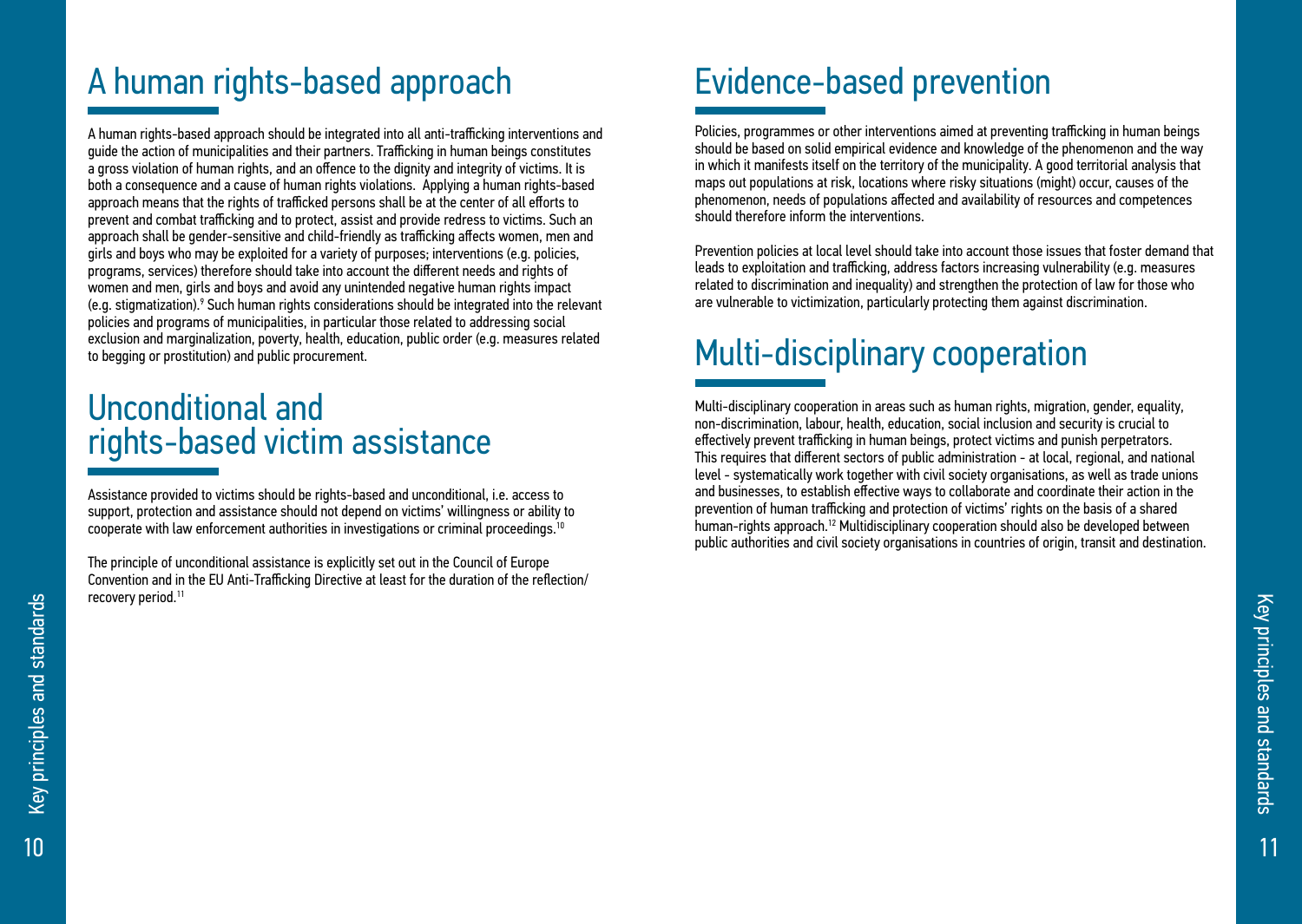# 2. Defining trafficking in human beings

Trafficking is a serious crime and a gross violation of human rights of a person. Effective action to prevent and combat such a global problem requires a comprehensive international approach in the countries of origin, transit and destination that includes "measures to prevent such trafficking, to punish the traffickers and to protect the victims of such trafficking, including by protecting their internationally recognized human rights".<sup>13</sup> Several international instruments govern the regulation of trafficking at the global and European level.

The Protocol to Prevent, Suppress and Punish Trafficking in Persons, Especially Women and Children, supplementing the United Nations Convention against Transnational Organized Crime provides the first overarching, international definition of trafficking in human beings. The Protocol has been ratified by all CBSS Member States.

## According to the Trafficking Protocol (Art. 3a):

"Trafficking in persons" shall mean the recruitment, transportation, transfer, harbouring or receipt of persons, by means of the threat or use of force or other forms of coercion, of abduction, of fraud, of deception, of the abuse of power or of a position of vulnerability or of the giving or receiving of payments or benefits to achieve the consent of a person having control over another person, for the purpose of exploitation. Exploitation shall include, at a minimum, the exploitation of the prostitution of others or other forms of sexual exploitation, forced labour or services, slavery or practices similar to slavery, servitude or the removal of organs.

Following the UN Palermo Protocol trafficking in persons consists of three elements: the act, the means and the purpose.

• Recruitment • Transport • Transfer • Harbouring or Receipt of persons

# ACT MEANS

- **PURPOSE**
- Threat or use of force
- Coercion
- Abduction
- Fraud • Deception
- Abuse of power
- or vulnerability
- Giving payments or benefits
- Exploitation including: • Sexual exploitation
	- Forced labour
	- Slavery or similar practices
	- Removal of organs
	- Other types of exploitation

Human trafficking is a crime with a comprehensive but complex and multifaceted definition, especially where the exploitation can have many forms such as sexual exploitation, forced labour and removal of organs, but also forced begging and forced criminality can take place. The consent of the victim to the intended exploitation is considered irrelevant when any of the listed means have been used (Art 3b).

The Council of Europe Convention on Action against Trafficking in Human Beings of 2005 further highlights the principle that trafficking in human beings constitutes a violation of human rights and an offence to the dignity and integrity of a person. It is a legally binding instrument that aims to prevent trafficking, protect its victims and prosecute the traffickers. The Council of Europe Convention has been signed and ratified by all the CBSS Member States except the Russian Federation<sup>14</sup>

Finally, the at the EU-level EC Directive 2011/36/EU on Preventing and Combating Trafficking in Human Beings and protecting victims was adopted on 21 March 2011. The directive aims to improve the protection for victims of human trafficking and to enhance prevention by strengthening the prosecution of the perpetrators of human trafficking. The Directive applies to all EU Member States in the Baltic Sea region except Denmark.

Defining trafficking in humabeings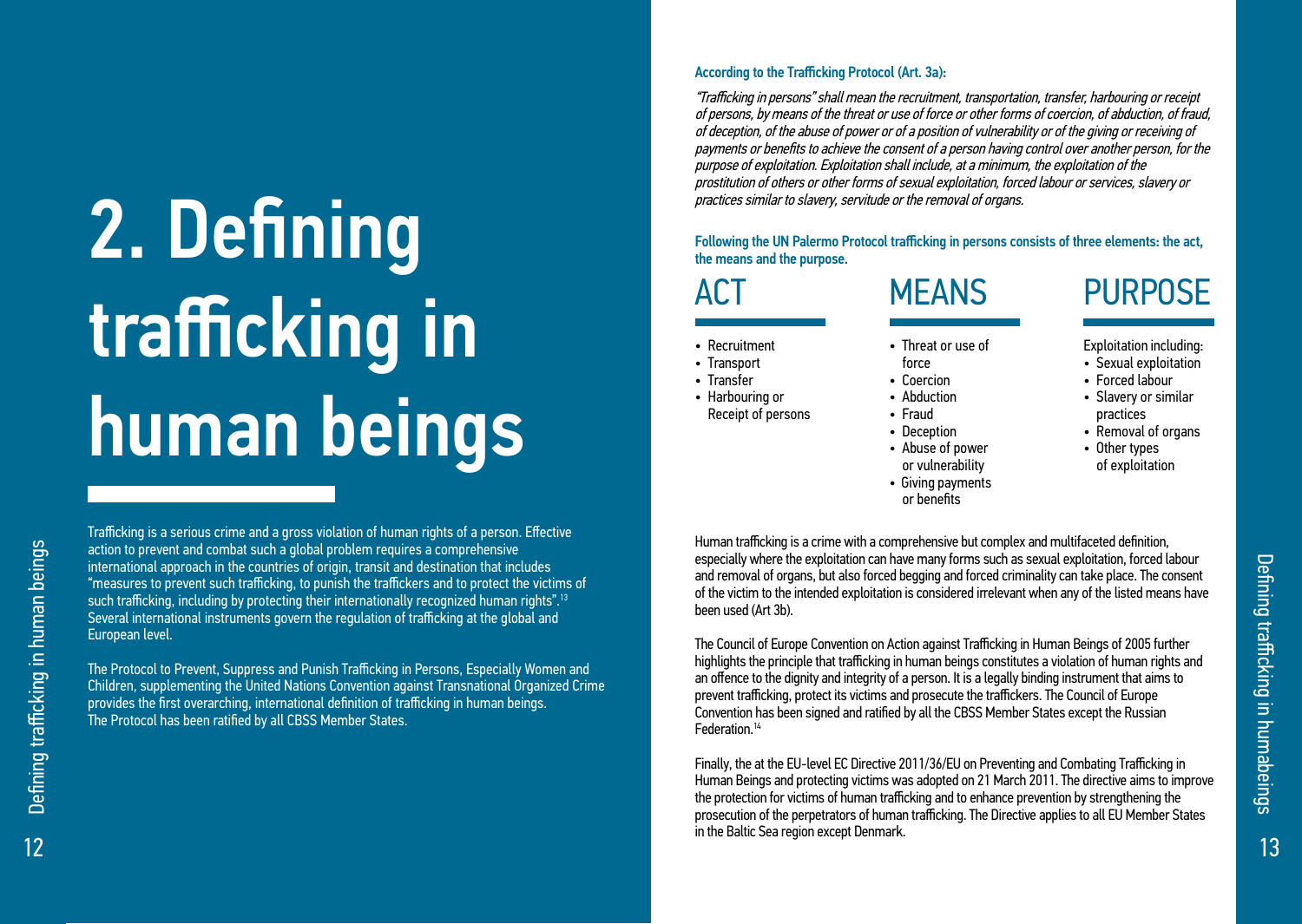## Trafficking cases from the Baltic Sea region

Next some example cases of trafficking in persons are presented from the Baltic Sea region to outline different types of exploitation encountered by victims.

#### Labour trafficking

In 2008-2010 a total of 26 men from Kyrgyzstan where recruited to work at a wood processing plant located in a small town in North-Western Finland. The recruitment was done by a supervisor working at the plant who was originally from Kyrgyzstan himself. He accommodated the men in the basement of his house and at the plant in poor conditions. The men worked long hours without holidays or mandatory overtime compensations and they were advised not to move around the town by the supervisor or be in contact with the local Finns. He also collected the men's bank cards and codes and withdrew most of the wages directly from their bank accounts totalling up to 240 000 euros. The victims were left with around 300-800 euros a month, part of which they sent to their families back home. The supervisor also confiscated the victims' passports and stopped them from leaving the country. Moreover, he used threats and violence to control the men and to make sure they would not tell anyone outside about their situation. The Finnish plant owners denied knowing what had been going on and condemned the actions of their employee. The man was convicted for human trafficking, assault and aggravated embezzlement in the first instance court. The judgment was later confirmed by the court of appeal which sentenced him to prison for 3,5 years and ordered him to pay hundreds of thousands of euros in damages to the victims.

### Sham marriage

A 36 year old Latvian woman was promised a job in the UK working with the children of Latvian families. When she arrived in the UK, her passport was taken away and she was married to a Pakistani man. The woman was then exploited and kept as a prisoner for more than a year in Manchester and Birmingham by the man and his associates. In one house, she was kept in a tiny attic bedroom while the man and the rest of his family lived downstairs. The second house had metal bars over the windows and she was not allowed outside alone. The victim's ordeal ended only after she began writing down what had happened to her and managed to tear off a partial address from a piece of mail and rang her mother, who then informed Interpol. The perpetrators were found guilty of human trafficking by the UK Court.

## Sexual exploitation

A number of Belarusian women and girls were recruited in Belarus with the promise of a good, well-paid job in Poland. When the women arrived in Poland their passports were confiscated and they were forced to engage in prostitution. The victims were forbidden from going out and threats of violence were used as means of coercion. The victims were told to work to repay the money that the perpetrator had paid for them and a part of their earnings was collected regularly. The Polish court found that the three Belarusian perpetrators (two men and one woman) took advantage of the economic difficulties and financial problems of the victims, lied to them regarding the real nature of the job offered in Poland and exploited them in forced prostitution. The three defendants were found guilty of human trafficking and other procuring-related offences by the first instance court and later also by the court of appeal and were sentenced to prison for three to four and a half years.

## Forced begging

In July 2012, a Romanian-speaking outreach worker in Oslo noticed that a Romanian woman begging on the streets of Oslo with four other people seemed scared and nervous. After speaking with the woman, the social worker understood that a trafficker controlled the group. Safe housing was provided and the victims were all granted a reflection period. The police started an investigation and identified two suspects – men from Romania and Kosovo. The suspects had recruited four men and one woman in Romania by promising them work in Norway. All five agreed to go by minibus to Norway, without any further agreement on payment for the travel. The victims' ID cards were removed from them during the journey. In Norway, the two suspects said that they would get back the ID cards upon payment of a total of €1000. They were forced to steal petrol and to beg, and after refusing to steal more, the other suspect struck one of the victims, and they all received death threats. Oslo District Court convicted the two men on several counts of trafficking in January 2015.

## Forced criminality

In 2009, two Romanian men recruited two 16-year-old boys to go with them to Sweden, where it would be easy for them to get jobs. The boys' parents agreed to send them to Sweden. The boys flew from Romania via London to Stockholm Skavsta Airport. Upon arrival the boys were forced to steal. The crime was first discovered when the boys stole a car on the day after their arrival and were arrested by the police in Nyköping. The suspicions increased after a few incidents where the boys were arrested for shoplifting, and the police started an investigation into human trafficking. The court of first instance came to the conclusion that the two men should not be convicted of human trafficking. The boys were never under threat or locked up, they had access to a phone, and they never expressed that they needed help from their families or the police. However, the Court of Appeal found enough evidence of human trafficking and sentenced the men to one year in prison and to pay 60000 SEK to the boys in damages. The Court held that that the two men had a decisive influence over the two boys. The boys only spoke Romanian and were in a foreign country with the two older men. The two victims did not have any money and were totally dependent on the older men for support and to find jobs. The fact that the boys might have agreed to steal in the first place was found irrelevant.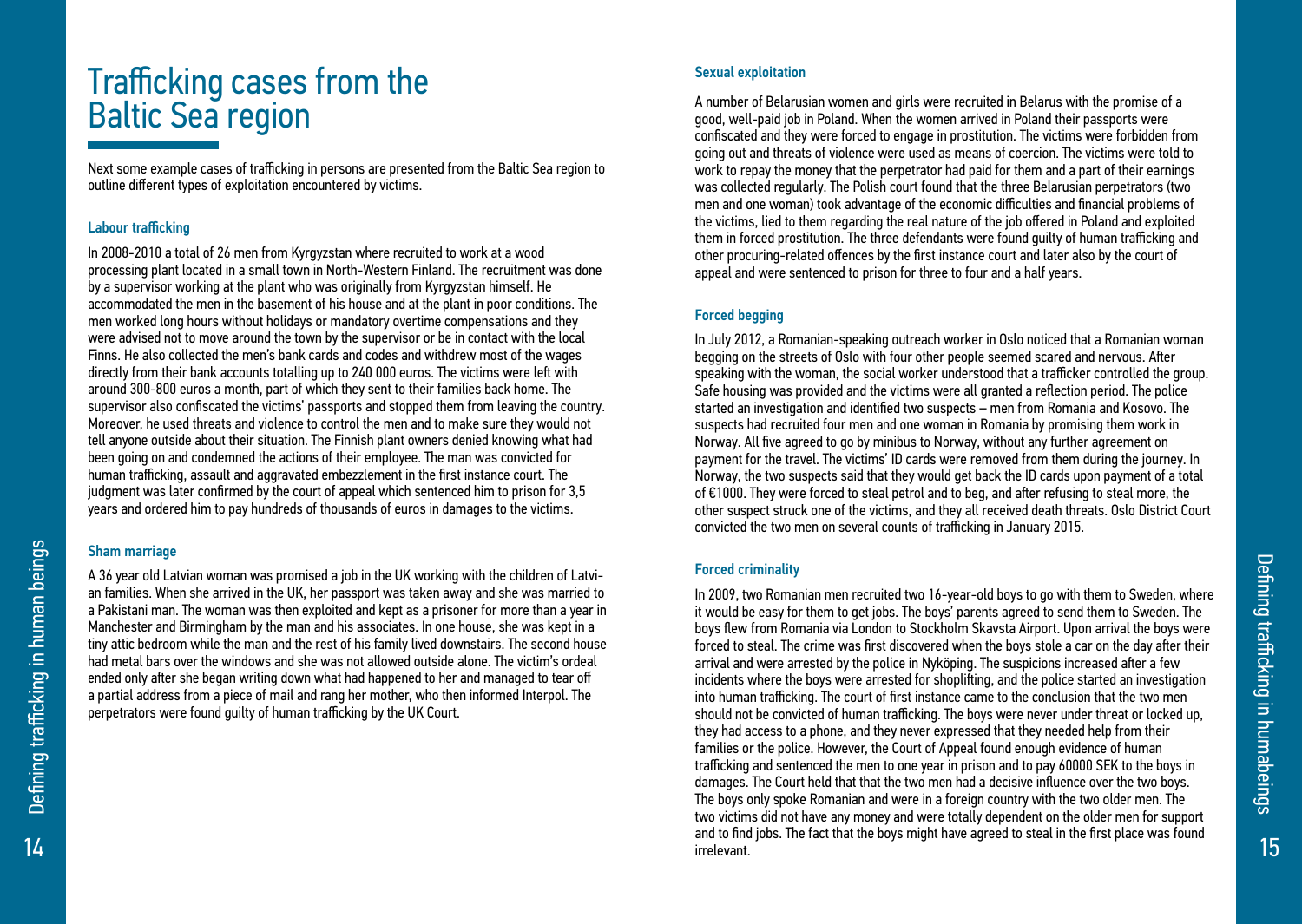# 3. Mapping the local trafficking **situation**

Human trafficking is a global phenomenon, but it also has a local dimension as well as specific implications for local communities in municipalities, which clearly have a responsibility to address exploitative practices in the local community.<sup>15</sup>

The starting point for addressing human trafficking at the local level should be based on analysis of the local situation. Local authorities should build their own knowledge and analysis of the features and trends that trafficking and exploitation display in their municipality (i.e. scale, nature, patterns, risks, causes of the crime). This mapping and diagnostic of the situation should provide the basis for designing local interventions including specific measures and/or integrating them into existing policies, programs and services.16 This process can called conducting a local safety audit on human trafficking.17In the following sections it will simply be referred to as a mapping of the local (trafficking) situation on the ground.

The mapping is meant to be a multidisciplinary and participatory process. In conducting this process, municipalities should involve and consult not only different services of their administration, such as social, health, housing, education, employment, youth, child protection departments and municipal police – but also reach out to other relevant public institutions, such as police, prosecutors, judiciary, employment and migration services. Additionally, key partners in this mapping phase are NGOs, especially those with expertise on trafficking in human beings or working on migrants' rights and violence against women, faith based groups, trade unions and migrant, ethnic and other minorities' organisations. Moreover, during the mapping process, municipalities could also consult relevant private sector actors such as recruitment and employment agencies, associations of employers in the hotel, cleaning, construction or restaurant sectors.18 The rationale for selecting various stakeholders is to involve all those actors that encounter or can potentially encounter exploited and trafficked persons and that could contribute their knowledge of the local community and areas when municipalities are designing and implementing of policies to address human trafficking.

In mapping the situation, local authorities should look for information on trafficking in human beings available at national level from existing anti-trafficking national coordination and reporting mechanisms and combine it with information from municipal records related to crime, data from social services on vulnerable populations, data from local police and NGOs on trafficked persons, traffickers and existing anti-trafficking initiatives. Overleaf a set of tables provide guidance on questions to consider and actors to involve when conducting the mapping, in particular with regard to:

 - the identification of populations at risk of trafficking in human beings for sexual exploitation, forced labour, forced begging and criminality;

- locations where potential victims and victims might be encountered;
- traffickers, enablers and users.

In relation to the identification of groups at risk of trafficking for sexual exploitation, it is important to consider what is known about prostitution and persons engaged in prostitution at the local level, local trends, relevant locations both outdoor and indoor, and groups at risk. The mapping should also research which organisations work in this field and provide support and services to women and men involved in prostitution; these organisations are likely to have very precise and specific knowledge also in relation to trafficking. Many different local actors have relevant information but may not always be able to recognise a trafficking situation, yet - if trained - they could help identify and refer to support potential victims of trafficking. These actors include social and health service providers, victim services, as well as private citizens and neighbourhood organisations.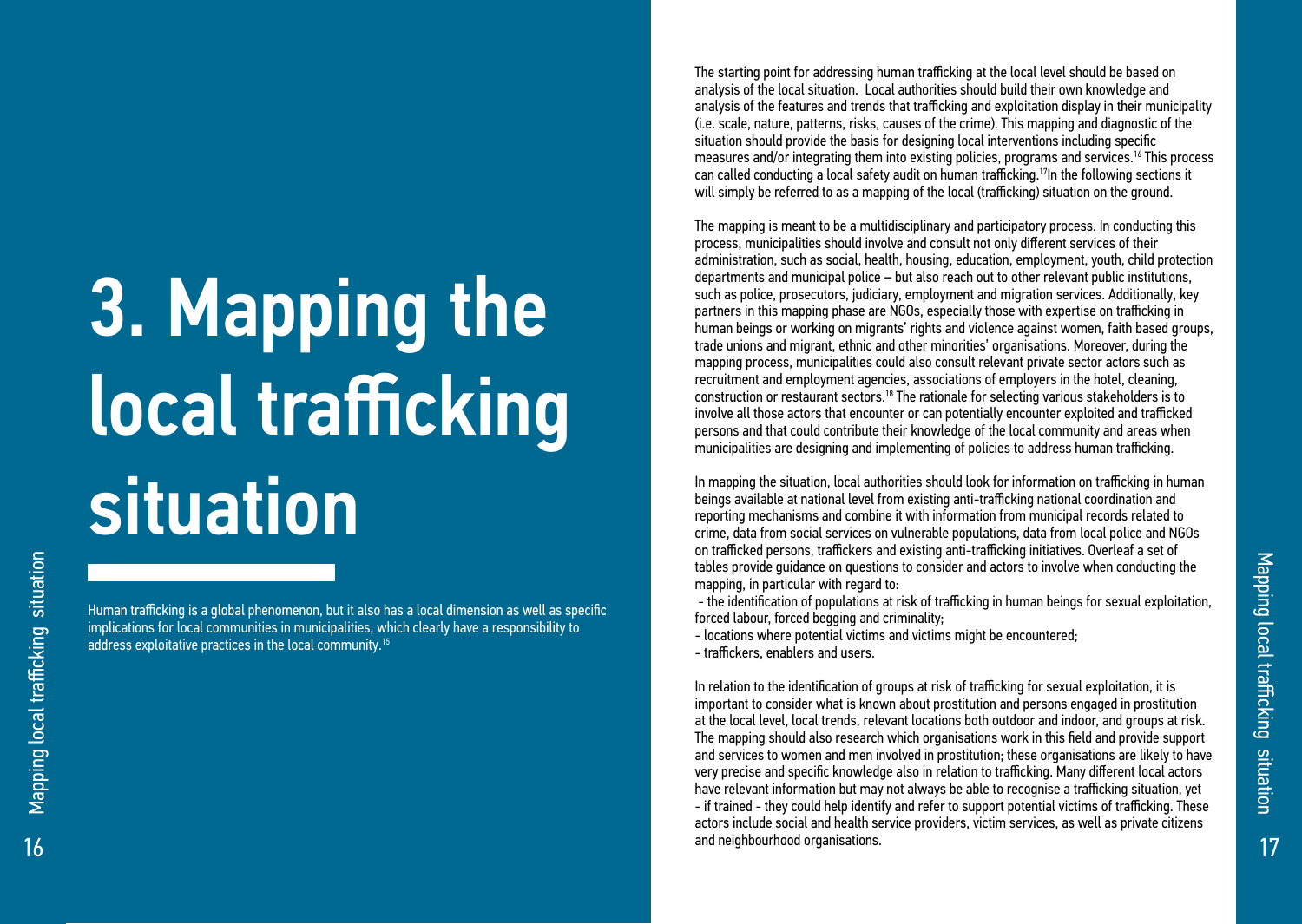# Table 1.

## Populations at risk – trafficking for sexual exploitation

| Questions to be considered at the local<br>level (mainly in destination countries)                                                                                                                                                                                                                                                                                                                                                                                                                                                                                                                                                                                                                                                                                                                                                | Key actors who can identify people at risk<br>and encounter trafficked persons                                                                                                                                                                    |
|-----------------------------------------------------------------------------------------------------------------------------------------------------------------------------------------------------------------------------------------------------------------------------------------------------------------------------------------------------------------------------------------------------------------------------------------------------------------------------------------------------------------------------------------------------------------------------------------------------------------------------------------------------------------------------------------------------------------------------------------------------------------------------------------------------------------------------------|---------------------------------------------------------------------------------------------------------------------------------------------------------------------------------------------------------------------------------------------------|
| Women and men involved in prostitution:<br>• How many women/men are known to be<br>engaged in prostitution in your area?<br>• What is the demographic profile of these<br>women/men?<br>• Where do they come from?<br>• What proportion of women/men has a<br>pimp/procurer?<br>• What proportion may be victims of<br>international/domestic trafficking?<br>• Are there increasing numbers of<br>migrant women working in bars or in the<br>service sector?<br>• What is the profile of foreign women/men<br>involved in prostitution and who are their<br>clients?<br>• Are the numbers increasing?<br>• In which areas of the city do these women/<br>men live?<br>• In which locations are services offered and<br>provided?<br>• What policies and services exist to support<br>the women and men involved in prostitution? | • NGOs & service providers<br>• Social and health services<br>• Victim Services<br>• Local police<br>$\bullet$ Shelters<br>• Migrant/Refugee support groups<br>• Migrant services<br>• Local neighbourhoods<br>• Sex buyers<br>• Private citizens |
| Migrants (including EU-citizens), irregular migrants,<br>asylum seekers, refugees and foreign students<br>• How many foreign students, recent<br>migrants, refugees and migrant women are<br>living in your area?<br>• Where do they come from?<br>• What are their circumstances and needs<br>(housing, income, languages, work and<br>training)?<br>• What is their risk of sexual exploitation?<br>• What policies and/or services exist to<br>support them?<br>• What are the gaps in services for them,<br>how can they be filled?                                                                                                                                                                                                                                                                                           |                                                                                                                                                                                                                                                   |

As regards labour trafficking and other newer forms of trafficking such as forced begging and forced criminality, local actors should consider a number of issues concerning local migration flows and situations of exclusion and marginalisation as a starting point for their mapping. It is important to understand in which sectors migrant workers are employed, what are their terms of employment, what kind of services they use, whether and who are the local actors offering support services. The mapping should pay particular attention to the situation of migrants in an irregular situation – especially undocumented – who face a higher risk of exploitation; asylum seekers, refugees and even foreign students may also be in a vulnerable position and face risk of exploitation. To the extent possible, data should be disaggregated by gender, age and ethnic background. A number of local actors can identify potential victims of labour trafficking, including different inspection authorities, trade unions, migrant service providers, as well as private citizens and consumers (see table below).

## Table 2.

Source: Adapted from Local Safety Audit Guide: to Prevent Trafficking in Persons and Related Exploitation (2013), 32-34.

Source: Adapted from Local Safety Audit Guide: to Prevent Trafficking in Persons and Related Exploitation (2013), 32-34

## Populations at risk – labour trafficking

| Questions to be considered at the local<br>level (mainly in destination countries)                                                                                                                                                                                                                                                                                                                                                                                                                                                                                                                                                                                                                                                                  | Key actors who can identify people at risk                                                                                                                                                                                                                                                                                       |
|-----------------------------------------------------------------------------------------------------------------------------------------------------------------------------------------------------------------------------------------------------------------------------------------------------------------------------------------------------------------------------------------------------------------------------------------------------------------------------------------------------------------------------------------------------------------------------------------------------------------------------------------------------------------------------------------------------------------------------------------------------|----------------------------------------------------------------------------------------------------------------------------------------------------------------------------------------------------------------------------------------------------------------------------------------------------------------------------------|
| Migrant workers (including EU-citizens), irregular<br>migrants, asylum seekers, refugees and foreign<br>students<br>• How many migrant workers, foreign stu-<br>dents and undocumented migrants are living<br>in your area?<br>• What industries, jobs are they working in?<br>• Where do they live and how do they go to<br>work?<br>• Are there any identified trends in terms of<br>newcomers in the municipality?<br>• What is the background and demographic<br>profile of this population?<br>• What are their working conditions and<br>wages?<br>• Are they aware of their rights, do they<br>receive any support and services?<br>• What services and policies are needed to<br>provide them with greater protection from<br>exploitation? | • Labour inspectors<br>• Local police<br>• Health/fire/tax inspectors<br>• Trade unions<br>• Social services<br>• Medical personnel<br>• Public procurement officials<br>• NGOs<br>• Victim Services<br>• Migrant/refugees support groups<br>• Migrant communities organisations<br>• Recruitment agencies<br>• Private citizens |

### Source:

Adapted from Local Safety Audit Guide: to Prevent Trafficking in Persons and Related Exploitation (2013), 34-35.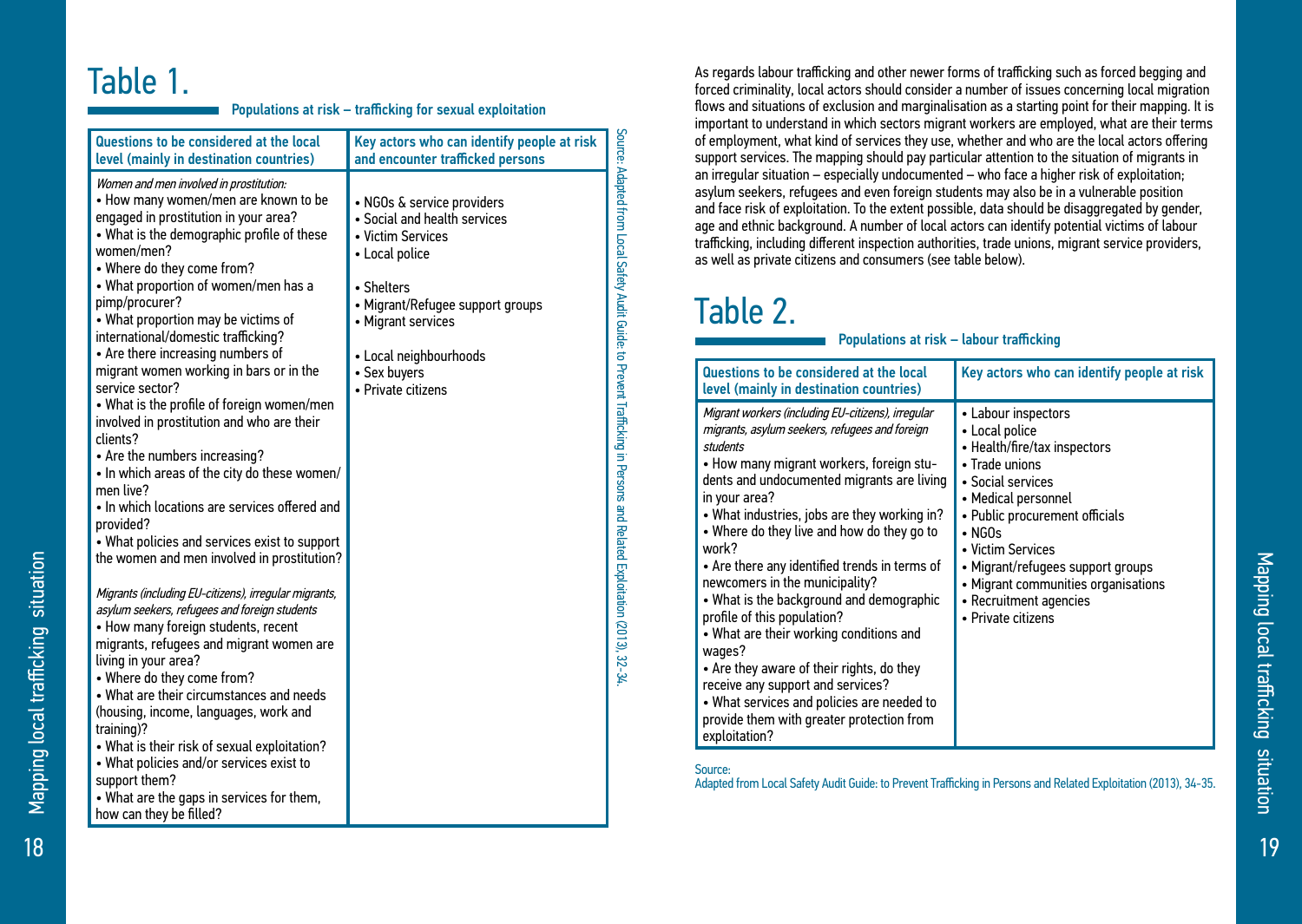## Table 3.

## Populations at risk – forced begging and criminality

| Questions to be considered at the local<br>level (mainly in destination countries)                                                                                                                                                                                                                                                                                                                                                                                                                                                                                                                                                                                                                                                                                                                                                                                                                                                                                                                                                                           | Key actors who can identify people at risk                                                                                                                                                                                                 |
|--------------------------------------------------------------------------------------------------------------------------------------------------------------------------------------------------------------------------------------------------------------------------------------------------------------------------------------------------------------------------------------------------------------------------------------------------------------------------------------------------------------------------------------------------------------------------------------------------------------------------------------------------------------------------------------------------------------------------------------------------------------------------------------------------------------------------------------------------------------------------------------------------------------------------------------------------------------------------------------------------------------------------------------------------------------|--------------------------------------------------------------------------------------------------------------------------------------------------------------------------------------------------------------------------------------------|
| • Are there people begging in your area?<br>What is their background?<br>• Is the begging organised and how? Is there<br>someone bringing them into town and<br>coming to pick them up? How much time<br>do they spend begging? Is there someone<br>watching/controlling?<br>. Do they do other activities in addition to<br>begging?<br>• Where do the persons begging live? What<br>are the conditions?<br>• Are there any support services available?<br>• Are there indications of forced criminality<br>in your area, e.g. shoplifting or mobile phone<br>thefts done by populations at risk?<br>• Are these persons working and moving in<br>groups within a larger region? What is their<br>background?<br>• Are there reports from other<br>municipalities in your region with similar<br>situations of organised begging or forced<br>criminality?<br>• Were the people involved previously<br>arrested in other cities for similar crimes?<br>• Are the items stolen different than you<br>would expect e.g. women/girls stealing<br>men's razors? | • Local police<br>• Social services<br>• Medical personnel<br>$\cdot$ NGOs<br>• Victim Services<br>• Migrant/refugees support groups<br>• Migrant communities organisations<br>• Church or faith-based organisations<br>• Private citizens |

#### Source:

Adapted from Local Safety Audit Guide: to Prevent Trafficking in Persons and Related Exploitation (2013), 34-35.

In countries of origin, the mapping should aim at identifying the relevant groups at risk to be recruited and trafficked at local level. It is also important to map key actors who are working with and supporting these vulnerable groups.

## Table 4.

Countries of origin - Populations at risk - trafficking for sexual exploitation and labour exploitation

| <b>Populations at risk - trafficking for sex-</b><br>ual exploitation and labour exploitation<br>(mainly in origin countries)                                                                                                                                                                                                                                                                                                                                                                                                                                        | Key actors who can identify people at risk                                                                                                                                                                                                                                                                            |
|----------------------------------------------------------------------------------------------------------------------------------------------------------------------------------------------------------------------------------------------------------------------------------------------------------------------------------------------------------------------------------------------------------------------------------------------------------------------------------------------------------------------------------------------------------------------|-----------------------------------------------------------------------------------------------------------------------------------------------------------------------------------------------------------------------------------------------------------------------------------------------------------------------|
| • Young people who reside in public care<br>institutions<br>• People living in areas with a declining<br>economic situation, especially unemployed<br>persons and persons with loans and credit<br>problems<br>• Women/men involved in prostitution<br>• Single mothers in a poor economic<br>situation<br>• Persons with substance dependence<br>• Persons with physical or mental disabil-<br>ities<br>• Minority groups with low level or no<br>national language knowledge<br>• Victims of violence<br>• Homeless persons<br>• Discriminated and marginal groups | • NGOs & service providers<br>• Social and health services<br>• Public care institutions<br>$\bullet$ Teachers<br>• Medical personnel<br>• Local police<br>• Libraries<br>• Shelters<br>• Unemployment office<br>$\bullet$ Church<br>• Companies providing property and<br>maintenance services<br>• Private citizens |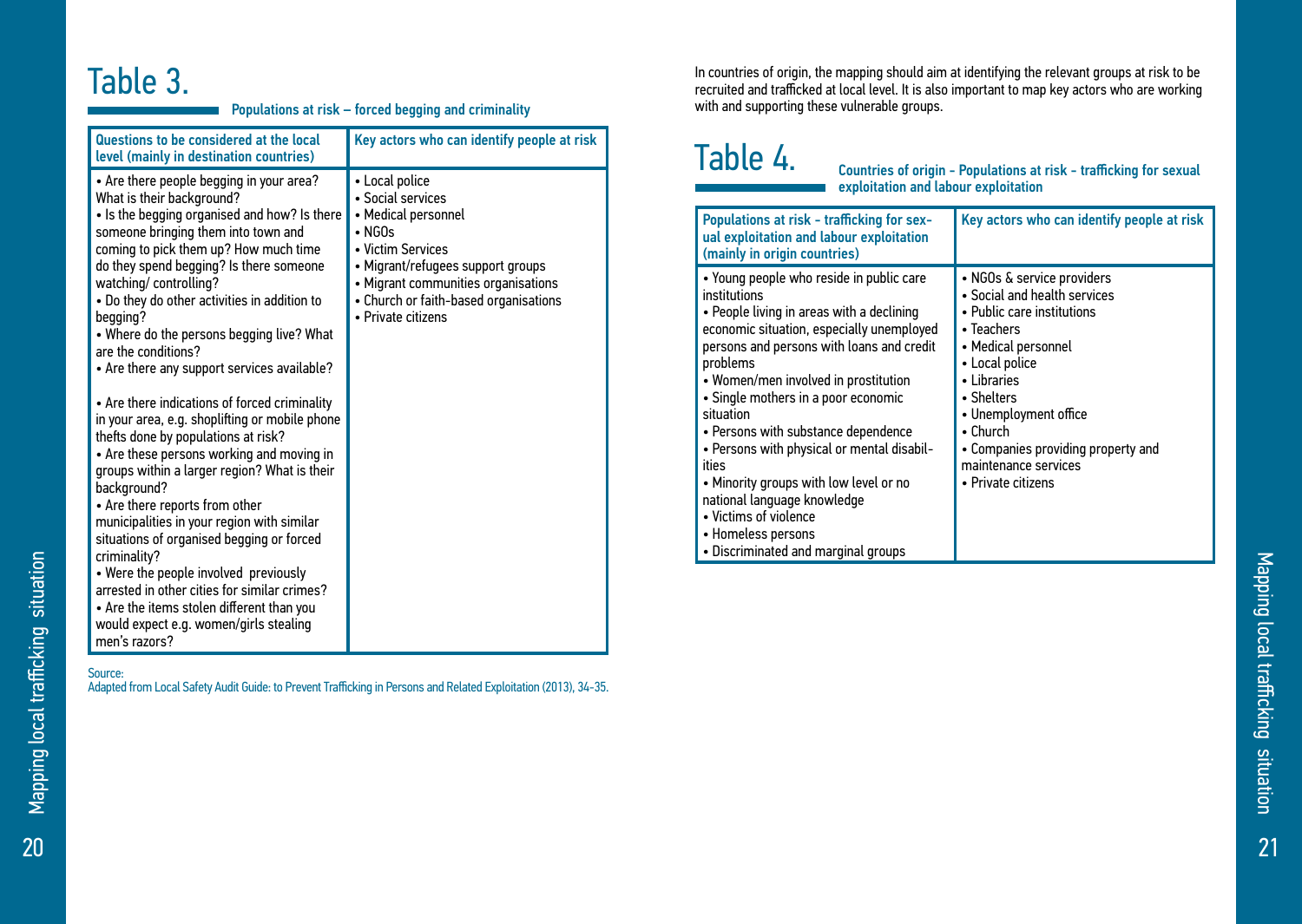After identifying the specific groups at risk, the mapping should focus on researching local social and economic trends concerning these populations. The next table introduces some of the questions to be considered.

## Table 5.

#### Countries of origin: Questions to be considered at the local level

- How many people live under the poverty line in your area?
- How many unemployed people live in your area?
- Are there support services available for people in need in your area?
- How many people are receiving social benefits and other type of assistance in your area?
- Are there women/men engaged in prostitution in your area or in nearby larger cities?
- Are there women/men who are/were involved in prostitution abroad?
- In which areas do the poorest groups of population live?
- What are the circumstances and needs of people living in areas with poor economic situation?
- How many people are being regularly treated for substance dependency?
- How do they live?
- How many cases of domestic violence are reported in your area per year?
- What is the profile of victims of physical or emotional violence?
- Do they receive any social services and assistance?
- How many people travel abroad in search of employment annually?
- What is the profile of these people?
- How do they find employment abroad?
- What are their working conditions and pay abroad?
- What industries, jobs are they working in?

Another important component of the mapping is the identification of places/locations where vulnerable groups or trafficked persons may be encountered, and of places where exploitation and trafficking is likely to occur. This information can be vital to informing targeted prevention measures such as awareness raising (see Chapter 6 on prevention). The table below provides a list of possible locations to consider in the mapping.

## Table 6.

### Locations to be considered relevant

(for mapping and for targeted prevention measures such as awareness raising)

| Transportation hubs: airports, train stations,<br>ferry terminals & ports, bus and metro<br>stations and other locations where migrants<br>may be informally recruited                   | Libraries or other such locations with free<br>wi-fi and or free access to computer                        |
|------------------------------------------------------------------------------------------------------------------------------------------------------------------------------------------|------------------------------------------------------------------------------------------------------------|
| Red light districts or areas known for street                                                                                                                                            | Clinics and hospitals, including global clinics                                                            |
| prostitution, selling of drugs, counterfeit                                                                                                                                              | offering services to undocumented migrants,                                                                |
| goods and cigarettes, or begging                                                                                                                                                         | and hospital emergency departments                                                                         |
| Shopping malls, public parks or other                                                                                                                                                    | Areas with ethnic shops, market places,                                                                    |
| locations where young people, migrants, or                                                                                                                                               | ethnic restaurants, internet cafes and                                                                     |
| other potentially relevant groups gather and                                                                                                                                             | telephone shops, cafes and money transfer                                                                  |
| to spend time                                                                                                                                                                            | services where migrants may spend time                                                                     |
| Homeless shelters or daytime centres<br>targeting vulnerable groups such as street<br>children, people with substance dependency<br>and addiction, ex-prisoners or<br>unemployed persons | Educational establishments, especially<br>vocational schools and schools for children<br>with disabilities |
| Centres offering services to migrants,<br>including information centres, cultural<br>centres, language schools                                                                           | Social service centres                                                                                     |
| Big construction sites where migrant                                                                                                                                                     | Asylum centres and reception points                                                                        |
| workers are employed                                                                                                                                                                     | <b>Consulates and embassies</b>                                                                            |
| Big agricultural farms/areas/regions where                                                                                                                                               | Employment services and recruitment & job                                                                  |
| migrant workers are employed                                                                                                                                                             | placement agencies                                                                                         |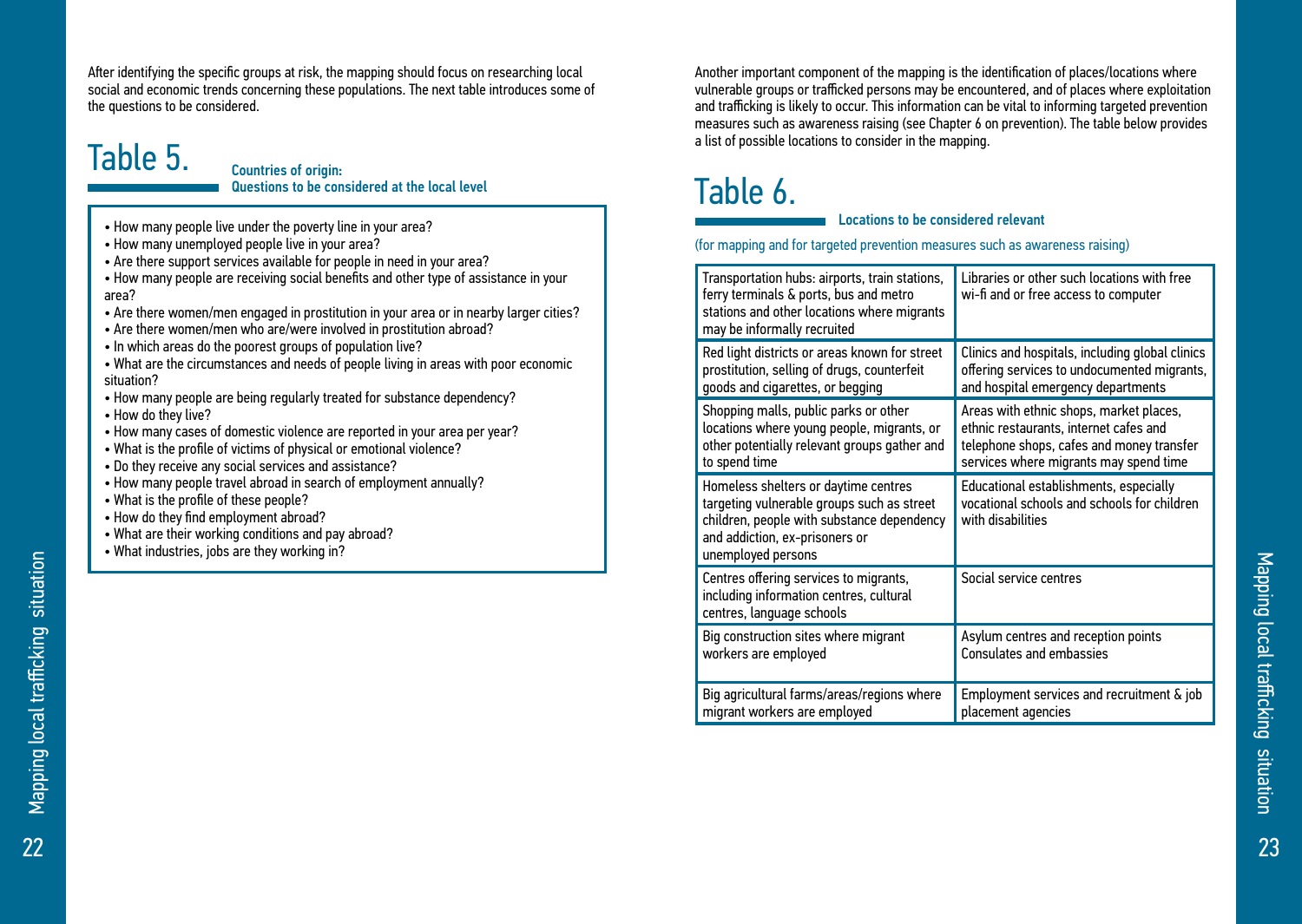Municipalities can play an active role also in the prevention of trafficking in human beings through the gathering of information and data about perpetrators at the local level. This information may constitute a useful intelligence source to assist investigation and prosecution of traffickers and exploiters and should therefore be appropriately shared with relevant law enforcement and prosecutorial authorities working on trafficking in human beings.

Traffickers operate at the local level, in different locations and contexts, by recruiting, transporting and exploiting victims. They are commonly seen as part of highly organised and powerful criminal networks that span countries and regions and operate swiftly and fluidly. However, traffickers often function as small time operators, drawing on personal and sometimes family relationships. There are various ways in which individuals can be involved in trafficking process. The term "traffickers" can be used to refer to recruiters, transporters, those who exercise control over trafficked person, those who transfer and/or harbour trafficked persons in exploitative situations, those involved in related crimes and those who profit either directly or indirectly from trafficking, its component acts and related offences.

At the EU-level traffickers come from different countries and have diverse national and ethnic backgrounds; however the majority possesses citizenship of an EU Member State. The majority of perpetrators have strong connections to the country of origin of the victim, they tend to recruit and exploit victims of their own nationality. The majority of traffickers are men, however the number of women involved is increasing. Sometimes the line between victim and offender is blurred as former victims in many cases become traffickers when they are forced to recruit others or are offered a respite from direct exploitation by moving up in the hierarchy of the trafficking network.<sup>19</sup>

# Table 7.

Gathering information about perpetrators

| Questions to be considered at the<br>local level                                                                                                                                                                                                                                                                                                                                                                                                                 | Key actors who can identify people at risk                                                                                                                                                                              |
|------------------------------------------------------------------------------------------------------------------------------------------------------------------------------------------------------------------------------------------------------------------------------------------------------------------------------------------------------------------------------------------------------------------------------------------------------------------|-------------------------------------------------------------------------------------------------------------------------------------------------------------------------------------------------------------------------|
| Traffickers, enablers, users - sexual exploitation<br>• What is known about the traffickers in your<br>area?<br>• What industries exist within your area that<br>may use or enable sexual exploitation?<br>• Where are they located?<br>• Are there any third party agencies<br>recruiting workers in your area?<br>• Who are the enablers/observers of sexual<br>exploitation?<br>• How many sex buyers are there in your<br>area?<br>• How big is the problem? | • Local police<br>• Social and health services<br>$\cdot$ NGOs<br>• Victim Services<br>• Migrant/refugees support groups<br>• Taxi drivers<br>• Hotel staff<br>• Local neighbourhood associations<br>• Private citizens |

 What services or programs exist that are targeting the demand side of sexual exploitation?

- What is the background and demographic profile of this population?
- What services and policies are needed to reduce demand?

Traffickers, enablers, users – labour trafficking, forced begging and criminality

- What is known about people exploiting labour in your city or area?
- Do you have any information about forced begging and forced criminality?
- Who are the organisers or who benefit from these activities?
- Do other municipalities experience the same challenges?

• Are there mechanisms for exchange of information between municipalities in your country?

- What industries may use or enable labour exploitation?
- Who are the enablers/observers of labour exploitation, begging or forced criminality?
- What services or programs are targeting
- the demand side of labour exploitation?
- Are there any codes of ethics for

companies?

• Do local companies monitor their supply chain?

- Local police
- Labour inspectors
- Health/fire/tax inspectors
- Trade unions
- Social and health services
- Public procurement officials
- NGOs
- Victim Services
- Migrant/refugees support groups
- Taxi drivers
- Hotel staff
- Local neighbourhood associations
- Private citizens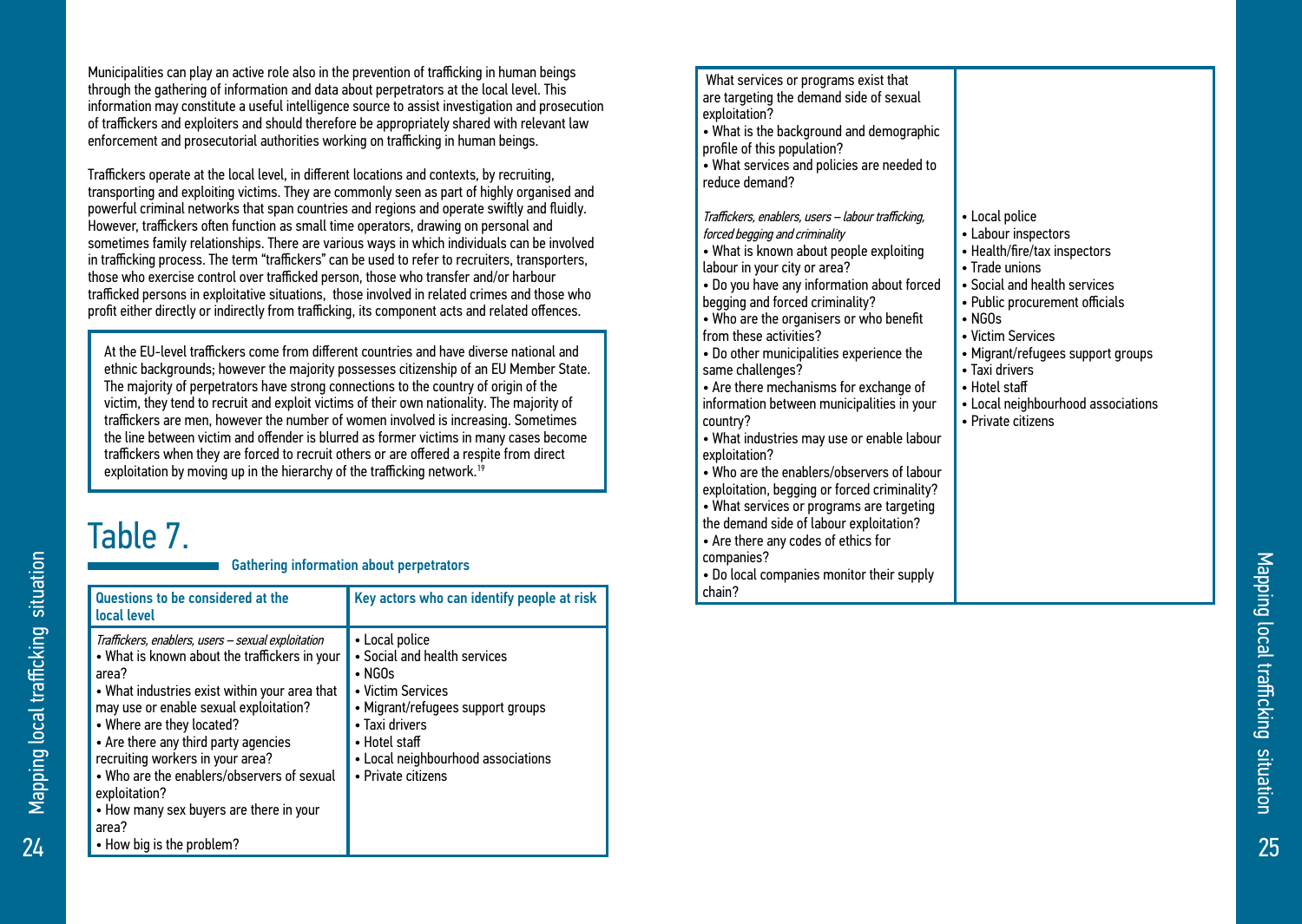Finally, the mapping should also involve a component directed at gathering information on what resources are available for municipalities to engage and mobilize, both in terms of services and capacities within their own administration and on the territory of their municipality i.e. from third parties. In this regard, the mapping should be used to develop a map of services available specifically for victims of human trafficking and also other services, which could be relevant for people at risk (e.g. social welfare, employment, health, education, counselling, legal). Another outcome of the mapping should also be the identification of training needs among municipality's frontline operators who may be engaged in the identification of victims and potential victims and in the delivery of support services.

If there are no resources available at the local level to conduct the mapping to the scale suggested, one option is to focus on certain areas or types of trafficking which are considered particularly prominent in your area. Another good option is to incorporate human trafficking into existing more general crime prevention or outreach policies and interventions. In the Baltic Sea region many cities and municipalities already conduct local safety audits or have in place urban security plans which focus on actions to improve the safety of certain locations, neighbourhoods or groups. These cities and municipalities could include also a diagnosis of human trafficking issues into their existing or on-going processes. Local anti-trafficking strategies and action plans could then be built upon existing local authorities' programmes and policies on relevant and complementary issues such as those addressing social exclusion, violence against women and migrant integration.

## Action points for municipalities

• Conduct a mapping of the local trafficking situation to identify populations at risk, to identify relevant locations and to gather information about perpetrators and facilitators of trafficking.

• In case of limited or scarce resources, include the diagnosis of trafficking situation into existing crime prevention strategies, or make sure the topic is covered in policies, structures and programmes that address, e.g., social exclusion, violence against women or migrant integration at the municipality level.

• Gather information on what resources and services are available within your own administration and within the municipality, i.e., from third parties and create a list outlining the services available specifically for victims of human trafficking as well as for people at risk. This can be used to improve identification, assistance and prevention efforts within the local area.

# 4. Identification of victims of trafficking

Timely and proper identification of victims of trafficking in human beings is of extreme importance when it comes to tackling human trafficking. Identification is the key in protecting potential victims, safeguarding their rights and ensuring that victims receive the assistance they are entitled to. Proper identification of trafficked persons is also a pre-condition for making perpetrators accountable for exploitation and can lead to growing number of criminal investigations and may help disclose other related crimes. Ideally, the proper identification of potential victims can also disrupt the trafficking process before it even starts and thus prevent the exploitation of vulnerable individuals in the first place.<sup>20</sup>

Oftentimes local actors are in a better position than central/national authorities to recognise the first signs of human trafficking, given their proximity they are often the first to initialize the chain of assistance and support for the victims. They can also help identify traffickers and other perpetrators.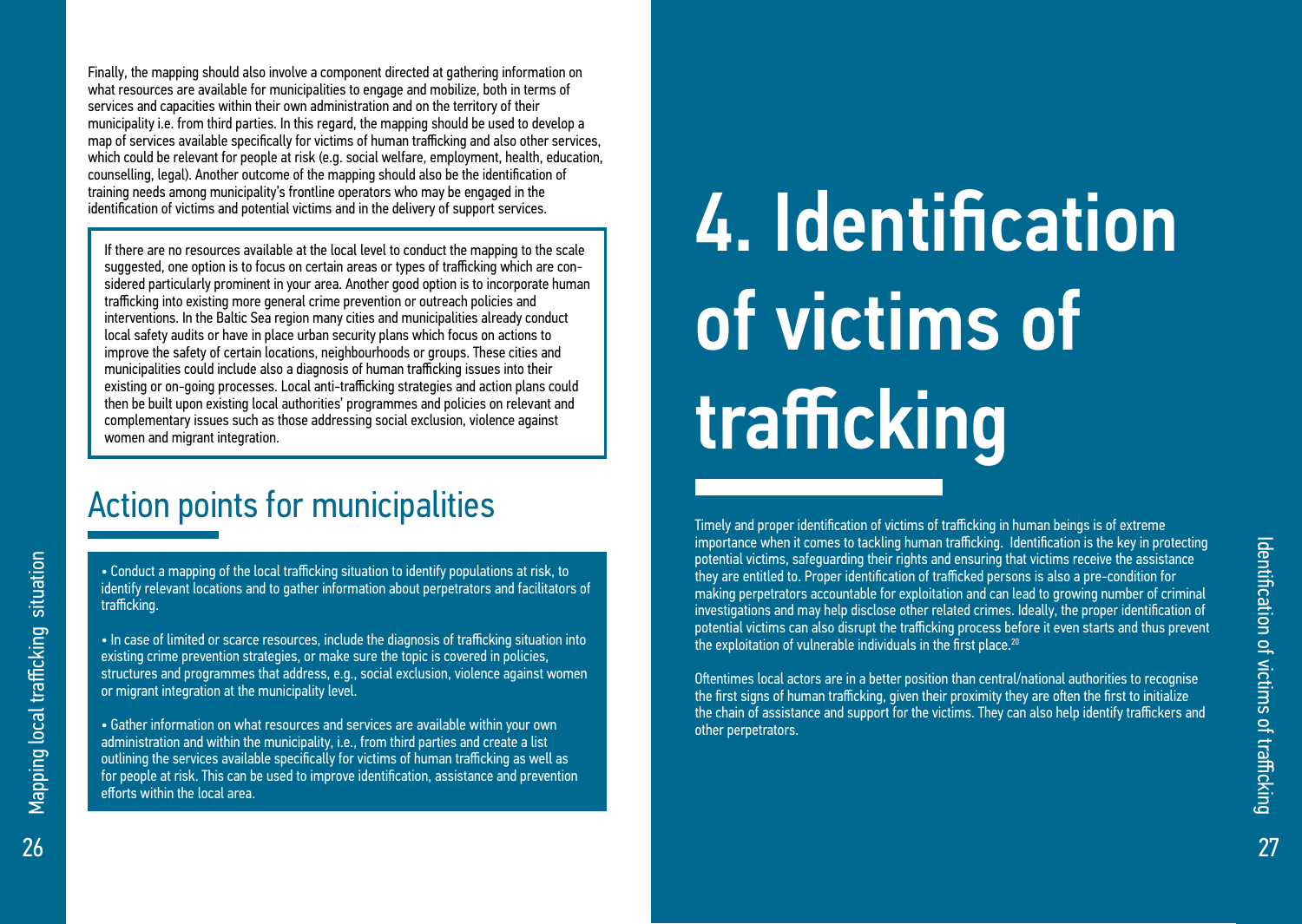Victims of trafficking originate from all over the world and present a variety of backgrounds and experiences. People who are physically, psychologically or economically vulnerable and who do not have enough inner resources or external assistance and support are at risk to become victims. In contrast to the vulnerability of victims it is the perceived or real power that traffickers possess and/or wield enabling them to take advantage of the persons' dependent status or insecure state which results in an emotional, economical, physical or psychological power imbalance between the victim and the perpetrator. This imbalance can be caused by several factors, such as family circumstances, personal relationships or employment relationships. Many factors can also render the person insecure, which may be taken advantage of by the traffickers. These factors are outlined below:

- young age,
- serious illness,
- substance dependency,
- serious illness or substance dependency of a close family member.
- difficult economic situation,
- homelessness,
- psychological state,
- physical or mental disability,
- previous traumatic experiences, e.g., previous sexual exploitation or prostitution, and
- status of being a foreigner/asylum seekers/refugee,
- gender identity or minority status

Victims of trafficking may have different residence statuses. They can be undocumented (irregular) migrants, but they can also just as well be EU-citizens or third country nationals with valid residence permits or nationals of your country, who end up in situations of trafficking and exploitation.<sup>21</sup>Indeed, according to Eurostat (2014), at the European level as many as 65 per cent of registered victims of trafficking are EU-citizens.<sup>22</sup> At the same time it is important to remember that profiling potential victims and risk groups should not lead to generalizations and discriminatory policies, approaches and attitudes. Rather than focusing only on a person's migration status, the monitoring and enforcement activities should aim at providing information and protecting the fundamental rights of migrants and other vulnerable persons and at preventing their abuse and exploitation.23

#### Irregular migrants at risk to be trafficked

Often irregular migrants face the highest risk of exploitation because of their vulnerable, even clandestine status which is then exploited by traffickers and other criminals, including in the formal or informal job market. Usually undocumented migrants find it very difficult to contact authorities or seek help from governmental institutions because they are afraid of deportation.24 This lack of trust results in problems of identification which is exacerbated by lack of awareness of trafficking in the first place. Therefore cooperation among NGOs, local authorities and other local actors is of utmost importance when it comes to building trust among vulnerable populations and groups at risk.

# Who are victims of trafficking?<br>
Process of victim identification

As a rule, identifying a trafficked person is a complex and time consuming process. In principle the identification is actually a two stage process: the first stage is to assess whether there are reasonable grounds to treat someone as "a victim", and the second stage is to make a decision on victim status. Sometimes it takes weeks for a person to develop enough trust in the authorities or social services to be able to speak out and share their experiences with others. At the same time, the identification procedure should be carried out quickly and accurately because it grants the victims access to necessary assistance in the first place. Therefore it is important to ensure that frontline officials and actors are aware of the most important trafficking indicators and can identify victims and set the chain of assistance in motion. When a front-line officer has reasonable suspicion that a person is a victim of trafficking she or he should immediately refer the person to assistance and support services. Some countries have in place a national referral mechanism, a help-line or other mechanism to activate the chain of assistance which should be followed (see also chapter 5).

A victim-centred human rights approach calls for informing victims about their rights. Some victims may not even realize that their rights have been violated. Indeed, trafficking victims seldom identify themselves as victims and rarely seek assistance under the "trafficking label". Instead they may encounter authorities or local actors when they are using or accessing different existing services at the local level (e.g., visiting a doctor or renewing their residence permit or other documents). Local authorities can also encounter victims because of some irregularity in their work place, because of a fire alarm, an inspection or other such occurrences.

#### VICTIMS OF TRAFFICKING ARE SELDOM IN A SITUATION WHERE THEY WOULD IDENTIFY THEMSELVES AS VICTIMS, BECAUSE THE PERSON IS:

- Unwilling to be labeled as a victim or stigmatized
- Unaware of her/his rights and the concept of human trafficking or that her/his experience constitutes human trafficking
- Unaware of the assistance granted to a victim of trafficking
- Having feelings of guilt or shame about her/his exploitative situation
- Afraid of retributions to her/his family or her/himself
- Afraid of imprisonment, deportation or monetary fines
- Dependent on the abuser ("Stockholm Syndrome")
- Regarding her/his situation as "better" than her/his previous (unemployment, extreme poverty, violence, conflict and similar scenarios)

29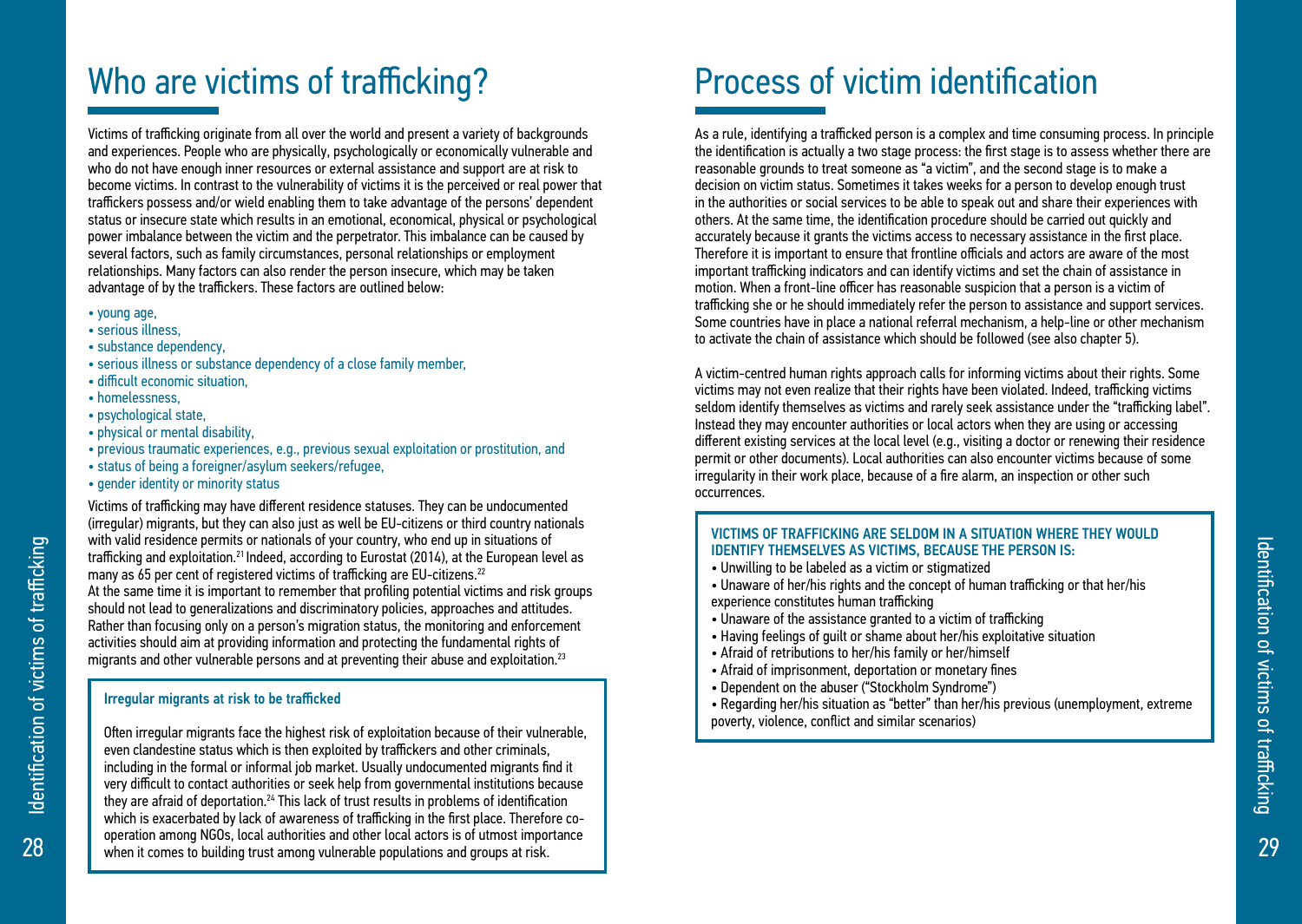"Victim of human trafficking" is a legal concept, and not a quality, condition or attribute of a person. It is the authorities who have the responsibility for verifying a person as a victim of human trafficking and it shall not be expected or demanded that the person herself or himself must feel or behave as "a victim" (in the sense of being totally dependent on help and protection from someone else). Nor shall gratitude be demanded or expected. It is however very important to accurately identify potential victims. Sometimes trafficked persons may be treated like "criminals" themselves because of their irregular migration status or because of the activities they have been compelled to do.

#### THE IMPORTANCE OF ACCURATE AND EARLY IDENTIFICATION Victims of trafficking…

- require specialised assistance and protection.
- are likely to have immediate and acute physical and psychological health needs.
- have suffered from serious and grave crimes and may still be at risk. Particular arrangements and procedures can therefore be necessary for both the victim, her/his loved ones and the personnel working for the organisation providing assistance. • may have been forced to commit crimes while being trafficked or as a result of their
- trafficking situation and are afraid of authorities.

Sometimes it might be easier for the authorities to close their eyes than to investigate deeper what lies behind the boy pickpocketing tourists in the shopping mall or the woman begging and selling fake jewelry in the streets. However, in the recent years an increasing number of cases related to forced begging and criminality has been detected also in the Baltic Sea region.

IF YOU SUSPECT that an individual is a victim of trafficking and if she/he needs help you should, with the consent of the person, report the situation to the relevant authorities, organisations or assistance providers.

IF YOU IDENTIFY someone as a potential victim of trafficking you should treat them as a victim of trafficking.

YOU MUST ACT FAST to assist a victim of trafficking, so you must be familiar with the procedures.

## Indicators of trafficking in human beings

There are a number of indicators that can help to identify a potential victim of trafficking. For example, the International Labour Organization has developed operational indicators on trafficking in human beings which provide a very detailed aid for identifying and recognising cases of trafficking.25 Moreover many countries have in place their own guidelines and check lists for identifying victims of trafficking. It is important to know the local context and have knowledge of the trafficking situation in the region and or local area combined with general and more direct indicators to build a clearer picture of the person's situation and the probability of them being a trafficking victim. The indicators listed here are of general nature and can be supplemented with available national indicators.

#### GENERAL INDICATORS OF HUMAN TRAFFICKING

- Age
- Gender
- Nationality/Ethnicity
- Signs of abuse or physical violence
- Signs of trauma or psychological abuse uncertainty, insecurity, nervousness
- Sector of employment (e.g., agriculture, construction, cleaning, restaurant sectors, domestic work)

Human trafficking is a complex and multifaceted crime that takes many forms. Therefore it is important to keep in mind specific indicators of trafficking for sexual exploitation, for forced labour and for forced begging/criminality. They may share commonalities, but some aspects vary according to local circumstances, legislation and particularities. In addition, the experience of anti-trafficking actors shows that different forms of human trafficking often cannot be clearly separated in practice, they overlap with each other as people are often exploited for multiple purposes. A victim of forced labour can also be exploited sexually or a victim of forced begging may be also exploited in forced labour and prostitution for example.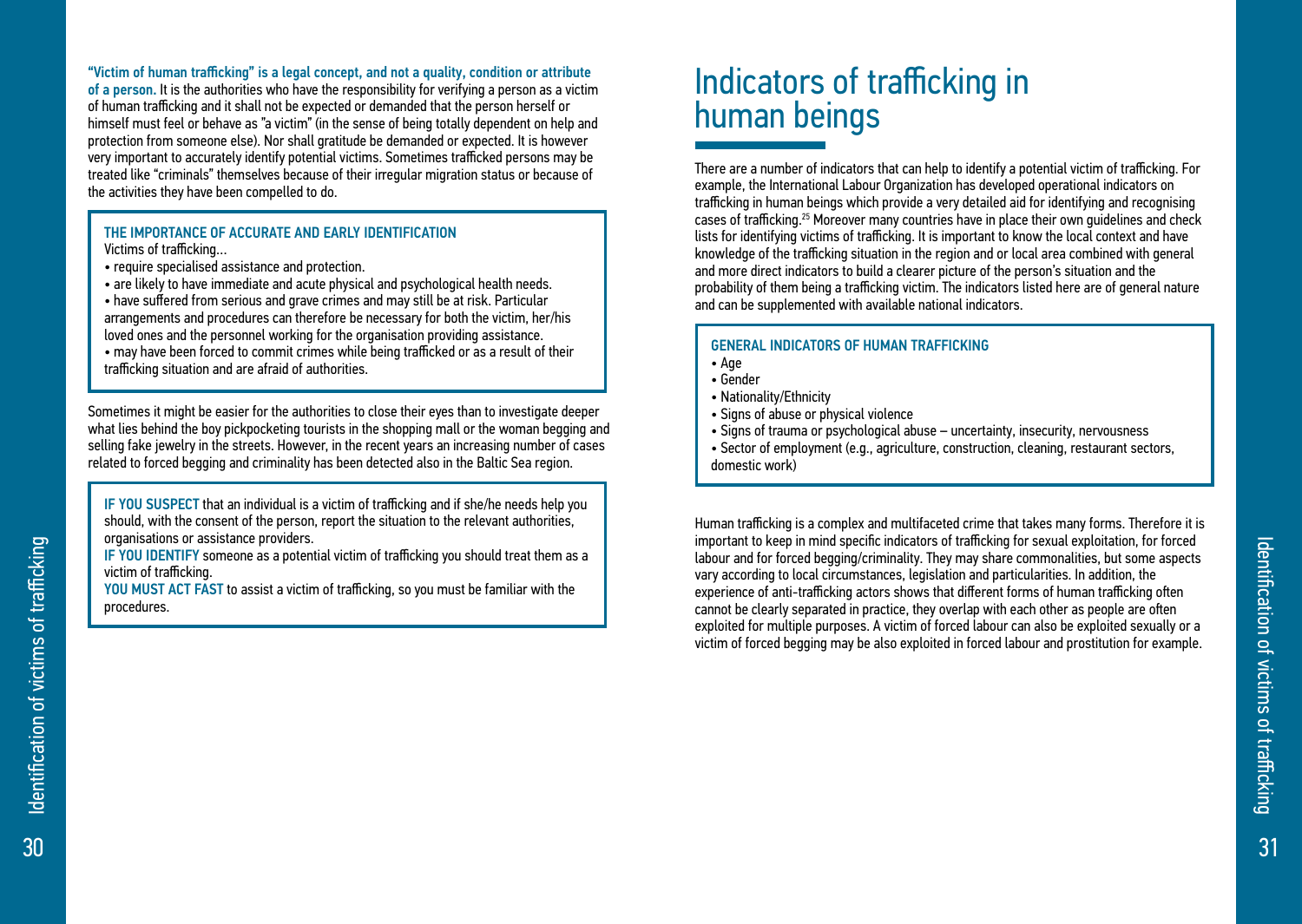### Sexual exploitation

#### DOES THE PERSON…

- …perform sexual services against her/his will or under control?
- …perform or provide services in an environment that is different from that advertised or expected because the environment is sexualised?
- …provide sexual services under different circumstances than previously agreed?

#### IS THE PERSON…

- …allowed to choose the services given or to whom?
- …able to stop providing services on her/his own accord?
- …able to refuse unprotected or violent sex?
- …aware of the regulations on prostitution in the country in which she/he is in, including the legal age to be involved in prostitution?
- …threatened with violence or other forms of punishment or threats to loved ones?
- …able to keep all or part of her/his earnings?
- …threatened to be reported to the authorities for deportation?
- …allowed to keep their passport or is it been confiscated by someone?

## Labour exploitation

#### DOES THE PERSON…

- have a contract?
- … have a work permit?
- … work illegally long hours?
- … receive very low or random payment or no payment at all?
- … work in dangerous conditions (including physically dangerous and unsanitary)?
- … have the necessary safety gear (including equipment and clothing)?
- … have the ability to terminate her/his work situation?
- ... know her/his labour rights and that she/he can join a trade union organisation?
- … work in an environment other than advertised?
- … have their passport or has it been confiscated by the employer?
- … live with the employer?
- ... have any free time which they can spend without monitoring from the employer?

## Forced begging or criminality

## IS THE PERSON…

- ... forced to beg or commit acts of petty crime for example stealing or selling drugs – especially if she/he is disabled, elderly or underage, or in debt?
- ... threatened with violence or punishment if she/he does not steal or collect enough?
- … forced to give part or all of her/his earnings to someone else?
- … living and travelling in large groups across the entire country or region without ability to leave or move freely on their own?
- … have their own identity documents with them or have they been confiscated or sold?
- … living in a site which is controlled through e.g., video surveillance or has windows with bars?
- living in a place which is over-crowded, unhealthy or has no basic hygiene facilities?

From the victims' perspective, it is essential to make an overall assessment of their experience. Therefore, attention should be paid to the totality of the situation and elements that render the victim unable to leave the situation he/she is in.<sup>26</sup> Focus should be paid on assessing the means by which the victims are controlled, their indebtedness made worse, or their freedom of movement and their sovereignty restricted.<sup>27</sup> Moreover, trafficking in human beings is by its nature a process rather than a single event, and as such the situation of a single victim may also change over time over a continuum of different levels of abuse and exploitation. What in the beginning could be considered or identified as verging on exploitation can later turn into something much more grave in nature and ultimately into a situation of trafficking.

## Who can identify victims at the local level?

The role and experiences of municipalities in identifying victims of trafficking differs a lot in the Baltic Sea region. Who can officially identify a victim of trafficking depends on the country in question. Often times the official identification is done by authorities, but for example, in Norway no agency, organisation or commission has a monopoly or responsibility for identifying a potential victim of trafficking. In principle all relevant agencies, organisations or individuals who have a concern that a person may be exploited in human trafficking have a responsibility to identify the person as a potential victim, and refer her or him to the responsible authorities and assistance measures. A person can also identify herself or himself as a victim of trafficking. The police, the Prosecutor's Office, the Immigration Authorities or the Child Welfare Services can each individually confirm the status of a potential victim of trafficking.

In Poland, on the other hand, only the law enforcement agencies such as the Prosecutor's Office, Police and Border Guard can formally identify a victim of trafficking in human beings and refer her or him for assistance to the mandated service provider – National Consulting and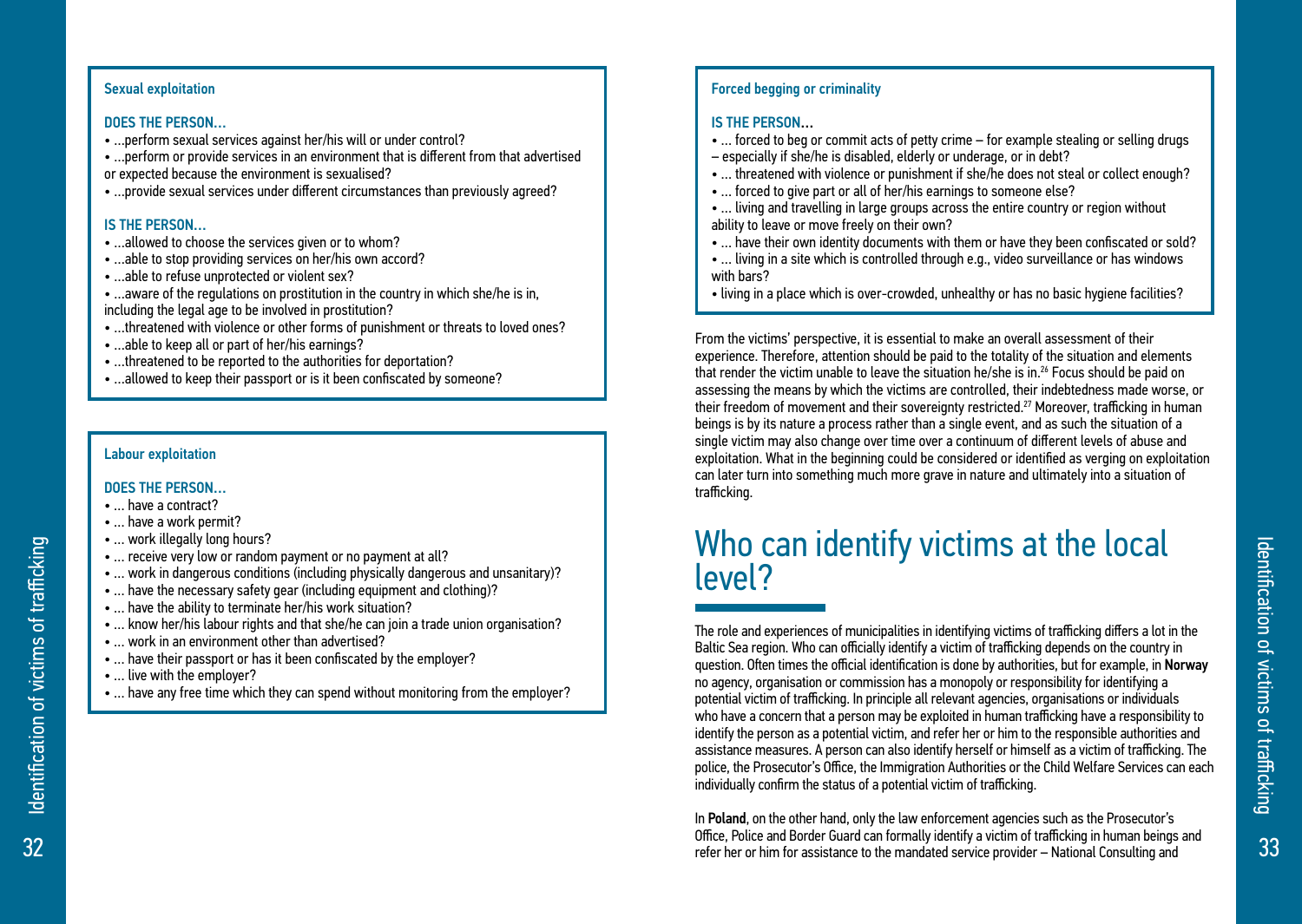Intervention Centre for Victims of Trafficking (KCIK). However, the KCIK and social services can identify potential victims and provide assistance even if the person has not been officially identified as a victim of human trafficking.

In Latvia, formal identification procedures are established by legal acts. Only mandated NGOs, the Police, and Prosecutor can make a decision on victim status. Other competent institutions and practitioners can assess whether there are reasonable grounds to identify a person as potential victim and refer her/him to a mandated NGO or Police Unit for formal identification. In Sweden, all relevant actors, mainly social services in the municipalities are responsible for identification of victims.

Since trafficking cases are fairly rarely encountered in comparison to many other crimes (e.g. domestic violence, drug offences), the experiences of different municipalities are varied when it comes to dealing with trafficking cases. Moreover, the forms of exploitation encountered by local actors are different, ranging from labour trafficking to sexual exploitation, forced begging and criminality to forced marriage and exploitative sham marriages. Regardless of the formal identification system in place, a variety of different local actors can encounter and thus identify potential victims of trafficking in their line of work. For example in Finland, one case of labour trafficking originally came to the attention of the authorities via day care staff who started to wonder why the parents of the children they were looking after did not have days off or any holidays. The parents were working long hours at an ethnic restaurant in poor conditions. Their employers were later found guilty of human trafficking for the purpose of forced labour.

#### Local actors who can identify or contribute to the identification process at the local level

- Municipal police
- Inspection staff, including labour inspectors, health and fire inspectors, tax inspectors etc.
- Health care workers, including doctors, nurses, midwives, dentists etc.
- Social service staff, including social workers, migrant service providers, psychologists, other persons working with vulnerable and or marginalised groups
- School and daycare staff, including teachers, school psychologists, day care teachers, school nurses and social workers
- Unemployment services
- Other professionals: interpreters, librarians, public procurement officials
- NGOs working with vulnerable groups
- Migrant communities and organisations
- Trade unions
- Church and other faith-based organisations
- Support groups
- Neighborhood associations
- Private businesses: staff of property and maintenance companies, recruitment and job placement agencies etc.
- Taxi drivers, hotel staff, security guards, sales staff
- Private citizens

There are examples of awareness raising campaigns targeting some of these specific local actors, such as taxi drivers, hotel staff or librarians. Taxi drivers, for example, are valuable first level identifiers of not only victims, but also traffickers. As victims are sometimes transported by taxi to/from the location where they are being exploited, taxi drivers are in a unique position to establish direct contact with victims and traffickers. Also, in different cultures, taxi drivers work as referrers for clients looking for the parts of the city where prostitution can be found. Educating taxi drivers regarding the dangers of human trafficking can work as a way to make them aware that they can be facilitators in the trafficking process for users and exploiters and they must be alert. They need to be prepared to report what they have seen and heard. Next an example from Greece is provided.

## Engaging taxi drivers in identifying victims of human trafficking in Greece.<sup>28</sup>

In Greece, in the framework of the A21 Campaign the main taxi station around the city were contacted with a goal of promoting the hotline number for victims of trafficking. The partnership was set up between the taxi union and the A21 Campaign. Taxi drivers were given the brochure stating:

## Taxi drivers,

What you see or hear might be the clue needed to save a life. Your help is important to identify people often brought to Greece from other countries, usually tricked by false job offers. Once here, they are trapped under the control of someone else, and forced into a life of sexual exploitation. This is known as human trafficking.

## Look for people that:

- Don't speak Greek
- Have bruises or marks of abuse
- Look like they are afraid
- Are visibly being controlled by someone else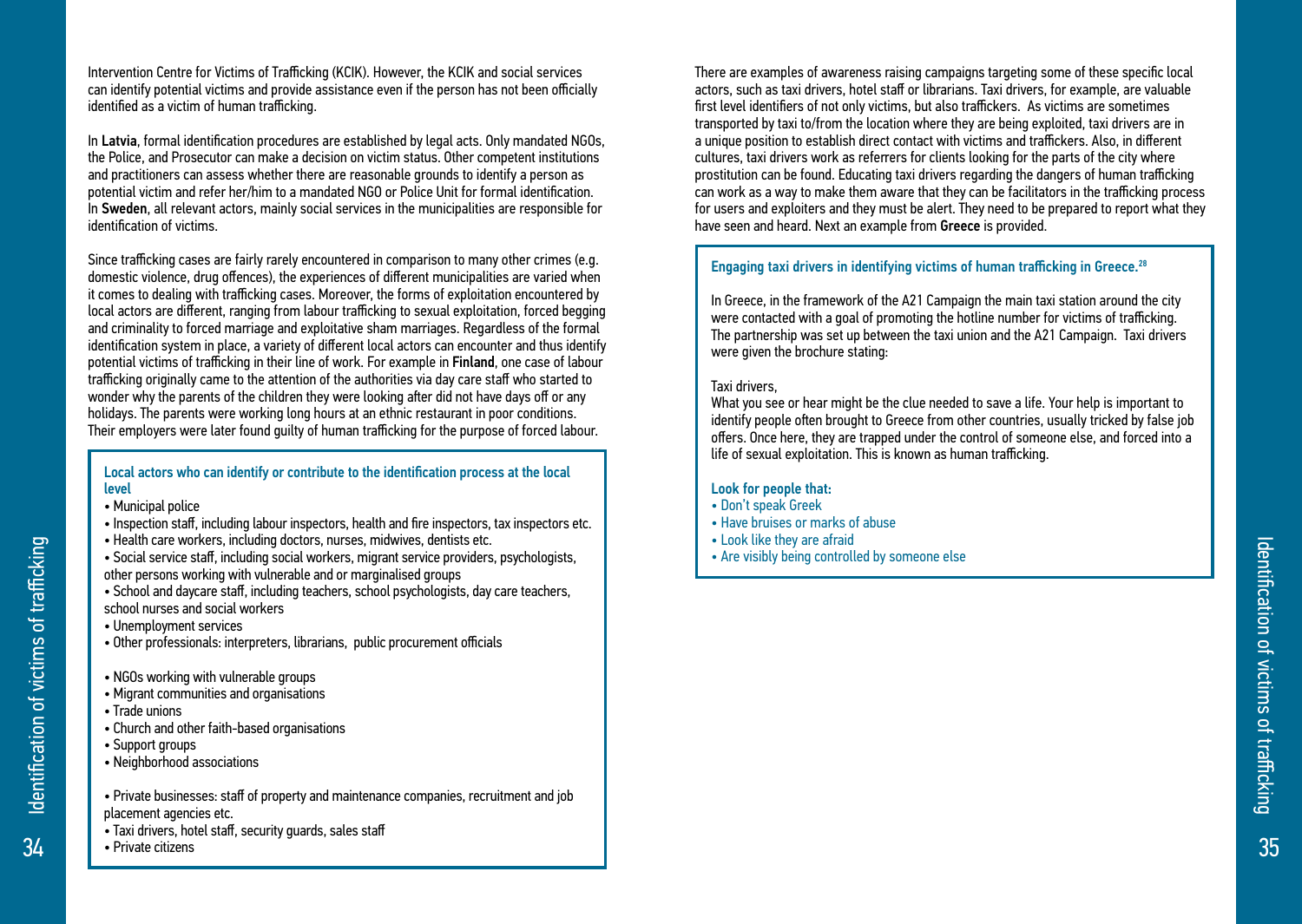## What to look for and where?

Already in the chapter 3 a list of risky locations was provided. The following table outlines some of the key aspects to be considered when looking at the circumstances of people working or living in certain locations in connection with the trafficking indicators introduced. This list is not exhaustive, but should be considered in the context of circumstances that have been identified as relevant at the local level.

## Table 8.

|  |  | <b>Summary for practitioners on identification</b> |
|--|--|----------------------------------------------------|
|--|--|----------------------------------------------------|

| <b>Where to look?</b>                                                             | What to look for?                                                                                                                                                                                                                                                                                                                                                                          |
|-----------------------------------------------------------------------------------|--------------------------------------------------------------------------------------------------------------------------------------------------------------------------------------------------------------------------------------------------------------------------------------------------------------------------------------------------------------------------------------------|
| Restaurants, shops, construction sites,<br>agricultural farms, cleaning companies | • Staff show signs of physical abuse or<br>restraint<br>• Poor or non-existent safety equipment<br>• Workers do not have suitable clothing for<br>their work<br>• Workers have no days off or holiday time<br>• Workers are not allowed breaks<br>• Employer is holding their identification<br>documents<br>• Workers live on site/ poor conditions/<br>together with the employer        |
| Apartments, other accommodation locations                                         | • Overcrowded conditions, with many people<br>sharing one room<br>• Occupants do not know their own address<br>• Occupants live in sheds, tents or storage<br>areas or offices or on-site at their<br>workplaces<br>• Occupants live together with their<br>employer<br>• Occupants are not allowed outside the<br>house on their own<br>• Minibuses pick up occupants at unusual<br>times |

| Local authority premises, including offices,<br>schools, construction sites etc.                            | • Workers on cleaning contracts arrive in<br>minibuses and appear to be fearful<br>• Workers on building contracts arrive in<br>minibuses and appear to be controlled<br>• Workers do not have their own<br>identification papers<br>• Workers have no days off or holiday time<br>• Workers do not know any local language                                                                                                                             |
|-------------------------------------------------------------------------------------------------------------|---------------------------------------------------------------------------------------------------------------------------------------------------------------------------------------------------------------------------------------------------------------------------------------------------------------------------------------------------------------------------------------------------------------------------------------------------------|
| Red light districts or areas known for street<br>or open site prostitution, such as parks or<br>truck stops | • Women/men show signs of physical/<br>sexual abuse, physical restraint,<br>confinement or torture<br>· Special services are offered, included<br>unprotected sex at a low price<br>• Woman/man only knows how to say<br>sex-related words in local language<br>• Women/men appear to be controlled or<br>monitored closely by a pimp<br>• Women/men are not free to come and go<br>as they wish or to take breaks<br>• Women/men appear to be under 18 |

## Source: Adapted from SOLACE – Human Trafficking report 2009, 37-38.

It is important for different actors and private citizens to react and report their suspicions to law enforcement or inspection authorities, if they think a person might be exploited or if there is a problem regarding an unsafe work site, for example. In many countries, the police and labour inspectorates have in place online forms where anyone can report their suspicions or submit a tip even anonymously. Based on these tips, inspection authorities can do check-ups to see if everything is in order. Moreover, also anti-trafficking NGOs, hotlines or trade unions can offer advice and expertise in cases where more information is needed before anything further can be done.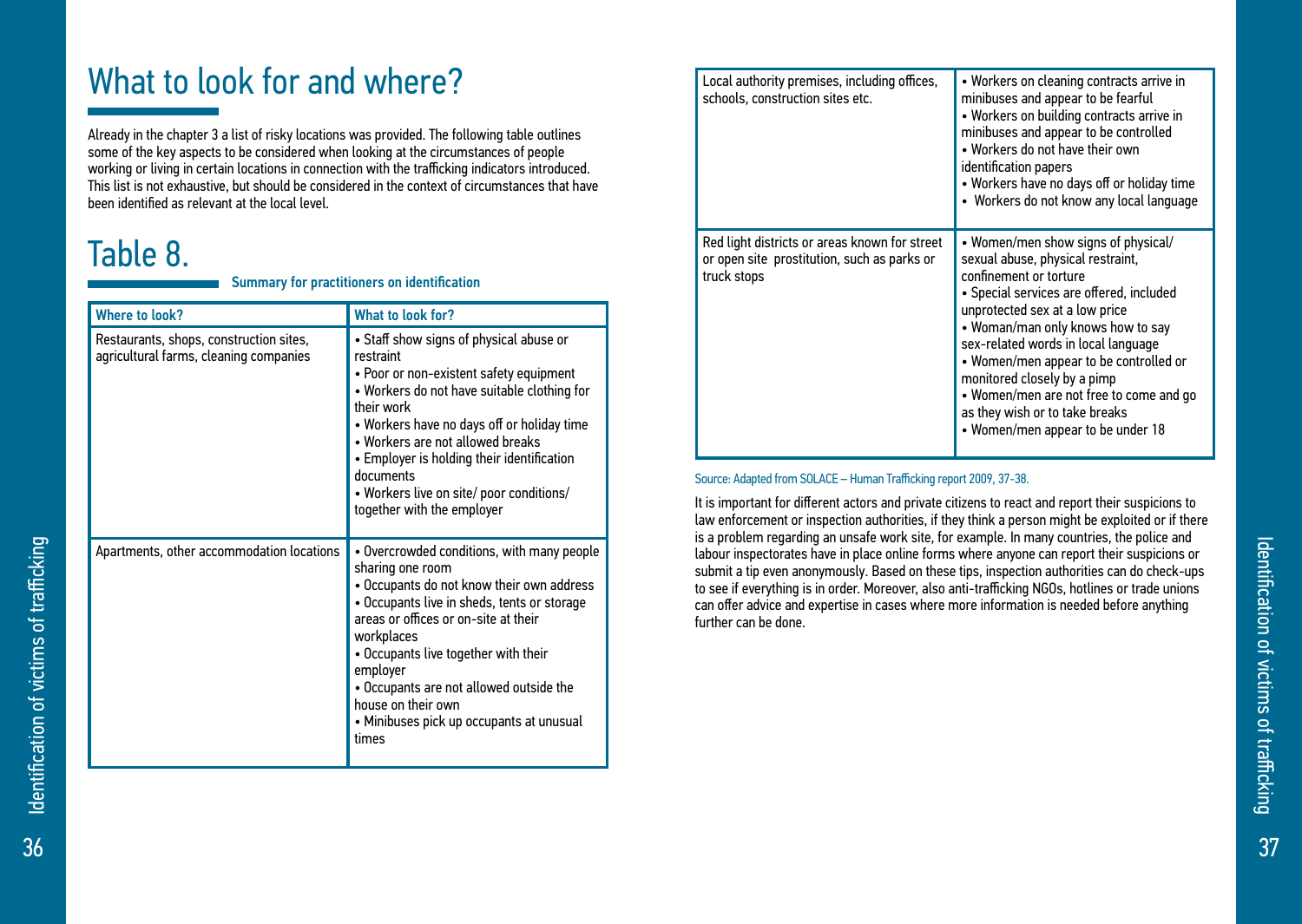## Training on indicators of trafficking

Based on the results of the STROM assessment study, municipality employees and authorities need more training on indicators of trafficking and what to do with suspected victims of trafficking, including where to refer them to. Therefore more regular training would be needed to make sure that the municipality staff and other actors have up-to-date information on the issue, local/regional/national trends and what should be done when a suspected victim of trafficking is encountered by a staff member. However, obviously lack of funds and/or limited resources of different actors place limitations on the amount and quality of work that can be done. Therefore it is important to set local priorities in improving identification of potential trafficking victims (see chapter 3 for more information). These measures can be either general or focus on specific sectors or forms of trafficking, such as labour trafficking as described in the box below.

#### Berlin Alliance project

The Berlin Alliance project<sup>29</sup> aimed to provide a comprehensive approach to combating human trafficking for labour exploitation in the Berlin-Brandenburg area. The project raised awareness among the organisations, institutions and professional groups that come into contact with (potential) victims of trafficking for labour exploitation. Both practical trainings as well as a handbook were developed in order to increase the knowledge of local actors while also improving victim identification and assistance. The handbook and trainings targeted practitioners within state and federal agencies, trade unions, migration, labour and health actors as well as migrant organisations and other relevant stakeholders. In addition, an information brochure on employee rights was developed and disseminated in multiple languages to persons potentially affected by labour exploitation.<sup>30</sup>

Some cities or rural municipalities have further developed cooperation models to be used when a victim of human trafficking is identified. For example in Finland, the city of Tampere has developed a cooperation model together with local NGOs active in the region to make sure they have procedures in place to identify and assist victims of trafficking. Such examples provide promising practices that can be done at the local level to improve victim identification and general awareness on trafficking in persons.

#### Tampere cooperation model

City of Tampere has developed a cooperation and action model for identification and assistance of victims of trafficking. City of Tampere social services developed the model in cooperation with NGOs Pro-tukipiste and Victim Support, local police authority as well as two other NGOs running local shelters. The aim of the model is to make it easier to identify victims of trafficking and to enable easier recognition of the phenomenon at the local level. Furthermore, the model focused on outlining the different stages of crisis assistance with focus on the rights of the victims. The developed model is based on the idea of establishing a local network of actors who can cooperate in identifying and assisting victims. By introducing clear areas of responsibilities for different stakeholders, the model aims to decrease the time used to identify victims. Naming focal points and training local actors about indicators of trafficking is foreseen to reduce overlaps in the activities organised by different stakeholders which in the end results in savings made in terms of resources. The model also allows the local community to anticipate coming trends, including the increased risk of trafficking.<sup>31</sup>

## Action points for municipalities

• Think of all the local actors (e.g. municipal staff, inspection authorities, NGOs) who might meet and identify potential victims of trafficking (and vulnerable groups) in their line of work and establish cooperation with them.

• Make sure indicators of trafficking are available for frontline staff to use and they have received training on how to use them. This will enable improved identification of potential victims at the local level, particularly in risky locations.

• Assign clear responsibilities for different actors involved in the identification and referral process. Who can officially identify a victim of trafficking depends on the country in question – in some countries this can be done by municipality actors, in others it can only be done by authorities such as the police or national assistance system, in others NGOs can identify victims.

• Focus on early identification as this serves the needs of the victim best and is also the most cost effective solution. Find out where to refer a potential victim of trafficking upon reasonable suspicion (depending on their specific needs – e.g. gender, forms of exploitation encountered).

ldentification of victims of trafficking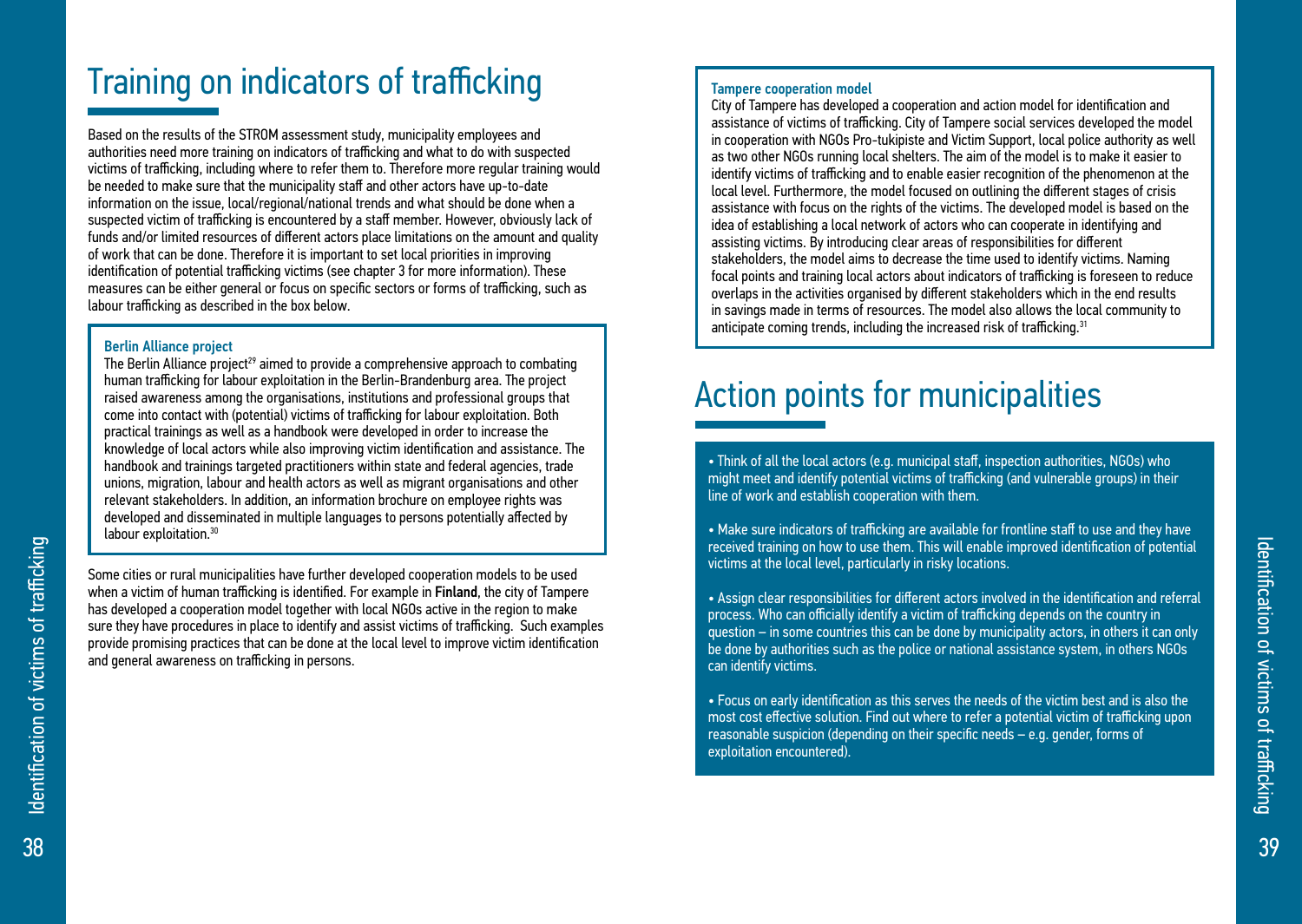# 5. Assisting victims of trafficking

Assistance to victims of trafficking is one of the main pillars of the anti-trafficking work. Local governments and municipalities "must ensure that counter-trafficking activities and initiatives extend beyond victim identification to comprehensive victim assistance and support as well. Support provided to the victim must be given in a way that restores their sense of control over their lives. If support is given without respect of the will of the victim, this may lead to secondary victimization." <sup>32</sup>

The role of municipalities in the process of victim assistance is not to be underestimated. The unique predisposition of municipalities is due to the fact that they are placed and work at the ground level, having close and direct contact with all residents. Therefore they could be the first responders to cases of human trafficking, including support and assistance to victims. Irrespective of the victims' residence status and whether or not the victims are returning back to their place of origin, they have a right to assistance and support that will respect their human rights and respond to their individual needs.

However, provision of assistance and support to trafficked persons is not an easy task due to the complexity of victims' situation. The experience of being trafficked often includes harsh working conditions, betrayal of trust, and a lack of control over one's life. Victims often have experienced or witnessed violence, threats, serious injuries, rape, and psychological abuse. The impact of these events may result in psychological symptoms such as depression and anxiety, which necessitate emotional support and care.<sup>33</sup>

Assistance and support programmes to victims should be comprehensive, integrated and must reduce suffering and harm.<sup>34</sup> A number of international legal instruments<sup>35</sup> underline that victims are entitled to safe and appropriate shelter and assistance. Long term experience assisting victims has led service providers to conclude that victims require different types of help, due to factors such as their age, gender, cultural background, residence status, as well as the type of exploitation they have suffered and other relevant factors.

## Principles of assistance to victims of trafficking in human beings

State duty to assist victims of human trafficking is underlined in all the relevant international legal instruments and provisions. The European Commission in its Directive<sup>36</sup> requires Member States to set up national mechanisms for identifying and assisting victims early on, based on cooperation between law enforcement and civil society bodies, to provide victims with unconditional support, regardless of a victim's willingness to cooperate in the criminal investigations, prosecution or trial, including safe accommodation and material assistance, medical treatment, psychological assistance, information and legal counselling, translation and interpretation, and safeguarding of the victim's anonymity.

In the Baltic Sea region, assistance to victims of trafficking is organised in different ways. The range and standards of social services vary considerably among Member States; the practice of cooperation between state and non-state actors, and/or in particular between law enforcement agencies and service providers is also different from country to country. These considerations play an important role in shaping victims' support and assistance.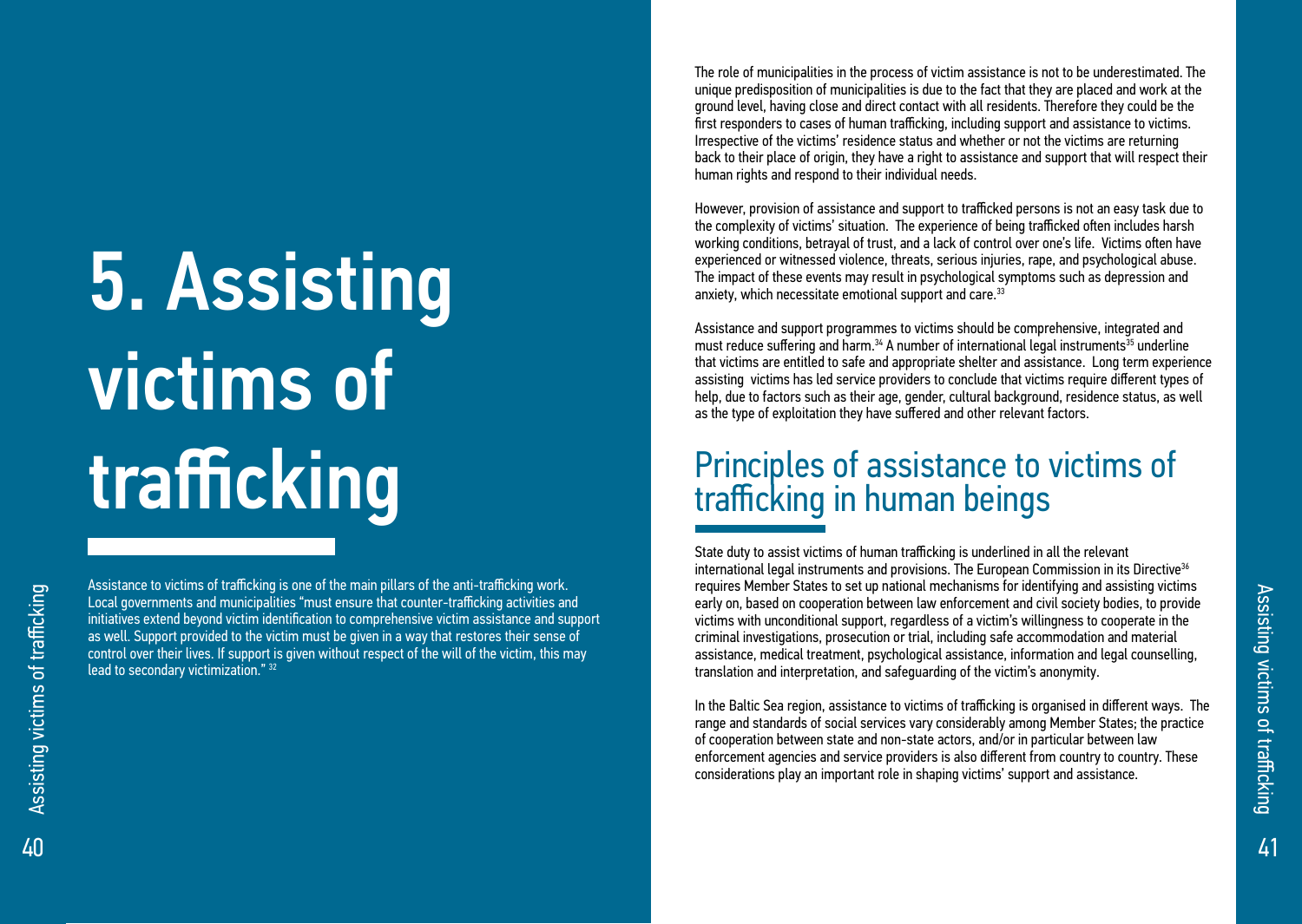In some countries, like in Sweden, municipality actors are responsible for organising assistance, while in other countries assistance to victims is provided by NGOs funded by the State or other funding sources in cooperation with local actors. In Finland, the National Assistance System for Victims of Trafficking coordinates assistance and provides it directly to victims who do not have municipality residence in Finland, while the local municipalities are responsible for providing assistance to their own residents. In Latvia, the National Assistance System is funded by the State budget and provided by the mandated NGO. The service provider cooperates with social services in the municipal districts and other local institutions where a trafficked person resides to facilitate re-integration of the victim into society. The National Consulting and Intervention Centre for Victims of human trafficking in Poland is fully financed from the State budget as a public task commissioned by the Minister of the Interior to non-governmental organisations. No matter what the system of assistance is in place in the country, the basic principles of assistance should be the same.

A number of international and intergovernmental organisations have developed guidelines for assisting victims of trafficking. They have been further developed by many NGOs for work on the ground level to provide direct assistance to victims. The main principles drafted by different organisations are similar to a large degree and incorporate a human rights-based approach "ensuring equal protections to all victims of trafficking, regardless of their gender, age, or field of work. All victims are entitled to equal access to aid mechanisms, protection, and justice, as well as the choice to access these services in the way that they choose so as not to have their agency compromised (for example, not being obligated to testify in criminal proceedings)."<sup>37</sup>

## Basic principles of assistance to victims of human trafficking.<sup>38</sup>

#### Protection of human rights

As trafficking itself constitutes a serious human rights violation and often leads to further violations of the rights of the victims, all assistance and protection efforts should seek to restore the victim's rights and prevent further violations without discrimination.

## **Confidentiality**

From the first meeting with the victim up to the completion of the assistance process, service providers should ensure that all personal information regarding the victim and the particular case are kept confidentially.

## Safety, including a risk assessment

The first step in confronting a threat to the victim is to properly identify and assess the level of risk. Effective risk assessment involves a generic risk assessment conducted in the country of destination, continuous review of the risk assessment, and specific assessment of risk in response to specific events. To facilitate this process, IOM has suggested a range of risk indicators to be considered.39 Where there is strong cooperation between the service providers, including municipal actors, and the relevant local law enforcement authorities, the process of risk assessment should be conducted in close consultation.<sup>40</sup>

## Informed agreement and choice

All assistance to victims of trafficking should proceed on the basis of the victim's full and informed consent from the time the municipal social worker or other service provider comes into contact with the victim up to the time that the victim is fully reintegrated. The service provider should explain relevant actions, policies, and procedures to the victim in a way that she or he understands before asking her or his consent to any action or proposal.

#### Empowerment

In recognition of the rights and needs of victims of trafficking to make their own informed choices and decisions, service providers should encourage them to participate as much as possible in the decision-making processes.

## Non-victimizing attitude (victim-blaming attitude) and non-discrimination

All service providers should provide the best suitable assistance to the victims of trafficking without discrimination on the basis of disability, ethnicity or national origin, colour, race, creed, gender, marital status, domestic circumstances, age, HIV status, sexual orientation, gender identity/expression, religion, language, political belief or any other grounds.41

## Chain of assistance

The chain of assistance is a concept used to describe the network of cooperation between governmental, local and non-governmental actors working in the field of counter-trafficking to ensure help and support to victims. The chain of assistance is often also referred to as the national referral mechanism (NRM). It is a core element of an effective anti-trafficking response. The actors in the chain of assistance include, for example, municipal social services or non-governmental organisations, the police, migration or border guard authorities, health services, prosecutors and lawyers. The chain of assistance should start as soon as there is a reasonably grounded indication for believing that person might be a victim of trafficking. The purpose of the chain of assistance is to refer a victim of trafficking to the most appropriate authority ensuring a victim-centred and rights-based approach throughout the assistance process.

It is also recommended to establish a local or regional referral mechanism – a co-operative framework through which local actors fulfil their obligations to identify, protect and assist victims of trafficking. The basic aim of the referral mechanism is to ensure that human rights of trafficked person are respected and to provide an effective way to refer victims to services. In addition, local referral mechanisms can improve procedures on a broad range of victim-related issues such as residence and return, victim compensation and so forth. Formalised and well-thought through cooperation among various actors can save time, increase effectiveness and reduce costs of the provided services.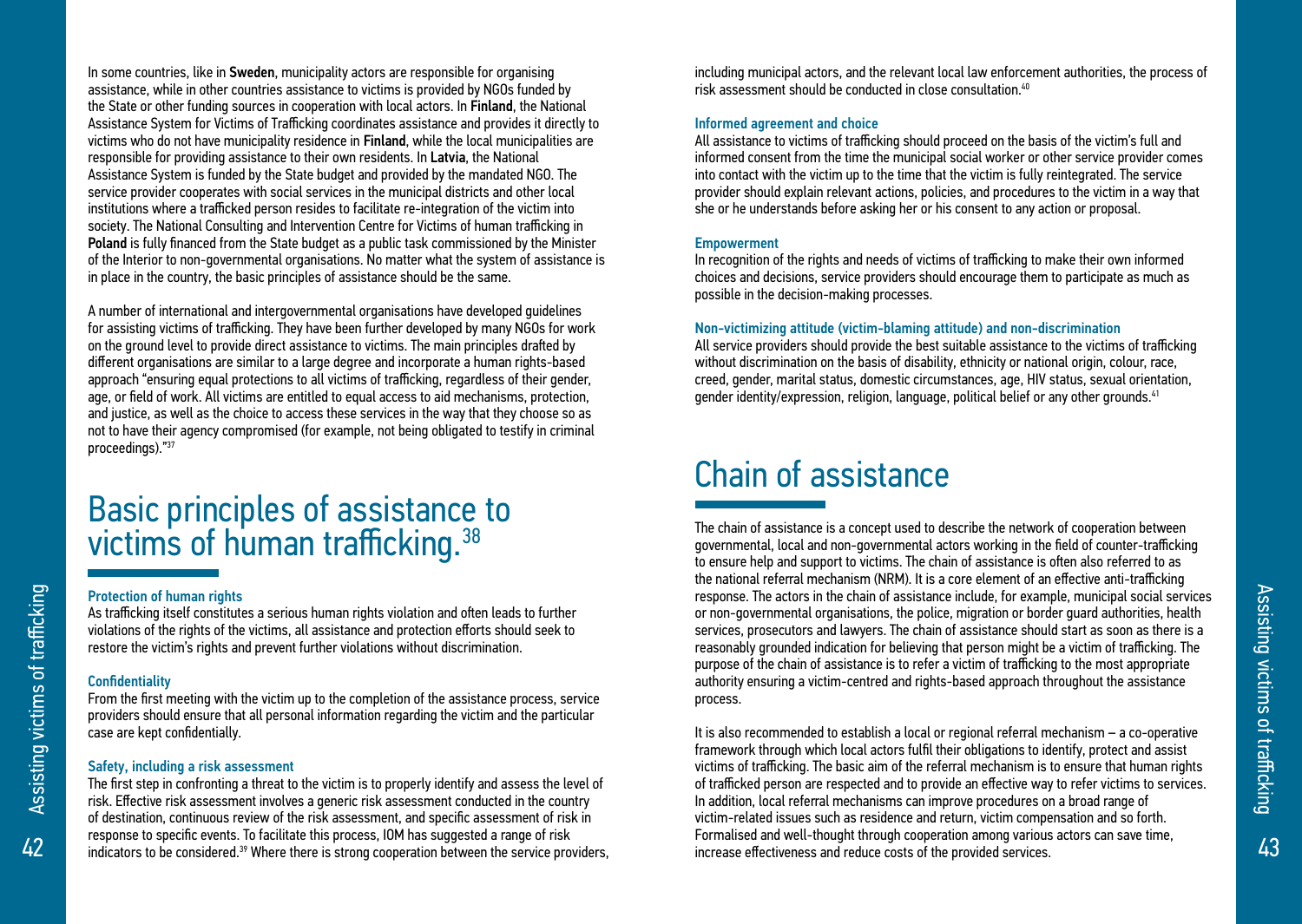For example in Poland, where the National Referral Mechanism has been in place since 2005, the model of the voivodship (province) anti-trafficking teams has been gradually established starting from 2010. Sweden is also on the way to establish a National Referral Mechanism in 2016. In addition, regional anti-trafficking coordinators are appointed to enable improved assistance to victims of trafficking.

#### Provincial trafficking teams in Poland

Currently, a special project "Improvement of cooperation in the field of national structures set up to fight human trafficking, through the creation of voivodship (provincial) structures/teams" is being implemented in Poland. Its main aim is to develop a voivodship anti-trafficking team in each of 17 voivodships within the country. The project is implemented by the Ministry of Interior in cooperation with NGOs and the IOM office in Warsaw. The content of the project is based on the experience of the first anti-trafficking team in Mazowieckie voivodship which has been operating since 2010. Additionally, the project aims to establish close cooperation among all relevant stakeholders involved in preventing and combating trafficking in human beings and those responsible for providing support and assistance to victims. The teams are already operating in 16 provinces.

## Types of assistance

Assistance to victims of human trafficking should respond directly to the specific needs of the individual in question. These needs cover a large variety of topics that may be relevant for the person identified as a victim of trafficking.

#### KEY ISSUES FOR THE VICTIM:

- SAFETY personal safety and that of the family or others
- **STATUS** in the country they have been identified in (legal, irregular migrant, victim) or other)

• CONFIDENTIALITY – fear of being stigmatised by the public or media and possible family consequences; this is especially acute in cases of trafficking for sexual exploitation

• FEAR – of the reprisals by the traffickers and, in case of participation in court proceedings, fear of having to testify in the presence of their trafficker

• RE-TRAUMATISATION – from reliving the abuse experienced

• LIVELIHOOD – victims worry about how to secure their income and support their families, including financial assistance, receiving compensation and/or back-pay for unpaid wages (labour trafficking).

Assistance to victims needs to take note of all these different issues and be adjusted accordingly. Moreover, the victims have both immediate needs as well as more long term needs. To respond to these specific needs, different actors have developed assistance models and schemes. For example, La Strada network has developed a model of assistance and practical support for victims of trafficking that includes the two types of the assistance: emergency assistance, reflecting the immediate needs of victims, as well as long term assistance.

Two types of assistance to victims of trafficking: • Emergency assistance

- 
- Long term assistance

Assistance to trafficked persons generally consists of emergency assistance that principally means crisis intervention care, including medical, psychological, legal and social support, as well as a prior needs assessment of all above mentioned areas of needs. It also includes residential care (shelter, safe housing). An important part of medical care are mental health interventions that can include – according to the individual needs of the person in question – e.g. counselling, cognitive-behavioural therapy, antidepressant drug treatment, alcohol detoxification services or treatment for substance abuse and dependence. The emergency assistance should be followed by long term assistance which focuses on the long term needs of the person such as education and reintegration. Reintegration support is essential to prevent re-victimisation and reduce the risks of re-trafficking. Clear information should be provided to the victim about the whole process including rights, legal proceedings, appeal, compensation, rehabilitation possibilities and return.

Some municipalities have developed identification and assistance tools to their staff and other relevant actors. For example, the City of Malmö in Sweden has prepared a practical handbook for social workers who have victims of trafficking for sexual exploitation as their clients.

#### Malmö handbook for social workers

The handbook briefly outlines indicators of trafficking and then follows the assistance process in detail, with separate sections on emergency assistance and long term assistance. Very concrete checklists are included in order to make sure that the social workers focus on the right questions and issues. The handbook emphasises the importance of providing the clients with information about what is happening with their cases and treating them as persons, not as helpless victims. It also outlines how cultural factors can affect the way a person is behaving and dealing with their experiences. In addition, the handbook highlights how the needs of the clients may change over time and how it is important for them to receive relevant support in different stages of the police investigation, for example. Finally the handbook outlines some of the relevant actors who can offer support and shelter for the victims in the Malmö area.<sup>42</sup>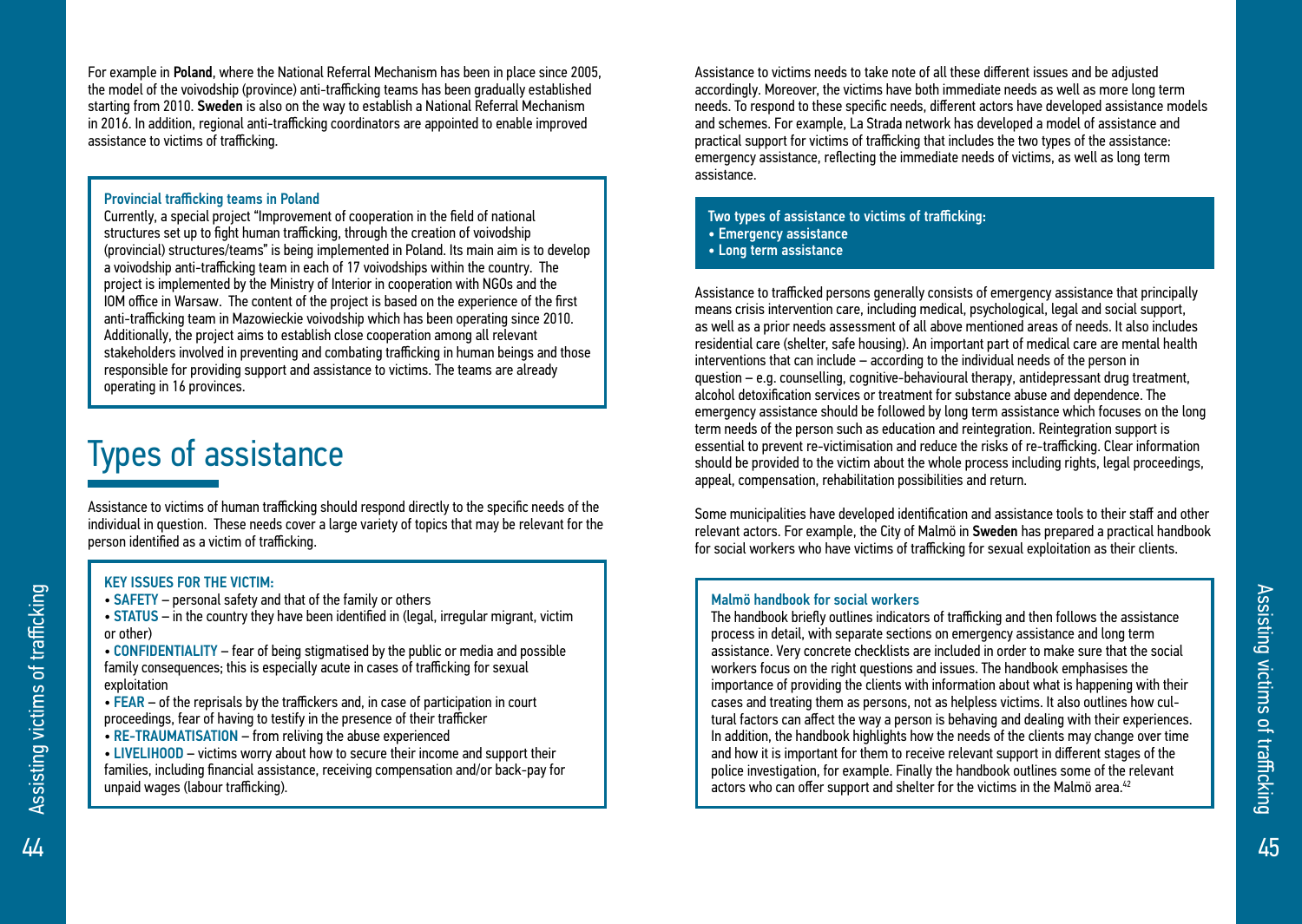It should be noted that some offers of assistance might not be welcomed by the victim. When exiting a trafficking situation, victims are in a very vulnerable situation and they may not be in a position psychologically to accept assistance. Assistance, by its nature, can be disorientating and the victim may, due to the trauma suffered, not have the capacity to make clear decision. Nevertheless, it is important to grant a reflection period and/or a recovery period and offer assistance to every victim under all circumstances. Unconditional support serves to help the victim to stabilize and start recovering physically and psychologically and to consider her/his situation and options to make an informed decision about cooperation with the authorities.

## Flow chart on assistance<sup>43</sup>



## Scheme of assistance

The following scheme of assistance is based on good practice of cooperation among all key actors involved. The model describes the process – a sequence of actions that need to be taken into account in order to assist and take care of victims of trafficking by the relevant stakeholders at the local and national level. The term "service provider" used in the scheme of assistance could stand for state institution, municipal social services, NGOs, international organisations or any other institution. The degree of involvement of different service providers varies in each country. It depends on municipal/local situation, national systems as well as the capacity of key actors. For instance, in some countries municipal social services are very strong, in others NGOs play a crucial role, while in others it might be a local church or a charity organisation. Successful assistance depends not only on good communication, coordination and cooperation between all involved stakeholders, but also on respecting and implementing the basic principles of assistance to victims of trafficking. Thus the term "service provider" aims to cover all these relevant actors in a generic way.

| <b>TYPE OF ASSISTANCE</b>                                    | <b>ACTIVITIES</b>                                                                                                                                                                                                                                                                                                | <b>RESPONSIBLE ACTORS</b>                                                                                                     |
|--------------------------------------------------------------|------------------------------------------------------------------------------------------------------------------------------------------------------------------------------------------------------------------------------------------------------------------------------------------------------------------|-------------------------------------------------------------------------------------------------------------------------------|
| Hot line assistance or other<br>low threshold services       | • Psychological and<br>emotional support.                                                                                                                                                                                                                                                                        | Service provider (municipal<br>social service, NGO etc.).                                                                     |
| Assistance in reaching a<br>safe place                       | • Arranging and paying for<br>travel, meeting victims at the<br>airport, railway station etc.                                                                                                                                                                                                                    | Municipal police, local<br>service provider, local NGO,<br>others.                                                            |
| <b>Referral to the</b><br>local/national service<br>provider | • Provision of information<br>and arrangement for the<br>safe travel to the local/<br>national service provider;<br>coordination and cooperation<br>between hot line services<br>and local/national service<br>providers.                                                                                        | Social worker or NGO who<br>has the first contact with a<br>victim:<br>Service provider responsible<br>for victim assistance. |
| <b>Risk assessment</b>                                       | • Inquiring on trafficked<br>person's perception on risks<br>and security;<br>• Conducting risk<br>assessment with various<br>individual organisations;<br>• Informing the trafficked<br>person on potential risks<br>and available measures of<br>protection;<br>• Interpretation/translation.*                 | Service provider or the law<br>enforcement agency, if they<br>are involved.                                                   |
| <b>Crisis intervention</b>                                   | · Safe housing;<br>• Food and clothing;<br>• Psychological support;<br>• Immediate medical<br>intervention/assistance;<br>• Legal assistance, including<br>assistance in obtaining/<br>recovering documents;<br>· Social assistance;<br>• Translation/interpretation;<br>• Reflection and/or recovery<br>period. | Service provider;<br>Local medical services or<br>hospitals; crisis centres;<br>Local legal aid offices.                      |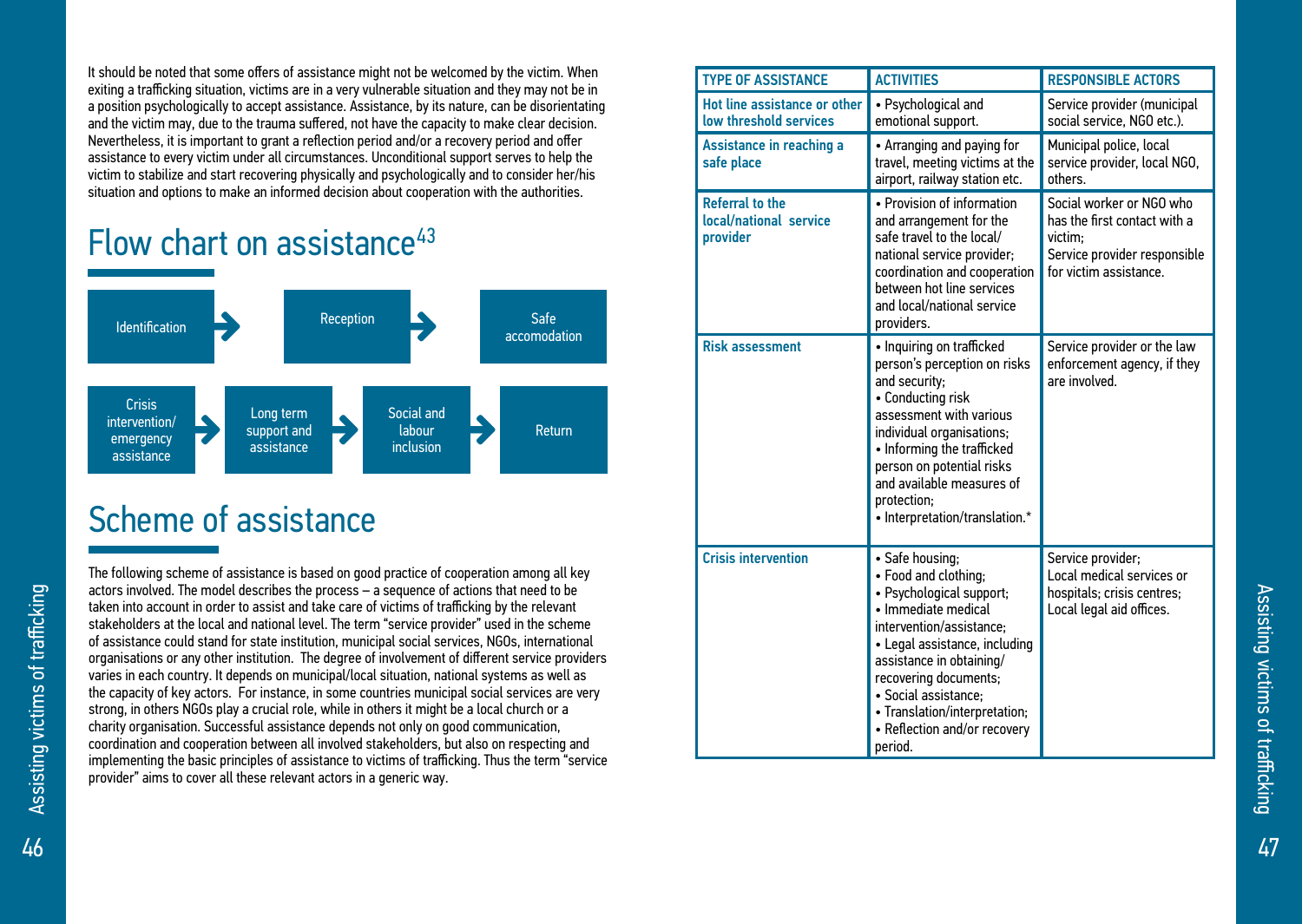| <b>TYPE OF ASSISTANCE</b>          | <b>ACTIVITIES</b>                                                                                                                                                                                                                                                                                                                                                                                                                                                                                                                               | <b>RESPONSIBLE ACTORS</b>                                                                                                                                                                                    |
|------------------------------------|-------------------------------------------------------------------------------------------------------------------------------------------------------------------------------------------------------------------------------------------------------------------------------------------------------------------------------------------------------------------------------------------------------------------------------------------------------------------------------------------------------------------------------------------------|--------------------------------------------------------------------------------------------------------------------------------------------------------------------------------------------------------------|
| Long term assistance               | • Long term needs<br>assessment and<br>development of a long term<br>plan of assistance;<br>• Accommodation;<br>• Social counselling;<br>• Medical assistance;<br>• Psychological counselling/<br>therapy;<br>• Information about legal<br>rights and avenues for legal<br>redress;<br>• Legal assistance, including<br>legal aid and representation<br>for claiming compensation<br>and back pay;<br>• Family mediation;<br>• Contact with authorities if a<br>victim is willing to cooperate<br>with law enforcement and<br>testify in court. | Service provider;<br>Municipal social services;<br>Health services:<br>Migration service;<br>Legal aid offices, lawyers/<br>law firms, trade unions;<br>NGOs help in obtaining<br>compensation and back-pay. |
| <b>Social and labour inclusion</b> | • Language training;<br>• Educational activities;<br>• Vocational training;<br>• Employment counseling/<br>coaching in a process of<br>active job seeking;<br>· Job placement assistance;<br>• Income generating<br>programmes;<br>• Recreation activities.                                                                                                                                                                                                                                                                                     | Service provider;<br>Local employment office;<br>Local employers or local<br>association of employers.                                                                                                       |
| <b>Return</b>                      | • Providing the trafficked<br>person with relevant<br>information on legal and<br>social aspects of return;<br>• Obtaining written consent<br>on voluntary and informed<br>decision of the trafficked<br>person to return;                                                                                                                                                                                                                                                                                                                      |                                                                                                                                                                                                              |

| <b>TYPE OF ASSISTANCE</b> | <b>ACTIVITIES</b>                                                                                                                                                                                                                                                                                                                                                                                                                                                                                                                      | <b>RESPONSIBLE ACTORS</b>                                                                       |
|---------------------------|----------------------------------------------------------------------------------------------------------------------------------------------------------------------------------------------------------------------------------------------------------------------------------------------------------------------------------------------------------------------------------------------------------------------------------------------------------------------------------------------------------------------------------------|-------------------------------------------------------------------------------------------------|
| <b>Return</b>             | • Identifying the relevant<br>NGO/International<br>Organisation networks or<br>competent government<br>authorities in the country<br>of origin to initiate family<br>tracing, if needed;<br>• Contacting relevant<br>embassies/consulates to<br>facilitate return process;<br>• Ensuring accuracy and<br>providing the travel<br>documents:<br>• Contacting the service<br>provider in the country of<br>origin, obtaining<br>confirmation that the<br>trafficked person will be<br>received and assisted in the<br>country of origin. | Service provider<br>Organisation responsible for<br>voluntary safe return<br>Embassy/consulate. |

\*Interpretation/translation for a victim who does not speak the local language should be provided during the whole assistance process, if needed.

## Types of assistance

in countries of origin and countries of destination

The types of services and assistance required by victims of trafficking vary somewhat depending on whether the victim is in the destination country or has returned to the country of origin. While in the country of destination, the victims most immediate needs may be finding safe accommodation and receiving legal counselling to assist - for example - with immigration and compensation issues, upon returning to the country of origin in addition to the immediate needs, also long term needs such as social and labour inclusion should be addressed to help to reintegrate in the society and prevent re-victimisation.

Even if a victim of trafficking has been returned to her/his home country, the need for protection and assistance continues. The process of reintegration can be enormously difficult for victims. Rehabilitation programs should include all of the same services as in the context of destination countries: shelter, legal assistance and health care. In addition, in order to reintegrate and start a new live, trafficking victims can benefit from education programmes, such as job training or vocational skills courses and orientation and support on seeking employment. In some cases return to the country of origin might not be in the best interest of a victim and the assistance needs to be provided to help a victim to stay in the country of destination. Both language courses as well as vocational training are the key in integrating the victim into their new home country.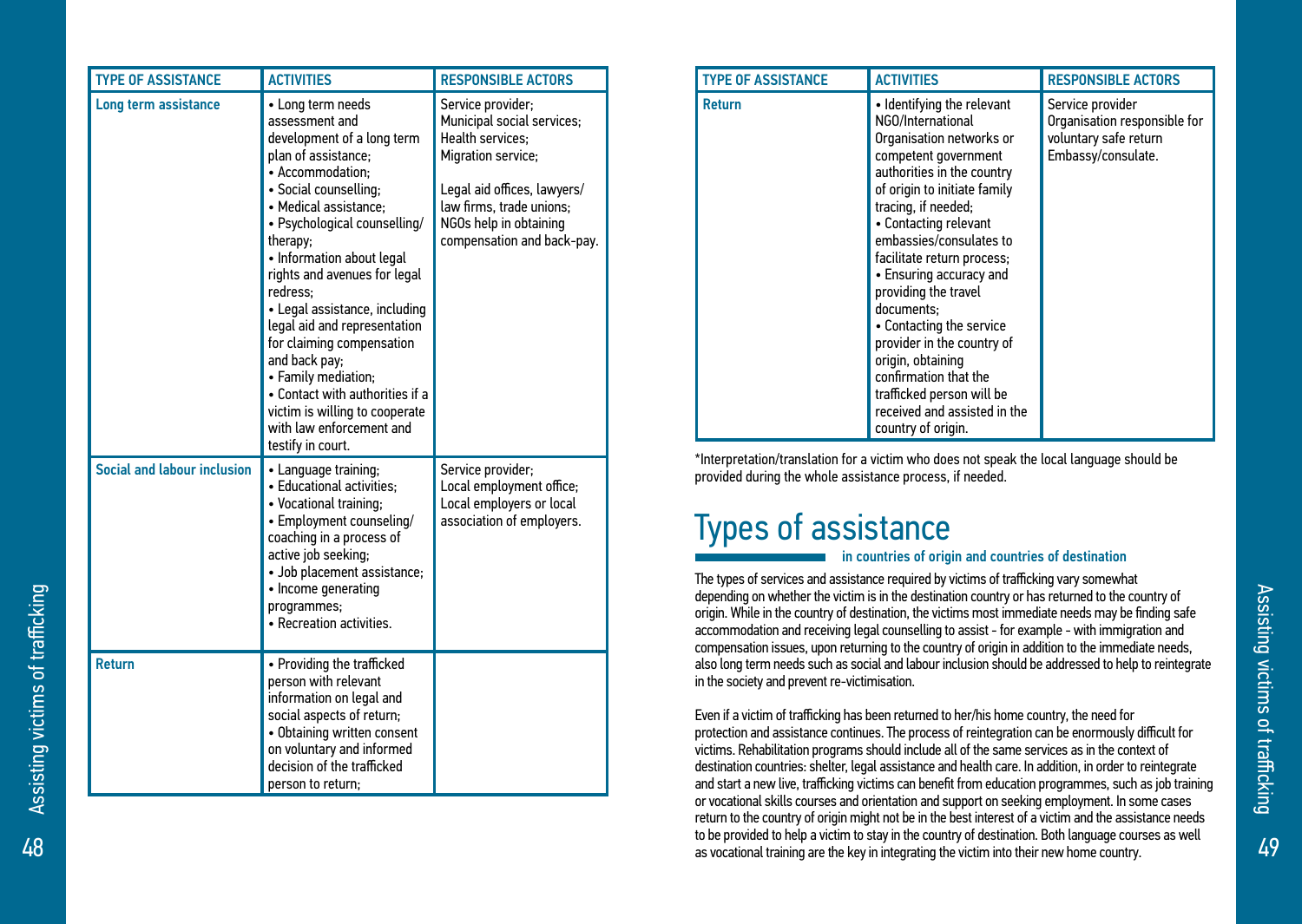## Types of assistance

in countries of origin and countries of destination

| <b>ASSISTANCE TO VICTIMS</b><br><b>IN COUNTRIES OF ORIGIN</b>                                                        | <b>ASSISTANCE TO VICTIMS IN COUNTRIES</b><br>OF DESTINATION                                                                                                                                    |  |
|----------------------------------------------------------------------------------------------------------------------|------------------------------------------------------------------------------------------------------------------------------------------------------------------------------------------------|--|
| Temporary shelter/safe accommodation                                                                                 | Temporary shelter/safe accommodation                                                                                                                                                           |  |
| Medical/health care                                                                                                  | An initial medical check- up and immediate<br>medical assistance                                                                                                                               |  |
| Psychological support                                                                                                | Psychological support                                                                                                                                                                          |  |
| Material assistance (including food and<br>clothing)                                                                 | Immediate material assistance                                                                                                                                                                  |  |
| Social assistance                                                                                                    | Social assistance                                                                                                                                                                              |  |
| Renewal of documents                                                                                                 | Translation/interpretation services                                                                                                                                                            |  |
| Legal assistance in criminal investigations/<br>civil claim for damages/representation of<br>the victim in the court | Legal assistance, in particular regarding<br>victim's rights and obligations/migration<br>status/residence/work permit/civil claim for<br>damages/representation of the victim in the<br>court |  |
| Reintegration assistance: life skills training,<br>education, vocational training, family support                    | Assistance in obtaining travel documents/<br>passport                                                                                                                                          |  |
|                                                                                                                      | Risk assessment before safe return to<br>country of origin                                                                                                                                     |  |
|                                                                                                                      | Arrangement for a safe return to country of<br>origin                                                                                                                                          |  |
|                                                                                                                      | Assistance in social and labour inclusion<br>process, if the victim stays in the country of<br>destination (language training, integration<br>assistance, education, vocational training)      |  |

# Action points for municipalities

• Map out services available for (potential) victims within the municipality and actors providing or actors who could provide these services;

- Establish a flexible and quick to respond chain of assistance with clear roles and responsibilities assigned to the different actors involved;
- Harmonize the local anti-trafficking work with a national level activities (national referral mechanism where relevant) in providing assistance to victims of trafficking;
- Improve efficiency of victim assistance by introducing formal cooperation tools such as cooperation agreements and Memoranda of Understanding (MoU);
- Provide unconditional (not depending on victim's cooperation with the law enforcement) and rights based assistance not only to formally identified victims of human trafficking, but also to potential victims in vulnerable and unprotected situations;
- Provide assistance tailored to the specific individual needs of the victim taking into consideration their background, gender, age, ethnicity, orientation and identity;
- Promote trust, professional attitude and dialogue in well-functioning system of victim assistance and protection;
- Address the mental health concerns of front-line professionals working with trafficked persons in order to maintain a certain quality of service.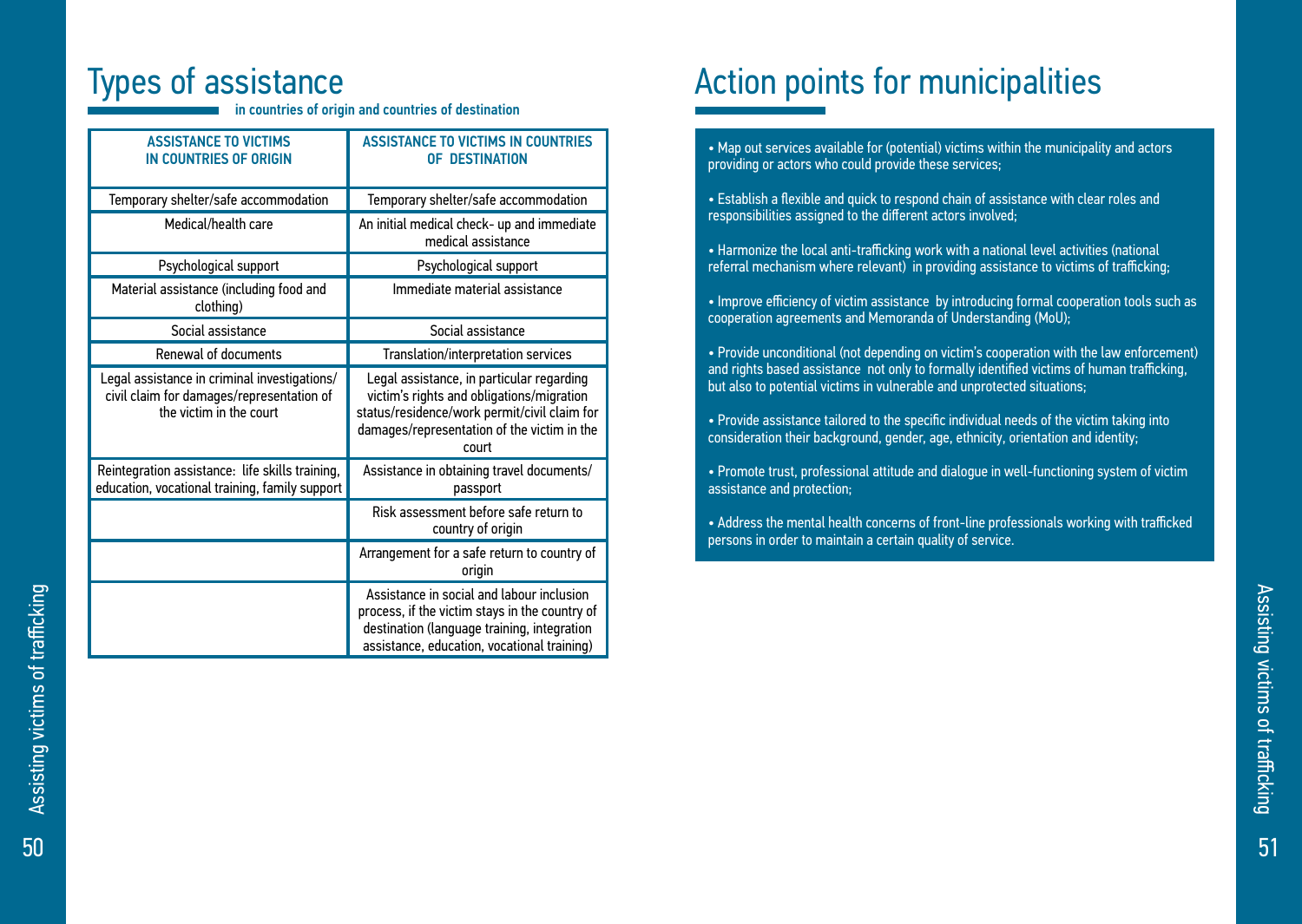# 6. Prevention of trafficking at the local level

Prevention is also an important component of any anti-trafficking responses, yet it remains one of the most challenging and complex areas of intervention. It is often hard to demonstrate that preventative policies did indeed result in reducing the occurrence of trafficking in human beings. Yet, engaging in prevention is the key to address such a complex and structural phenomenon and it is likely to be more cost effective in the long run.

Broadly speaking, trafficking prevention is about tackling the factors that contribute or enable the exploitation of people. Such factors are multiple, multifaceted and interlinked, they include, for example, discrimination, social exclusion, weak rule of law, corruption, weak social protection, poor enactment of labour laws, lack of employment and education opportunities, as well as lack of legal and safe migration channels. It is often a particular combination of these factors and root causes that lies behind an individual trafficking experience or that characterizes a social environment in which trafficking is prevalent, or that enables or facilitates the crime of trafficking. "This means, crucially, that it is highly unlikely that one singular approach to trafficking prevention will be equally appropriate and relevant for all types of victims and across the spectrum of trafficking vulnerability. […] Further, it is important to keep in mind that people are trafficked not because they are vulnerable, but because someone decides to exploit them."44

It is important to make sure that all counter-trafficking activities implemented take note of both the national as well as local contexts and respond to the identified challenges, existing gaps and risk factors. Local authorities should become active agents in the prevention of human trafficking, and should implement specific preventative measures in response to local needs.

Next, different potential prevention measures are outlined. It should be emphasised that the prevention measures should be in line with key priorities identified in the local mapping (see chapter 3.) It is also essential that all measures are implemented in partnerships, involving e.g. municipalities, the police, schools, health and social services and the private sector.<sup>45</sup> Such partnerships can cover a wide range of programmes and thematic issues, they may focus on some specific aspects (e.g., recruitment) or forms of trafficking (e.g., sexual exploitation), on certain groups at risk to be trafficked/exploited (e.g., unemployed youth, asylum seekers, migrant farm workers) or on training certain professional groups to increase their awareness on human trafficking.

## Awareness raising measures

Different awareness raising measures can be used to inform the general public, specific risk populations, professional groups and businesses about human trafficking. Ideally, general awareness raising efforts should be embedded in a broad framework aiming at promoting zero tolerance of labour exploitation, safe migration and decent work. This would be not only conducive to discussing and addressing all forms of trafficking in human beings in the community but also to educating the society and practitioners to understand and recognize the various forms of exploitation and to intervene and refer victims to appropriate support. For example, the City of Riga has done a lot in this regard.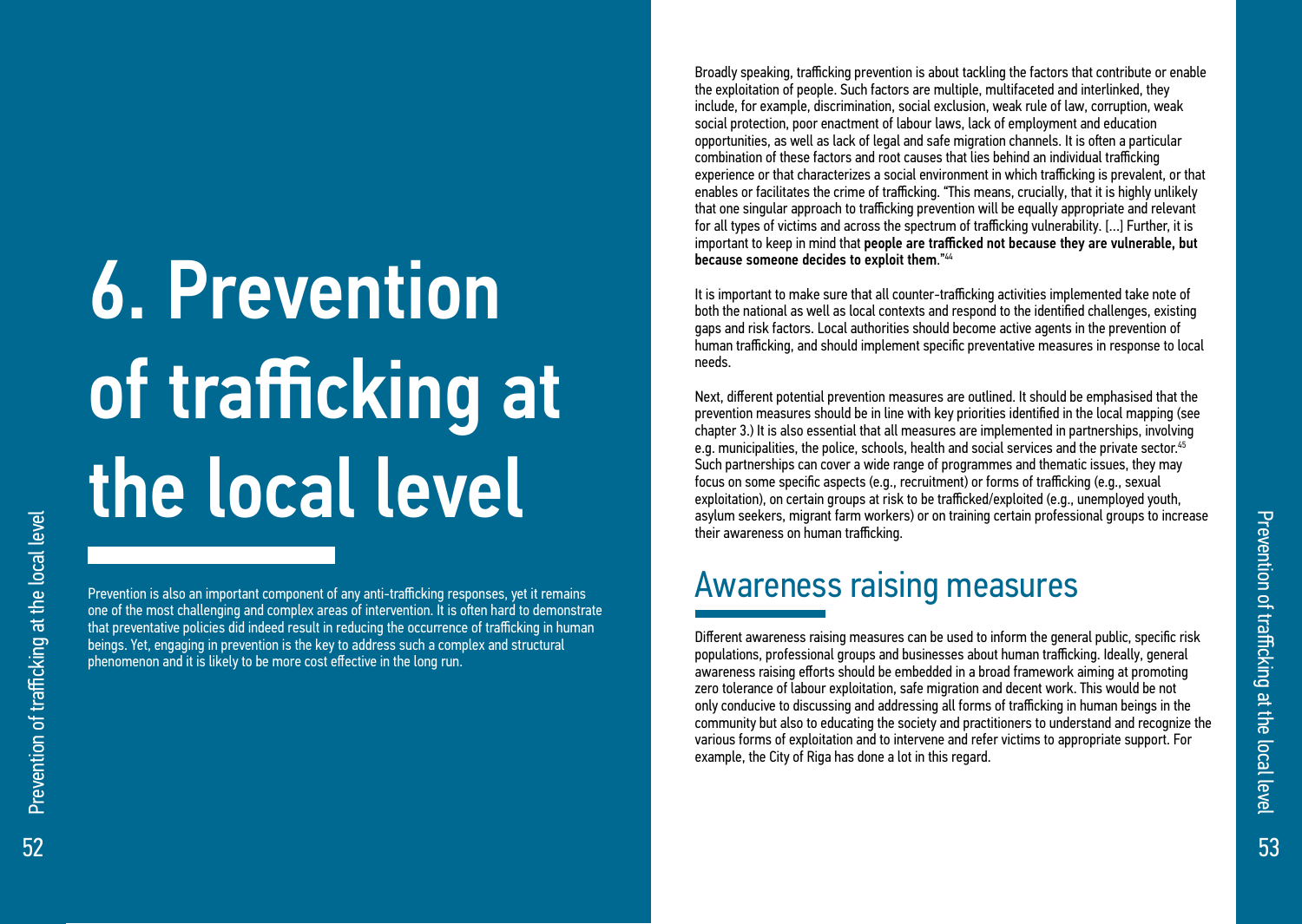#### Prevention efforts of Riga City Council

Since 2010, Riga City Council is implementing a project "Preventive measures for the elimination of human trafficking". The initiative is financed by the Fund for Provision of Public Order in Riga. In the framework of this local initiative, regular trainings are conducted to a variety of target groups: social workers, social pedagogues, and municipal police officers of Riga municipality. The Department of Welfare of Riga City Council has set a priority of targeted trainings for local government officials and provides funding for the trainings. The City Council has established close contacts with key civil society actors and jointly organise regular prevention activities. During a five-year period, regular trainings have been provided to more than 400 municipal employees of Riga city. In addition, Riga City Council publishes yearly an informative booklet "Prevention of Human Trafficking" in Latvian and Russian. The main purpose of the info material is to inform the general society about the risks and threats of human trafficking, the available assistance to victims, and the provision of relevant contacts of stakeholders involved in combating human trafficking.

Awareness raising should disseminate accurate, realistic and rights-based information, avoid stigmatization and stereotypical images of victims and should inform the public about services for trafficking victims and potential victims so to encourage the referral of individuals in need to support services. Furthermore, awareness raising should be related to the local context and reflect the findings of the mapping done.<sup>46</sup>

Municipalities can also design and implement targeted awareness raising activities towards populations at risk. This awareness raising should empower people at risk; it should advise them about what they can practically do to stay safe from exploitation before and after their migratory journey. It should provide practical and realistic information about what their rights and options are, what precautions they can take to reduce risks of abuse and exploitation, where to seek help and what support services are available and importantly how to put forward a complaint. There are already examples of this work in the Baltic Sea region where some cities, such as Helsinki,<sup>47</sup> have established specific information services that give advice to migrants and residents.

#### Not every train goes to Hollywood campaign, Poland

The Polish project<sup>48</sup> "Not Every Train goes to Hollywood" focused on increasing the level of knowledge and awareness about human trafficking among teachers, students and parents in Pomerania region of Poland. The region is known for its border towns, seaside resorts and tourist areas as well as migratory outflow. Traffickers transit their victims through the region to Western Europe and the Nordic countries and also recruit victims while in the region, primarily for the purpose of sexual and labour exploitation. Therefore the project focused on educating young people on how to better manage risks when seeking opportunities abroad. The project disseminated leaflets and posters which presented some of the basic recruitment strategies used by traffickers, and provided advice on e.g. verifying a job offer or the credibility of the recruitment agency and a checklist for traveling abroad. In addition, social media and online activities were organised, and an anti-trafficking film was produced.<sup>49</sup>

In Europe there are also examples of awareness raising initiatives specifically targeted to addressing one particular form of exploitation, for example, domestic servitude and domestic servitude in diplomatic households.<sup>50</sup>There have been also a number of awareness raising activities targeted to consumers to tackle demand and opportunity for exploitative labour practices, and to specific categories of professionals.

In addition, municipalities can also engage in awareness raising addressed to businesses active in economic sectors, which are particularly prone to exploitation. Building on the evidence from their analysis of trafficking and exploitation in their local area, municipalities could approach business associations in the sectors of employment and recruitment, agriculture, cleaning services, construction, hotels, food processing and packaging, restaurants, etc. to make them aware of exploitation and trafficking and of their obligations to respect human rights throughout their operations. Through this targeted awareness raising, municipalities could engage business associations to promote ethical standards of recruitment and employment of workers among their associates.<sup>51</sup> This would include for example informing them about existing legal channels for recruitment of migrant workers and facilitating the access to those channels.52 In this work, municipality's authorities should also partner with relevant labour administration actors (e.g. labour and health & safety inspectorates), with the police and other law enforcement agencies with a view to strengthening controls and inspections on site to prevent exploitation, and to exchange intelligence about perpetrators where appropriate.

## Outreach to populations at risk

In many municipalities the social service department provides - directly or through a civil society partner - outreach services to respond to the needs of vulnerable groups of the population such as women and men involved in prostitution, people with substance dependency, homeless people, migrants and others who for various reasons including social and cultural isolation need to be approached in person. These service providers should be made aware of human trafficking and its indicators, so that they could assist potential victims of trafficking and refer them to social welfare, health, employment, language training and other more specialized services that they may need.

Furthermore, in order to best respond to the needs of the most vulnerable groups of the population and in particular migrants (e.g. undocumented migrants), such services could be offered in cooperation with or by non-governmental organisations, trade unions, faith groups and local community organisations that may also provide cultural mediators or community leaders who can gain more easily the trust of different migrant groups and can more effectively refer and accompany them to various support services.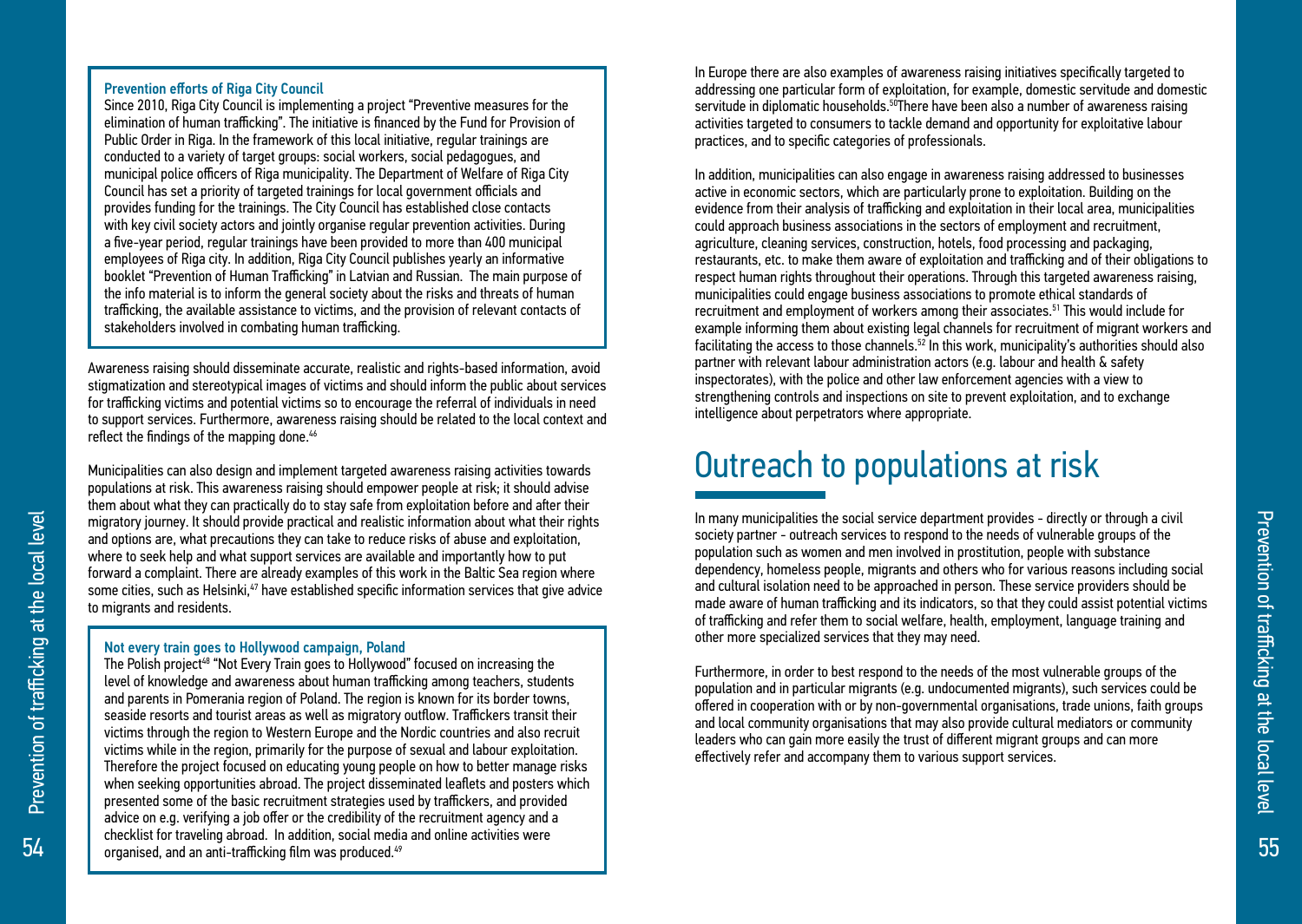#### Crossroads support centres in Stockholm and Gothenburg

Crossroads is an advice and support centre for EU migrants living in poverty or homelessness in Stockholm. Crossroads targets foreign EU citizens and citizens of non-European countries that have long-term residence from another EU country. They offer consultation on the Swedish system and registration process, and provide support and assistance in numerous European languages. Clients are offered free breakfast, lunch, shower, opportunities for doing laundry and they can take part in various courses and other services. The support centre is run by Stockholm City Mission which is a local non-governmental organisation that cooperates with Stockholm municipality, county councils and other NGOs.53 There is a similar place also in Gothenburg, which is a run by a similar local organisation in cooperation with the city of Gothenburg.<sup>54</sup>

Municipalities could also step up prevention activities by involving less conventional actors and developing innovative prevention practices targeting at-risk persons who are seeking to escape from difficult circumstances. Some innovative initiatives have already been implemented in the Baltic Sea region, for example involving an unconventional professional group such as librarians in anti-trafficking prevention in Latvia.

#### Librarians against human trafficking

To reach the most vulnerable groups at risk to be trafficking, the NGO "Shelter "Safe House"" in Latvia carried out the initiative "Open your eyes". In the first phase of the project, the NGO carried out awareness raising activities involving librarians in order explain the problem and scope of human trafficking and the role of librarians in counteracting this crime. During the second phase, training sessions were conducted for librarians and training materials and booklets about human trafficking were disseminated in the libraries across Latvia. In the final stage of the project, librarians organised various training and awareness raising events in the libraries, e.g., thematic book exhibitions, discussion clubs with authors writing about various issues related to human trafficking, training sessions for school children etc. Books helped to link the problem of human trafficking to the work and function of libraries. Librarians, especially in rural areas, pointed out that they are often in contact with potential victims of human trafficking. Visitors of libraries search for jobs abroad using free internet provided in the libraries as well as ask assistance from the librarians to print out their plane tickets. At this point librarians can try to get into contact with and consult potential victim of human trafficking about the risks ad precautionary measures they may consider taking before leaving the country.

## Ethical criteria and social clauses

in public procurement to prevent exploitation

Municipalities engage in numerous public procurement activities for example for construction work or for cleaning services, and through these contracts they may inadvertently be complicit in trafficking and exploitation. As large buyers of goods and services, they may risk that their contractors and sub-contractors recruit and/or employ persons in abusive and exploitative situations or purchase goods and services produced through exploitative labour (e.g. cleaning services). To avoid such risks, municipalities should have in place appropriate due-diligence procedures to ensure respect of human rights. Furthermore, municipalities should lead by example and be ethically and socially responsible through the inclusion of ethical criteria and social clauses in their public procurement processes with a view to promote respect of human rights and prevent labour exploitation and trafficking. The box below outlines some of the requirements for which municipalities could request contractors' compliance to award a public tender.<sup>55</sup>

## Social and ethical requirements for municipality public procurement processes<sup>56</sup>

Public contracting authorities could request their contractors' commitment to e.g.:

- Have in place an explicit policy commitment and corresponding processes to ban exploitation, forced labour and trafficking in human beings;
- Provide evidence of regular payment of workers' wages in line with the sector's collective agreement or other minimum wage standard and of compliance with occupational health and safety, and social insurance;
- Include in their sub-contracting contracts for goods and services a provision obliging all the subcontractors in the chain to respect the sector's national minimum wage or collective agreement regarding the terms and conditions of employment.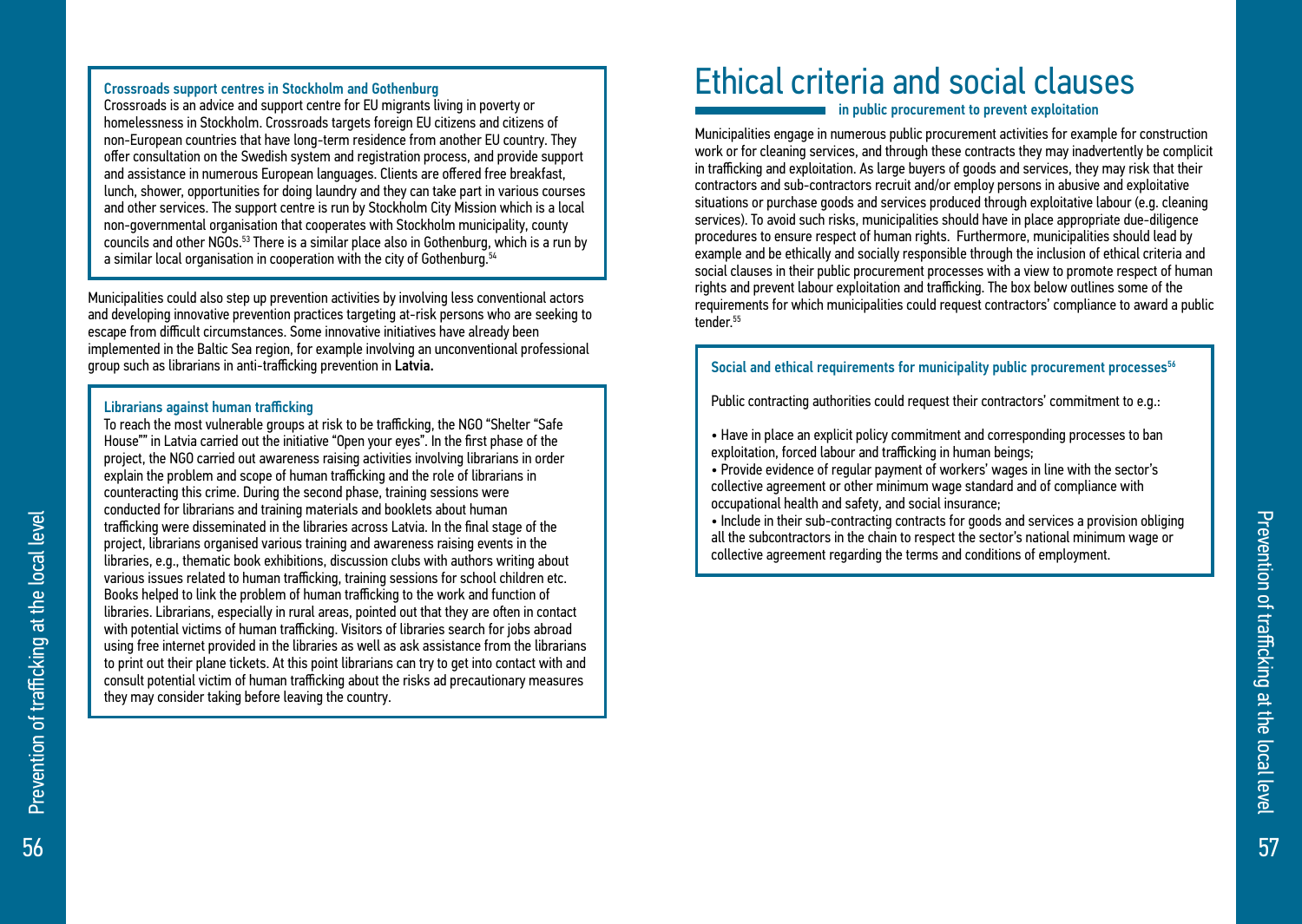## Building multi-disciplinary partnerships

Trafficking prevention requires engaging, mobilising and coordinating actions from a variety of actors within the municipal administration, relevant regional and national public services, civil society, trade unions and businesses. Housing, health and job creation, education, and social services can all impact the likelihood that people will become victims or offenders. Cooperation between these sectors, the police and the justice system, using strategies which are based on good evidence and knowledge about crime problems and their causes, can prevent crime and victimization.<sup>57</sup>

Municipal mayors could play a very important role in initiating and driving these partnership processes. Other mayoral initiatives in the region are organised through the Union of Baltic Cities or twinning city initiatives, as well as, covenants of mayors on topics like energy efficiency and climate change adaptation. Furthermore, such partnerships would benefit from exchanges, collaboration and coordination with other municipalities at regional and national level not only to generate sharing of experiences and mutual learning but also to avoid effect whereby effective and stringent measures to prevent human trafficking locally result in the problem being shifted to other areas where those measures are not yet in place.<sup>58</sup>

#### Bergen cooperation model

In Bergen, the local authorities have secured more convictions on trafficking than any other region in Norway, many of them concerning cases of child trafficking. A local Interdisciplinary Operational Team (TOT) which consists of representatives from local law enforcement authorities and the municipality, including a representative of outreach service, a representative of social services and one of child protection services, has built up knowledge and expertise on trafficking over time.<sup>59</sup> The TOT meets within 24 hours from the moment when a child who is suspected to be a victim of trafficking is detected. The TOT also facilitates referral and cooperation among the various agencies involved. Moreover, work on human trafficking cases is considered a high priority for the Bergen Police. They have specialized prosecutors and investigators who work integrated in the same group and investigate all trafficking related cases. Both Norwegian authorities and NGOs have complemented their success in combating trafficking in the Bergen area.<sup>60</sup>

#### Lithuanian regional cooperation project

Caritas Lithuania implemented a regional project "Complex Approach to the Problems of Human Trafficking in Panevezys Region, Lithuania" in 2012-2014. The Panevezys region is a known place of origin for female victims of trafficking for sexual exploitation as well as more recently of men forced to steal, perform burglaries, and sell drugs in such countries as the UK, Germany, Spain, and Sweden. The project focused on mapping the local situation and developing cooperation and active involvement of the local community in order to prevent human trafficking in the region. During the course of the project, flexible teams of police officers, social workers and psychologists were formed to implement a special programme "SOS! The Dangers of Human Trafficking" in local schools, orphanages and youth centres. Moreover, trainings on human trafficking were organised for local social workers, police officers, prosecutors and judges. In total 190 persons were trained to identify trafficking victims and to improve understanding about the trauma and the psychological portrait of the victims in general. Altogether 25 open events were organised to local community members, including round table discussions with the local professionals to increase awareness and share experiences.<sup>61</sup>

# Action points for municipalities

• Implement general awareness raising as well as targeted awareness raising towards groups at risks, professional groups and businesses according to the local needs and identified risks

- Expand the target groups for prevention work beyond the conventional ones, for example to taxi drivers, librarians, health inspectors etc.
- Offer and implement outreach activities to support and engage with populations at risk
- Include ethical criteria and social clauses in public procurement to prevent exploitation when purchasing goods and services
- Build multi-disciplinary partnerships to enhance prevention of trafficking at the local level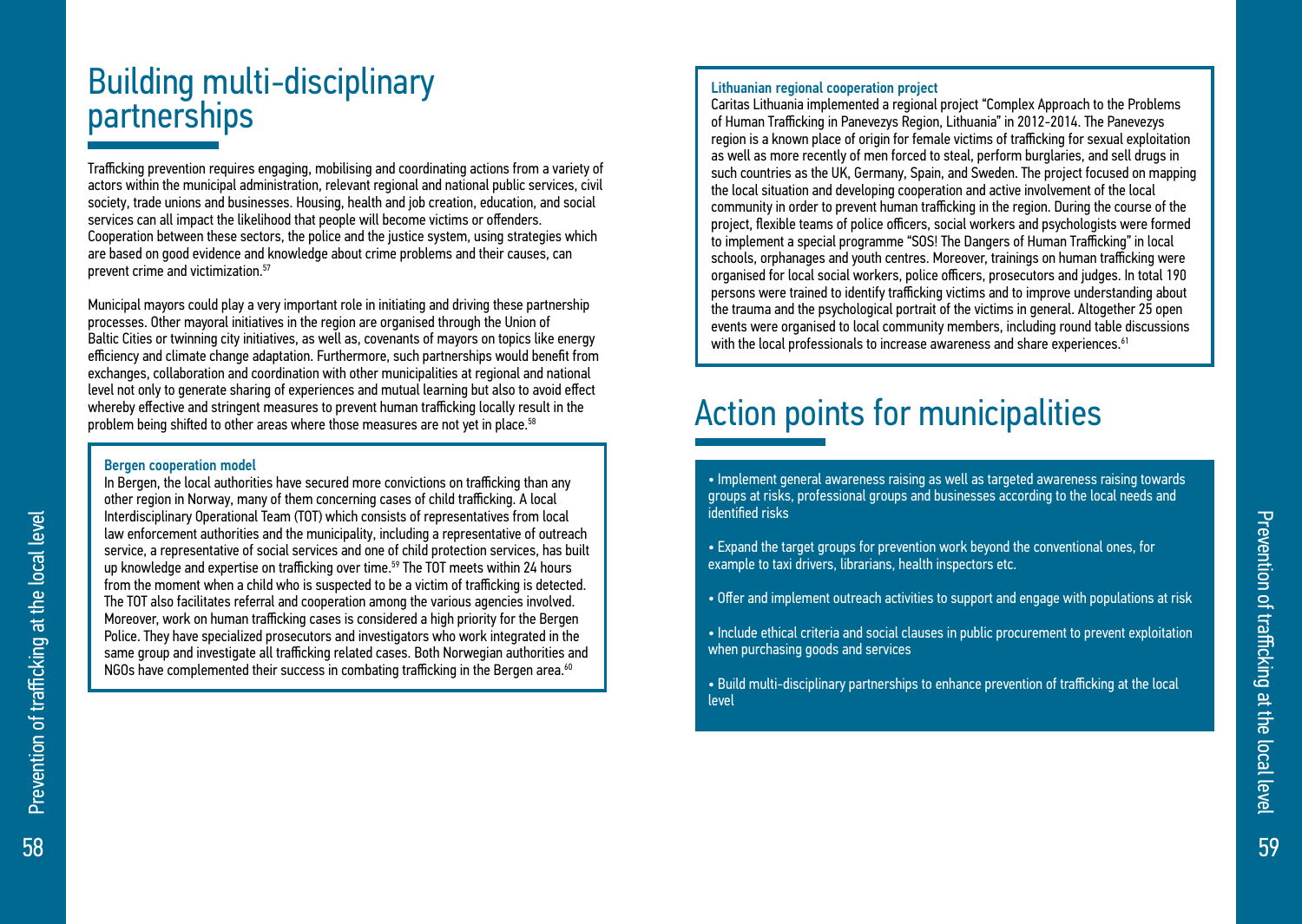## Summary of the main action points

for municipalities

| quick to respond chain of<br>tance<br><b>Addressing trafficking at</b><br>• Conduct a mapping of the<br>• Local trafficking expert<br>assistance with clear roles<br>local trafficking situation to<br>the local level through<br>group; or crime<br>and responsibilities assigned<br>prevention task force or<br>mapping the situation on<br>identify populations at risk<br>to different actors involved.<br>and risky locations and to<br>other structures in place at<br>ground<br>• Provide unconditional and<br>gather information about<br>the municipality level to<br>rights-based assistance not<br>perpetrators and facilitators<br>address e.g. social<br>only to formally identified<br>exclusion, violence against<br>of trafficking.<br>victims of trafficking, but                                                                                                                                                                                                                                                                                                                                                                                                                                                                                                                                  | services, crisis centres, local<br>police.<br>• NGOs and shelters,<br>any other organisations<br>offering social, legal or<br>other counseling services or<br>doing outreach work among<br>vulnerable populations.             |
|---------------------------------------------------------------------------------------------------------------------------------------------------------------------------------------------------------------------------------------------------------------------------------------------------------------------------------------------------------------------------------------------------------------------------------------------------------------------------------------------------------------------------------------------------------------------------------------------------------------------------------------------------------------------------------------------------------------------------------------------------------------------------------------------------------------------------------------------------------------------------------------------------------------------------------------------------------------------------------------------------------------------------------------------------------------------------------------------------------------------------------------------------------------------------------------------------------------------------------------------------------------------------------------------------------------------|--------------------------------------------------------------------------------------------------------------------------------------------------------------------------------------------------------------------------------|
| • Gather information on what<br>women and/or migrant<br>also to potential and<br>resources and services are<br>integration.<br>presumed victims in<br>• Other local actors, such as<br>available within municipality<br>vulnerable situations.<br>administration and in<br>police and NGOs.                                                                                                                                                                                                                                                                                                                                                                                                                                                                                                                                                                                                                                                                                                                                                                                                                                                                                                                                                                                                                         |                                                                                                                                                                                                                                |
| <b>Prevention of trafficking</b><br>• Offer and implement<br>territory of the municipality.<br>outreach activities to support<br>and engage with populations<br>• Municipal staff, including<br><b>Enhancing identification of</b><br>• Map out the local actors<br>at risk.<br>who might meet and identify<br>social and health services.<br>(potential) victims<br>• Conduct awareness raising<br>potential victims of<br>school authorities etc.<br>activities among general<br>trafficking (and vulnerable<br>• Local police, inspection<br>population, groups at risk,<br>groups) in their line of work.<br>authorities.<br>professional groups and<br>• Make sure indicators of<br>• NGOs, faith-based<br>businesses.<br>trafficking are available for<br>organisations, migrants'<br>· Include ethical criteria<br>frontline staff to use. This<br>rights organisations trade<br>and social clauses in public<br>will enable improved<br>unions, businesses and<br>procurement to prevent<br>identification of potential<br>private citizens.<br>exploitation when<br>victims at the local level,<br>purchasing goods and<br>particularly in risk<br>services.<br>locations.<br>· Sign clear responsibilities<br>and provide regular trainings<br>for different actors involved<br>in the identification and | • Municipal social and health<br>services, public procurement<br>officials, NGOs, migrants'<br>rights organisations,<br>women's organisations,<br>trade unions, businesses,<br>employers' associations,<br>• Private citizens. |

Summary<br>Summary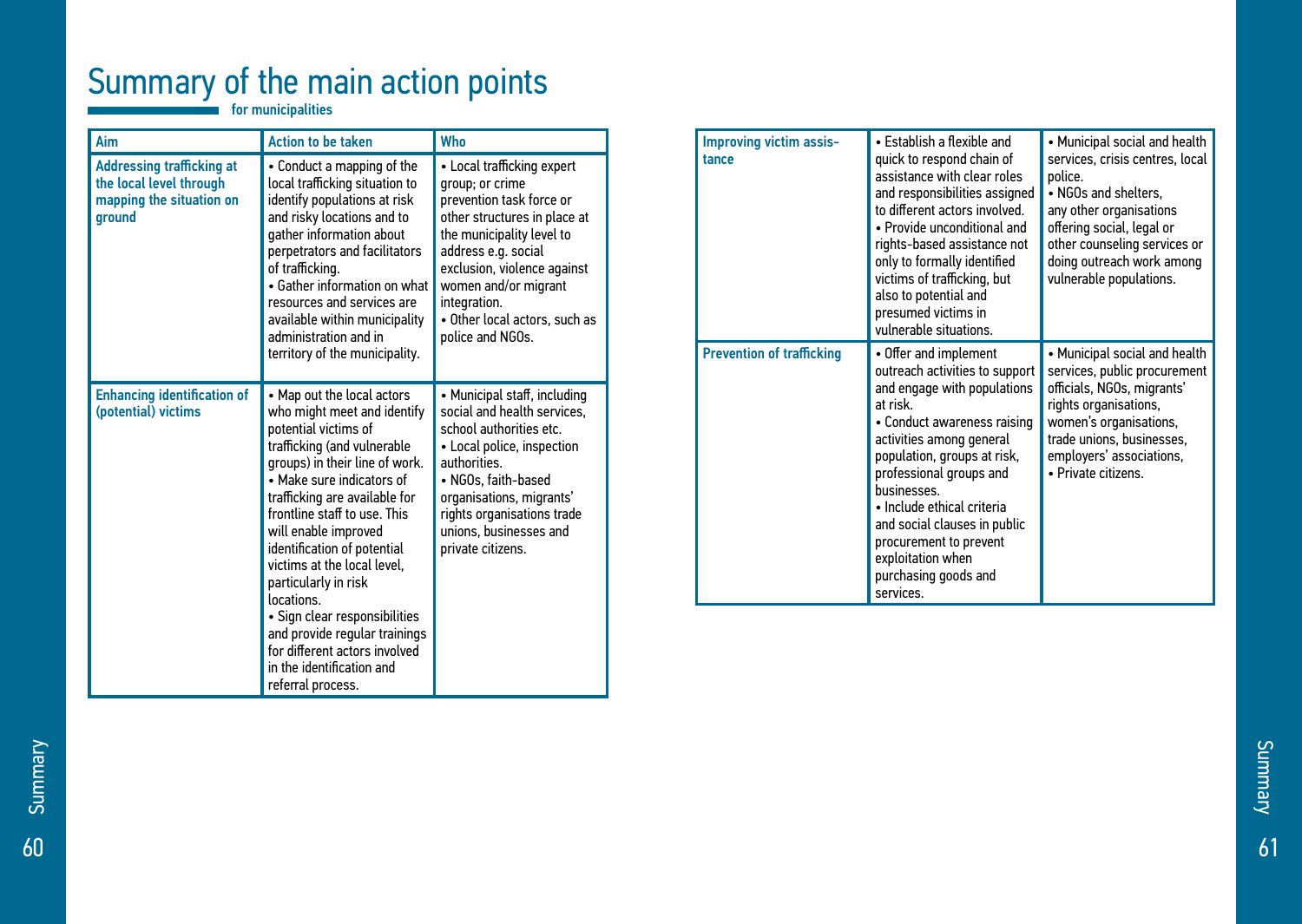# References

<sup>1</sup> In order to assess the current role and responsibilities of municipalities in the chain of assistance to victims of all forms of human trafficking and develop effective anti–trafficking policies at the local level, a baseline assessment was carried out in the Baltic Sea Region. Regional experts from the municipalities in Denmark, Estonia, Finland, Germany, Latvia, Lithuania, Norway, Poland, the Russian Federation and Sweden met in the international expert group meeting in Riga to share and analyse the local mechanisms in place to deal with cases of human trafficking.

<sup>2</sup>ICPC (2011): Towards Human Trafficking Prevention: A Discussion Document, 11-12. <sup>3</sup>ICPC (2014): 4th International Report. Crime Prevention and Community Safety: Trends and Perspectives. Montreal: International Centre for the Prevention of Crime (ICPC), 130. 4 Ibid.

<sup>5</sup> For more information please see the CBSS (2015): Promoting the Human Rights and the Best Interests of the Child in Transnational Child Protection Cases; CBSS (2015): Practical Guide for Caseworkers and Case Officers. Available at: http://www.childcentre.info

6 UN Protocol to Prevent, Suppress and Punish Trafficking in Persons, Especially Women, and Children, supplementing the United Nations Convention against Transnational Organised Crime (15 Nov 2000).

7 Council of Europe Convention on Action against Trafficking in Human Beings (CETS No. 197). <sup>8</sup>Directive 2011/36/EU of the European Parliament and of the Council of 5 April 2011 on preventing and combating trafficking in human beings and protecting its victims, and replacing Council Framework Decision 2002/629/JHA. OJ L 101, 15/04/2011.

<sup>9</sup>UN OHCHR (2010): Recommended Principles and Guidelines on Human Rights and Human Trafficking. Commentary, Principle 1, 49–74. See also Recommendations from the Conference on How to Enhance Assistance to Victims of Human Trafficking in the Baltic Sea Region, 2. 10 UN OHCHR (2010): Recommended Principles and Guidelines on Human Rights and Human Trafficking. Commentary, Principle 8, 141-151. See also Recommendations from the Conference on How to Enhance Assistance to Victims of Human Trafficking in the Baltic Sea Region, 2.

<sup>11</sup>CETS (197) Article 12(6), Directive 2011/36/EU, Recital 18, Article 11(3)

<sup>12</sup> UN OHCHR (2010): Recommended Principles and Guidelines on Human Rights and Human Trafficking, Guideline 2 and 11.

<sup>13</sup> Preambular paragraph 1 of the Protocol to Prevent, Suppress and Punish Trafficking in Persons, Especially Women and Children, supplementing the United Nations Convention against Transnational Organised Crime, United Nations 2000.

<sup>14</sup> For more information: https://www.coe.int/t/dghl/monitoring/trafficking/Docs/Convntn/default\_en.asp

<sup>15</sup> SOLACE – Human Trafficking report 2009 - The role of local authorities in addressing human trafficking. Report of the SOLACE Study Group, 2009; National Crime Prevention Centre Canada, Local Safety Audit Guide: To Prevent Trafficking in Persons and Related Exploitation, 2013. 16 Ibid., 17.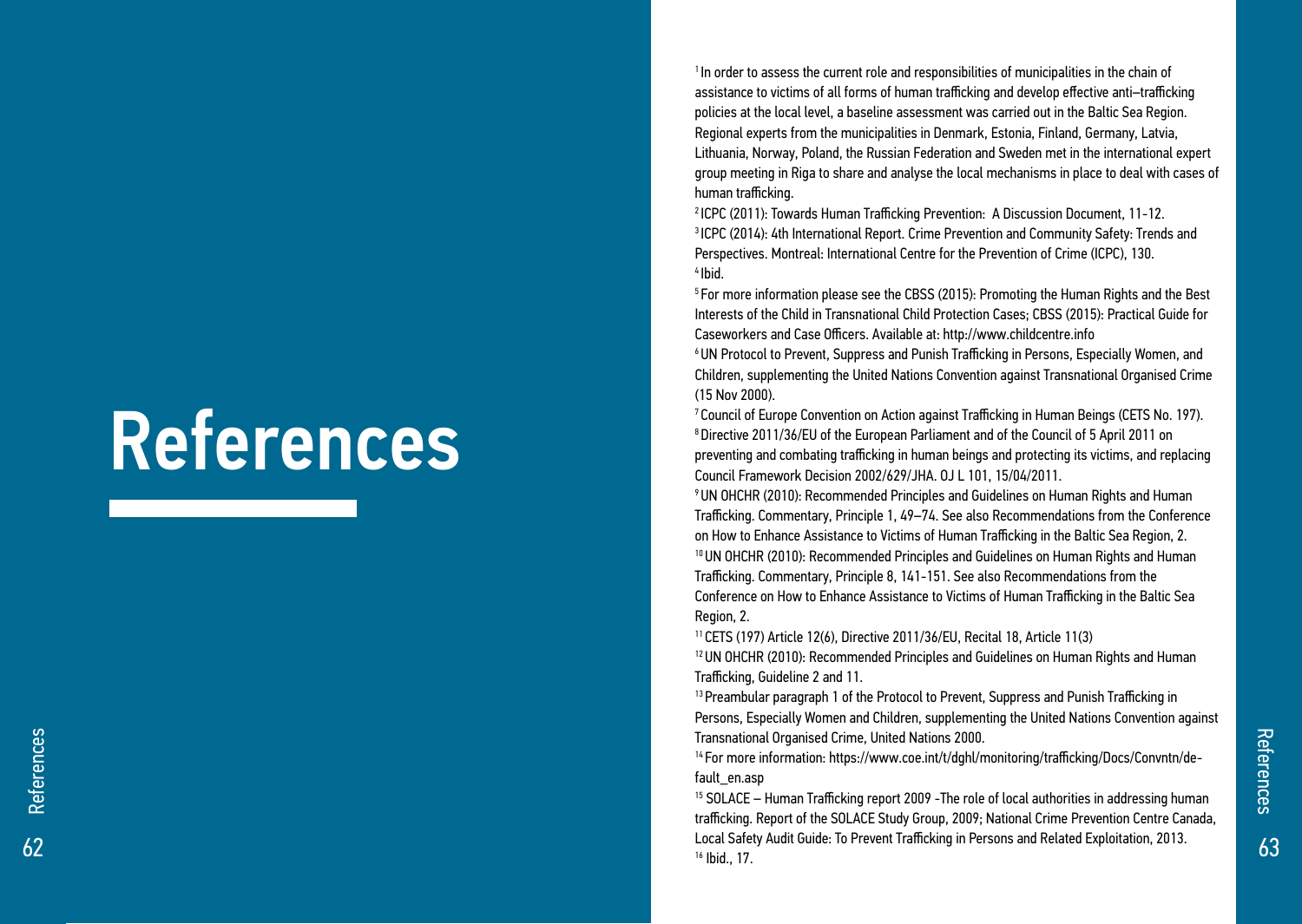<sup>17</sup>ibid. and European Forum for Urban Safety, Guidance on Local Safety Audits. Compendium of International Practice, 2007.

<sup>18</sup> For detailed guidance on how to conduct a local safety audit see European Forum for Urban Safety (EFUS), Guidance on Local Safety Audits. A Compendium of International Practice, 2007 <sup>19</sup> Report on the features and incentives of traffickers and on the social interactions among them, TRACE project, June 2015. Available at: http://trace-project.eu/wp-content/uploads/2015/06/TRACE\_Deliverable-3.1\_Final.pdf

<sup>20</sup> OSCE (2011): Trafficking in Human Beings: Identification of Potential and Presumed Victims. A Community Policing Approach SPMU Publication Series Vol. 10. Vienna: OSCE.

<sup>21</sup> E.g. FRA (2015): Severe labour exploitation: workers moving within or into the European Union States' obligations and victims' rights. European Agency for Fundamental Rights. <sup>22</sup> Eurostat (2014): Trafficking in human beings. Statistical working papers. 2014 edition. Eurostat.

<sup>23</sup> Sorrentino, Liliana & Jokinen, Anniina (2014): Guidelines to Prevent Abusive Recruitment, Exploitative Employment and Trafficking of Migrant Workers in the Baltic Sea Region. HEUNI Reports 78. Helsinki: HEUNI. ADSTRINGO project.

<sup>24</sup> Ollus, Natalia & Jokinen, Anniina (2013): "We've Got People Lined Up Behind the Door": Placing the Trafficking and Exploitation of Migrant Workers in Context in the Restaurant and Cleaning Sectors in Finland. In Ollus, Natalia, Jokinen, Anniina & Joutsen, Matti (2013) (eds.) Exploitation of Migrant Workers in Finland, Sweden, Estonia and Lithuania. Uncovering the links between recruitment, irregular employment practices and labour trafficking. HEUNI Reports 75. Helsinki: HEUNI, 31−170. ADSTRINGO project.

<sup>25</sup> ILO (2009): Operational indicators of trafficking in human beings. Results from a Delphi survey implemented by the ILO and the European Commission. Revised version of September 2009. Geneva: ILO.

26 Jokinen, Ollus & Viuhko (2011): Work on Any Terms: Trafficking for Forced Labour and Exploitation of Migrant Workers in Finland. Helsinki: HEUNI report 68, 135-137. 27 Ibid., 137.

<sup>28</sup>Handbook of best practices of multidisciplinary cooperation against trafficking in human beings, based on the conference Putting Rantsev into Practice 16-18 April 2013, the **Netherlands** 

<sup>29</sup> http://www.gegen-menschenhandel.de/

30 http://www.gegen-menschenhandel.de/Downloads/arbeiten.pdf

31 Ihmiskaupan uhrin tunnistaminen ja auttaminen. Tampereen toimintamalli. Tampereen kaupunki, Pro-tukipiste & RIKU.

- <sup>32</sup> Human Trafficking and the Role of Local Governments, UNITAR 2014.
- <sup>33</sup> Global Alliance against Trafficking in women, Briefing paper. Unmet Needs: Emotional support and care after trafficking. 2015.

<sup>34</sup> UNODC Toolkit on Principles of Victims Assistance. In: https://www.unodc.org/documents/ human-trafficking/Toolkit-files/08-58296\_tool\_8-1.pdf

<sup>35</sup> UN Protocol to Prevent, Suppress and Punish Trafficking in Persons, 2000; Council of Europe Convention on Action against Trafficking in Human Beings, 2005; Directive 2011/36/ EU of the European Parliament and of the Council of 5 April 2011 on preventing and combating trafficking in human beings and protecting its victims.

<sup>36</sup> Directive 2011/36/EU of the European Parliament and of the Council of 5 April 2011 on preventing and combating trafficking in human beings and protecting its victims. Brussels 2011.

<sup>37</sup> Pescinski (2015): A human rights approach to human trafficking. United Nations University. <sup>38</sup>IOM (2007): The IOM Handbook on Direct Assistance for Victims of Trafficking.

 $39$  Ibid.,  $4.1$ 

 $40$  Ibid.

<sup>41</sup> CBSS (2011): Handbook for Diplomatic and Consular Personnel on How to Assist and Protect Victims of Human Trafficking. Stockholm: CBSS.

<sup>42</sup> En manual - Att möta dem som är utsatta i människohandel för sexuella ändamål. Malmö Stad.

<sup>43</sup>This flow chart is based on the La Strada scheme of assistance to victims of trafficking that is implemented within the national referral mechanism scheme – The National Intervention and Consultation Centre. For more information: www.kcik.pl

<sup>44</sup> Anette Brunovskis and Rebecca Surtees (2015): Reframing trafficking prevention. Lessons from a "Positive Deviance" approach. FAFO-report 2015:21. FAFO & Nexus institute. P. 13. 45 https://www.unodc.org/documents/congress//Documentation/A-CONF.222-9/ACON-F222\_9\_e\_V1500544.pdf, 6.

<sup>46</sup> Ibid. See also International Centre for Criminal Law Reform and Criminal Justice Policy (2011): Towards Human Trafficking Prevention: A discussion document, 25.

47 http://www.hel.fi/www/kanslia/virka-en/advice/immigration-advice/

<sup>48</sup> The project was implemented by West Pomeranian Provincial Office, Szczecin Province Police, Western Pomerania Board of Education, Ministry of Home Affairs Department of Migration Policy, Foundation Safer Together, NGO ITAKA, representatives from the West Pomeranian Province border control, media and university.

<sup>49</sup>TRACE Project Deliverable 6.1: Review of EU Projects - Promising Practices in Combatting Human Trafficking 2015, 26-28. http://trace-project.eu/wp-content/uploads/2015/04/TRACE\_ D6.1 Final.pdf

50 See for example OSCE (2010): Unprotected Work, Invisible Exploitation: Trafficking for the Purpose of Domestic Servitude. Vienna: OSCE; OSCE (2014): How to prevent human trafficking for domestic servitude in diplomatic households and protect private domestic workers. Vienna: OSCE.

51 Human Rights Council (HRC) (2011): Report of the Special Representative of the Secretary- General on the issue of human rights and transnational corporations and other business enterprises, John Ruggie. Guiding Principles on Business and Human Rights: Implementing the United Nations "Protect, Respect and Remedy" Framework, A/HRC/17/31, Principle 2.

**E** References  $64$ 

References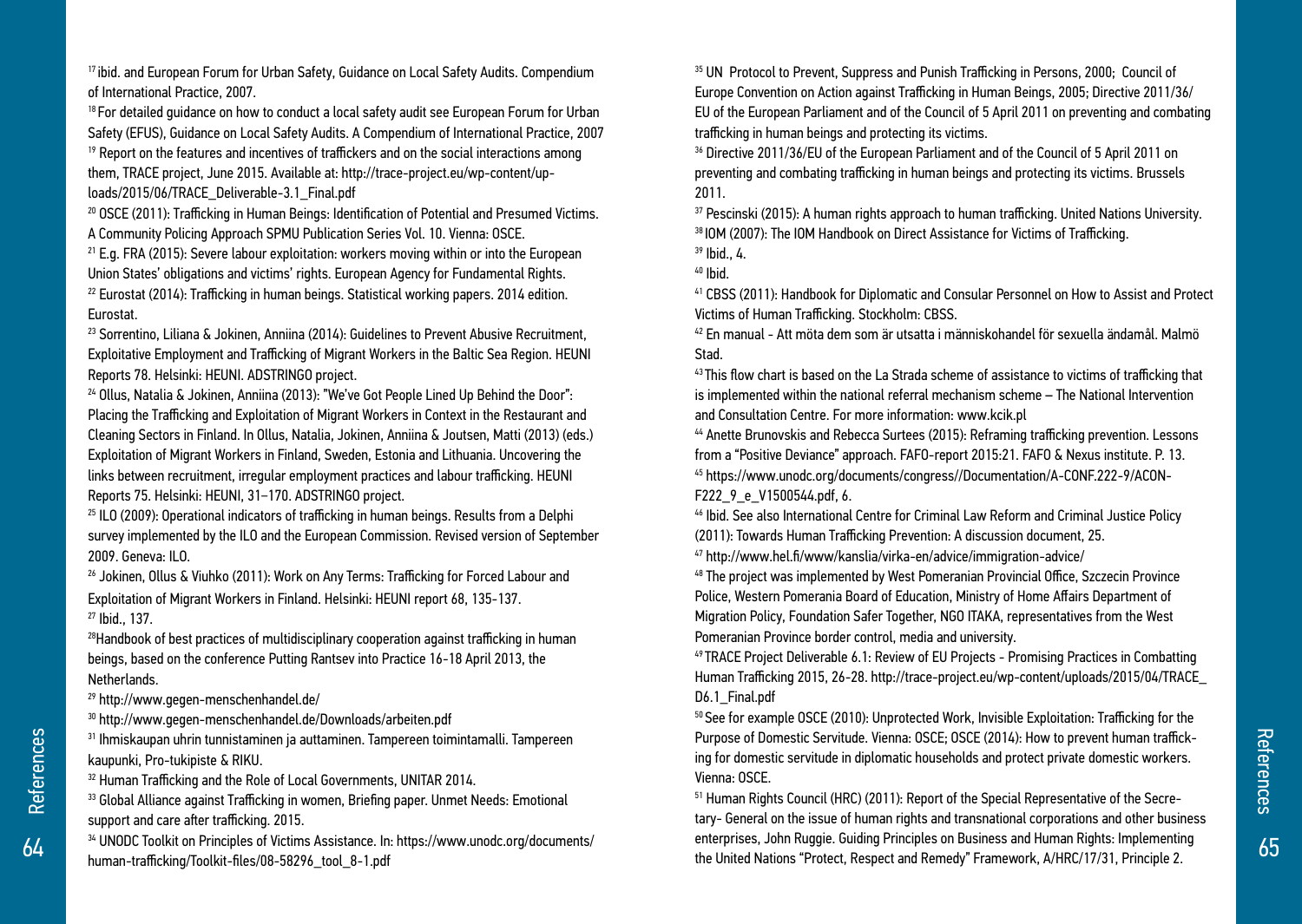See also Sorrentino and Jokinen (2014). Businesses are expected not only to declare respect of human rights but also to show how they ensure such commitment wherever they operate. Helsinki: HEUNI.

<sup>52</sup> Marshall, P (2011): Re-thinking Trafficking Prevention. A Guide to Applying Behaviour Theory, UN Inter-Agency Project on Human Trafficking and Asian Development Bank, 16. <sup>53</sup> For more information: http://www.stadsmissionen.se/Socialverksamhet/Hemloshet1/ Crossroads/

54 For more information: http://www.stadsmissionen.org/om-oss/tidningen-gatljus/valda-artiklar-ur-tidningen-gatljus/center-for-eu-migranter-crossroads-goteborg/

<sup>55</sup> Sorrentino & Jokinen (2014): Guidelines to Prevent Abusive Recruitment, Exploitative Employment and Trafficking of Migrant Workers in the Baltic Sea Region. HEUNI Reports 78. Helsinki: HEUNI, 36-40. ADSTRINGO project.

## <sup>56</sup> Ibid.

57 ICPC (2014): 4th International Report. Crime Prevention and Community Safety: Trends and Perspectives. Montreal: International Centre for the Prevention of Crime.

<sup>58</sup> Dutch National Rapporteur on Trafficking in Human Beings and Sexual Violence against Children (2013). Trafficking in Human Beings. Ninth report of the Dutch National Rapporteur. The Hague.

59 https://www.bergen.kommune.no/bk/multimedia/archive/00156/Rapport\_om\_arbeid\_m\_156710a.pdf

60 http://www.ba.no/nyheter/halvparten-av-dommene-for-menneskehandel-har-falt-i-bergen/s/5-8-43309; http://www.vg.no/nyheter/innenriks/krim/domfellelser-for-menneskehandel-bergen-vs-oslo-15-8/a/23358966/

61 http://eucpn.org/sites/default/files/content/download/files/gp\_ecpa\_2014\_lt\_complexapproachtotheproblemsofhumantraffickinginpanevezysregionlithuania.pdf

## **Notes**